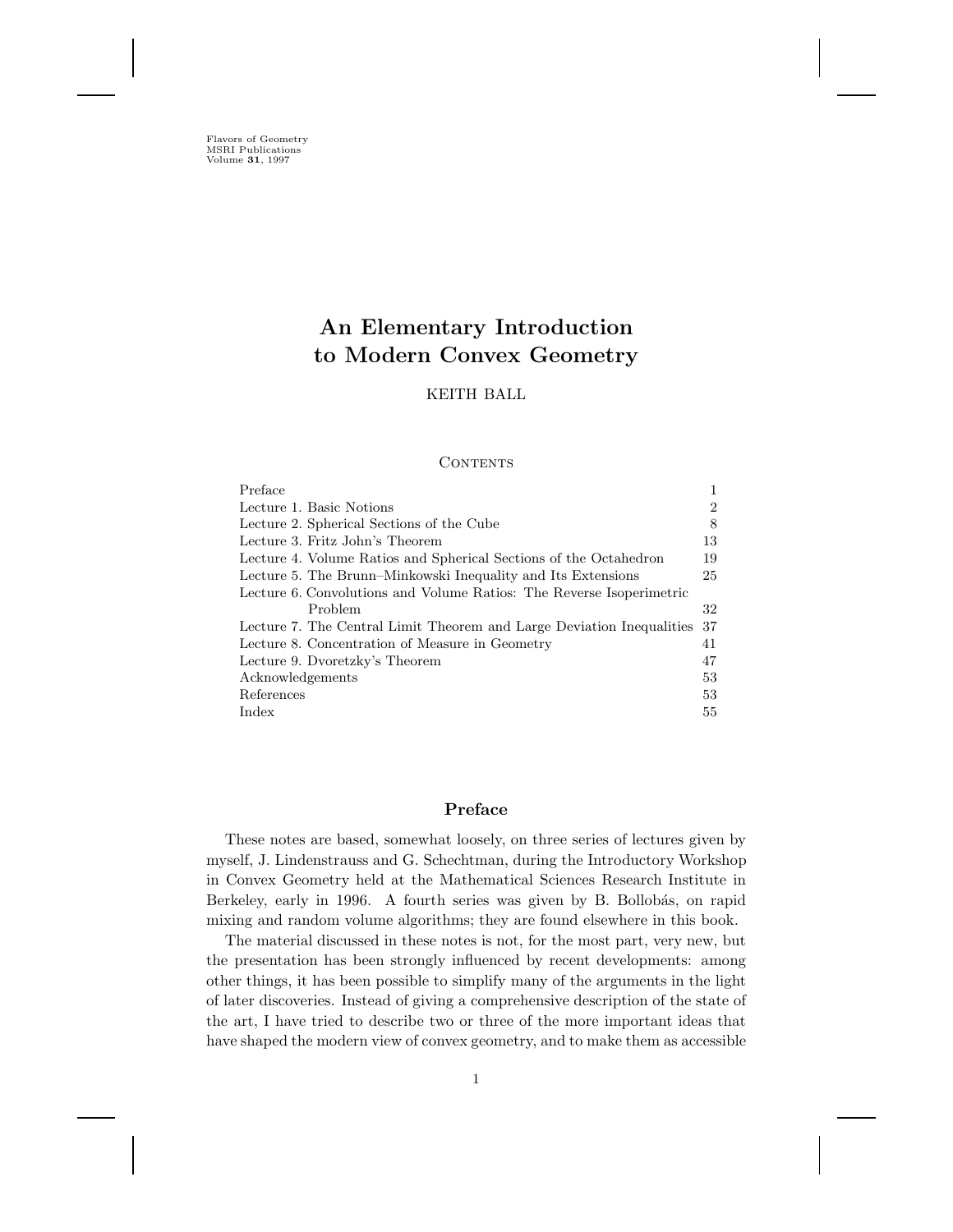as possible to a broad audience. In most places, I have adopted an informal style that I hope retains some of the spontaneity of the original lectures. Needless to say, my fellow lecturers cannot be held responsible for any shortcomings of this presentation.

I should mention that there are large areas of research that fall under the very general name of convex geometry, but that will barely be touched upon in these notes. The most obvious such area is the classical or "Brunn–Minkowski" theory, which is well covered in [Schneider 1993]. Another noticeable omission is the combinatorial theory of polytopes: a standard reference here is [Brøndsted 1983].

# **Lecture 1. Basic Notions**

The topic of these notes is convex geometry. The objects of study are convex bodies: compact, convex subsets of Euclidean spaces, that have nonempty interior. Convex sets occur naturally in many areas of mathematics: linear programming, probability theory, functional analysis, partial differential equations, information theory, and the geometry of numbers, to name a few.

Although convexity is a simple property to formulate, convex bodies possess a surprisingly rich structure. There are several themes running through these notes: perhaps the most obvious one can be summed up in the sentence: "All convex bodies behave a bit like Euclidean balls." Before we look at some ways in which this is true it is a good idea to point out ways in which it definitely is not. This lecture will be devoted to the introduction of a few basic examples that we need to keep at the backs of our minds, and one or two well known principles.

The only notational conventions that are worth specifying at this point are the following. We will use  $|\cdot|$  to denote the standard Euclidean norm on  $\mathbb{R}^n$ . For a body  $K$ , vol $(K)$  will mean the volume measure of the appropriate dimension.

The most fundamental principle in convexity is the *Hahn–Banach separation theorem*, which guarantees that each convex body is an intersection of half-spaces, and that at each point of the boundary of a convex body, there is at least one supporting hyperplane. More generally, if  $K$  and  $L$  are disjoint, compact, convex subsets of  $\mathbb{R}^n$ , then there is a linear functional  $\phi : \mathbb{R}^n \to \mathbb{R}$  for which  $\phi(x) < \phi(y)$ whenever  $x \in K$  and  $y \in L$ .

The simplest example of a convex body in  $\mathbb{R}^n$  is the cube,  $[-1, 1]^n$ . This does not look much like the Euclidean ball. The largest ball inside the cube has radius 1, while the smallest ball containing it has radius  $\sqrt{n}$ , since the corners of the cube are this far from the origin. So, as the dimension grows, the cube resembles a ball less and less.

The second example to which we shall refer is the *n*-dimensional regular solid simplex: the convex hull of  $n+1$  equally spaced points. For this body, the ratio of the radii of inscribed and circumscribed balls is  $n:$  even worse than for the cube. The two-dimensional case is shown in Figure 1. In Lecture 3 we shall see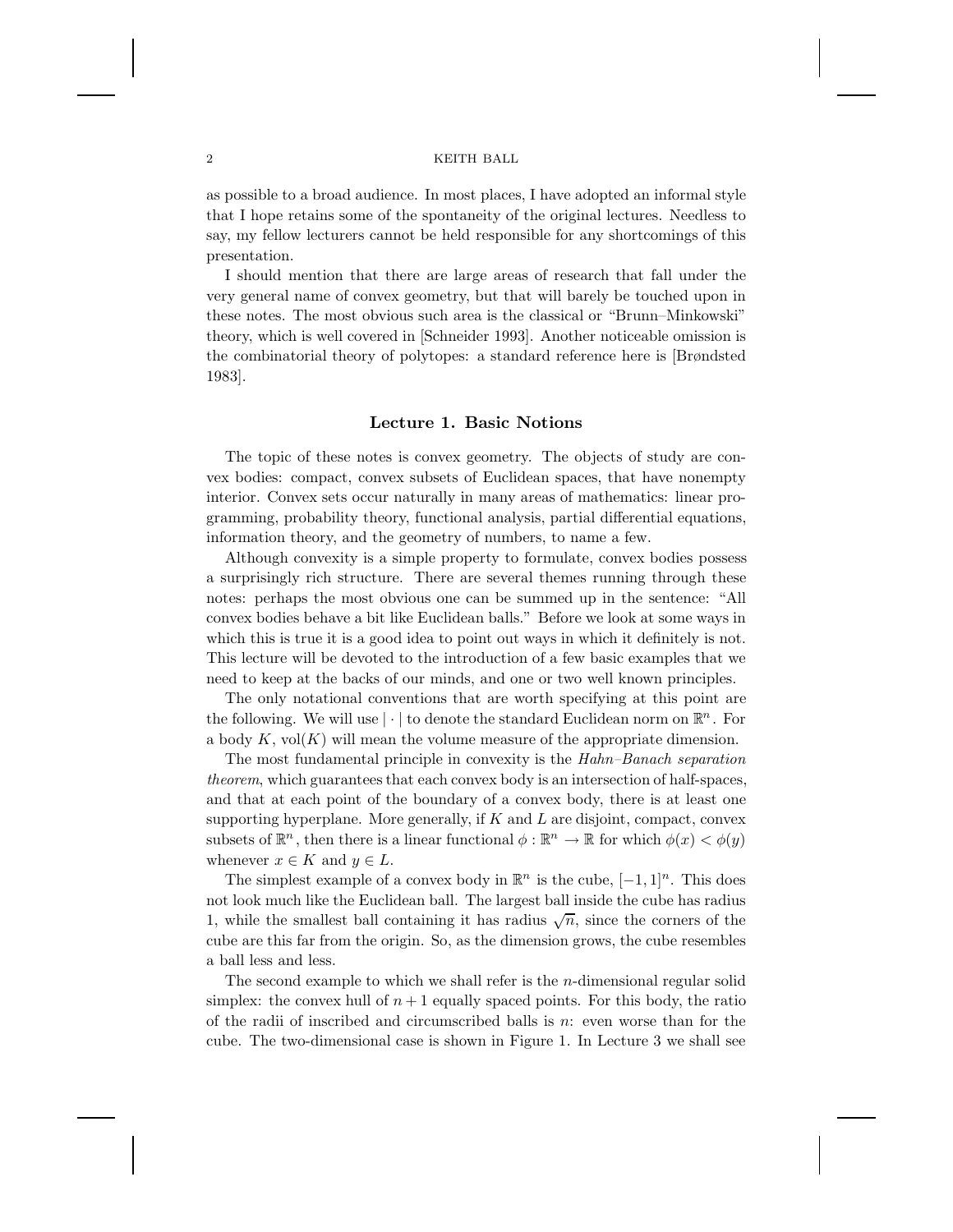

Figure 1. Inscribed and circumscribed spheres for an *n*-simplex.

that these ratios are extremal in a certain well-defined sense.

Solid simplices are particular examples of cones. By a *cone* in  $\mathbb{R}^n$  we just mean the convex hull of a single point and some convex body of dimension  $n-1$  (Figure 2). In  $\mathbb{R}^n$ , the volume of a cone of height h over a base of  $(n-1)$ -dimensional volume  $B$  is  $Bh/n$ .

The third example, which we shall investigate more closely in Lecture 4, is the n-dimensional "octahedron", or *cross-polytope:* the convex hull of the 2n points  $(\pm 1, 0, 0, \ldots, 0), (0, \pm 1, 0, \ldots, 0), \ldots, (0, 0, \ldots, 0, \pm 1).$  Since this is the unit ball of the  $\ell_1$  norm on  $\mathbb{R}^n$ , we shall denote it  $B_1^n$ . The circumscribing sphere of  $B_1^n$ has radius 1, the inscribed sphere has radius  $1/\sqrt{n}$ ; so, as for the cube, the ratio is  $\sqrt{n}$ : see Figure 3, left.

 $B_1^n$  is made up of  $2^n$  pieces similar to the piece whose points have nonnegative coordinates, illustrated in Figure 3, right. This piece is a cone of height 1 over a base, which is the analogous piece in  $\mathbb{R}^{n-1}$ . By induction, its volume is

$$
\frac{1}{n} \cdot \frac{1}{n-1} \cdot \dots \cdot \frac{1}{2} \cdot 1 = \frac{1}{n!},
$$

and hence the volume of  $B_1^n$  is  $2^n/n!$ .



**Figure 2.** A cone.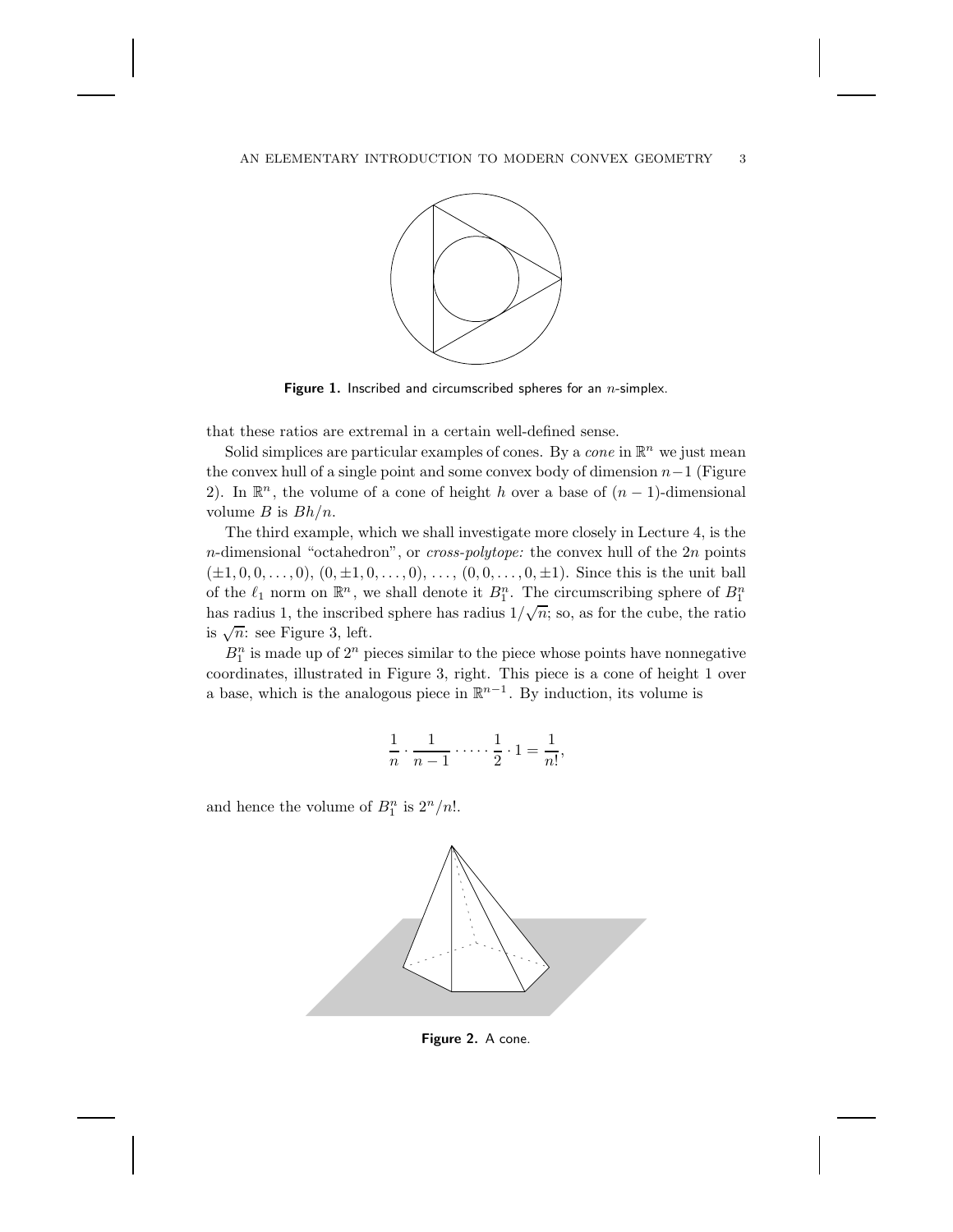

Figure 3. The cross-polytope (left) and one orthant thereof (right).

The final example is the Euclidean ball itself,

$$
B_2^n = \left\{ x \in \mathbb{R}^n : \sum_{1}^n x_i^2 \le 1 \right\}.
$$

We shall need to know the volume of the ball: call it  $v_n$ . We can calculate the surface "area" of  $B_2^n$  very easily in terms of  $v_n$ : the argument goes back to the ancients. We think of the ball as being built of thin cones of height 1: see Figure 4, left. Since the volume of each of these cones is  $1/n$  times its base area, the surface of the ball has area  $nv_n$ . The sphere of radius 1, which is the surface of the ball, we shall denote  $S^{n-1}$ .

To calculate  $v_n$ , we use integration in spherical polar coordinates. To specify a point x we use two coordinates: r, its distance from 0, and  $\theta$ , a point on the sphere, which specifies the direction of x. The point  $\theta$  plays the role of  $n-1$  real coordinates. Clearly, in this representation,  $x = r\theta$ : see Figure 4, right. We can



**Figure 4.** Computing the volume of the Euclidean ball.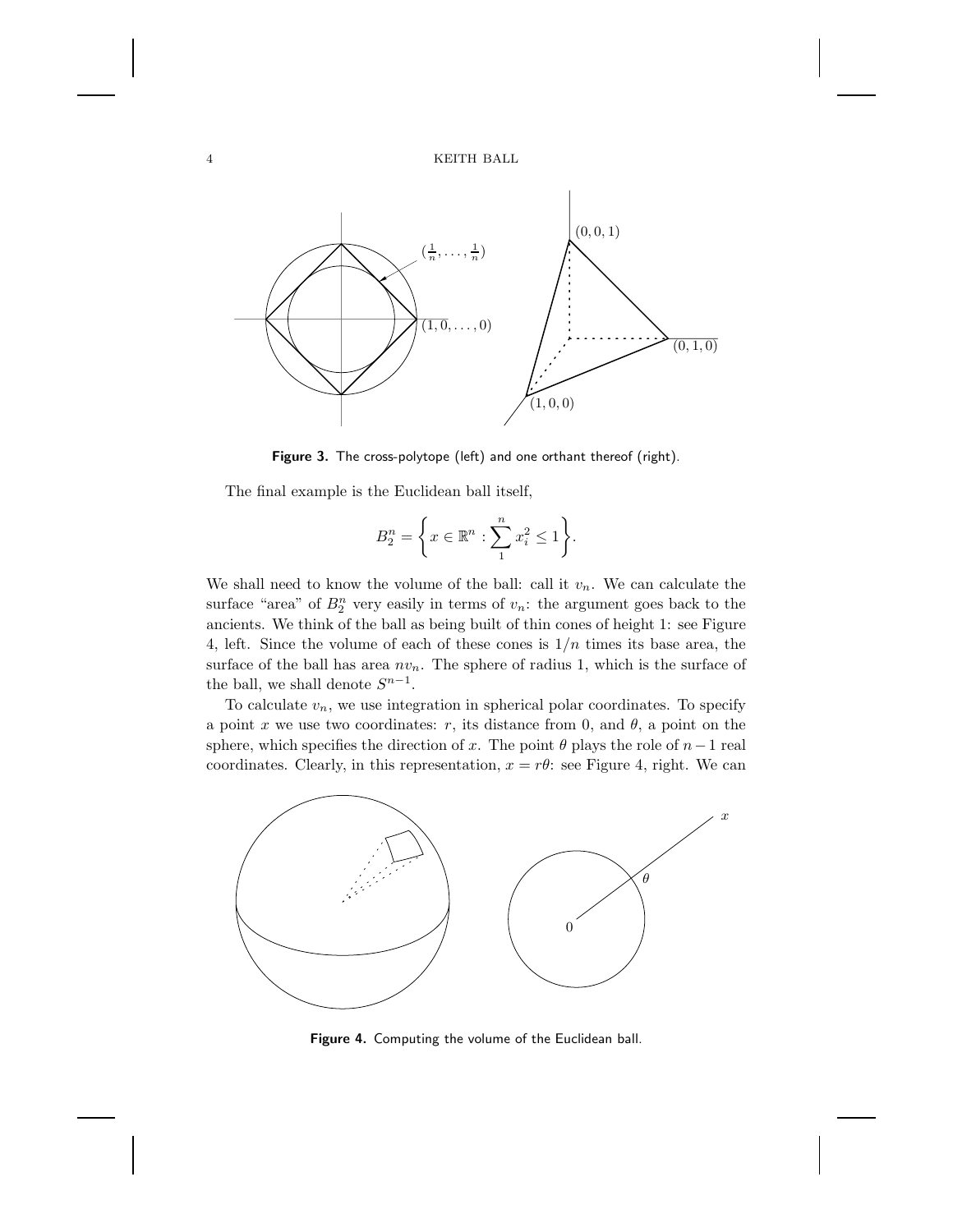### AN ELEMENTARY INTRODUCTION TO MODERN CONVEX GEOMETRY 5

write the integral of a function on  $\mathbb{R}^n$  as

$$
\int_{\mathbb{R}^n} f = \int_{r=0}^{\infty} \int_{S^{n-1}} f(r\theta) \, ^\alpha d\theta \, ^r \, r^{n-1} \, dr. \tag{1.1}
$$

The factor  $r^{n-1}$  appears because the sphere of radius r has area  $r^{n-1}$  times that of  $S^{n-1}$ . The notation "dθ" stands for "area" measure on the sphere: its total mass is the surface area  $nv_n$ . The most important feature of this measure is its rotational invariance: if  $A$  is a subset of the sphere and  $U$  is an orthogonal transformation of  $\mathbb{R}^n$ , then UA has the same measure as A. Throughout these lectures we shall normalise integrals like that in (1.1) by pulling out the factor  $nv_n$ , and write

$$
\int_{\mathbb{R}^n} f = n v_n \int_0^\infty \int_{S^{n-1}} f(r\theta) r^{n-1} d\sigma(\theta) dr
$$

where  $\sigma = \sigma_{n-1}$  is the rotation-invariant measure on  $S^{n-1}$  of total mass 1. To find  $v_n$ , we integrate the function

$$
x\mapsto \exp\!\left(-\frac{1}{2}\sum_1^n x_i^2\right)
$$

both ways. This function is at once invariant under rotations and a product of functions depending upon separate coordinates; this is what makes the method work. The integral is

$$
\int_{\mathbb{R}^n} f = \int_{\mathbb{R}^n} \prod_{1}^n e^{-x_i^2/2} dx = \prod_{1}^n \left( \int_{-\infty}^{\infty} e^{-x_i^2/2} dx_i \right) = \left( \sqrt{2\pi} \right)^n.
$$

But this equals

$$
nv_n \int_0^{\infty} \int_{S^{n-1}} e^{-r^2/2} r^{n-1} d\sigma dr = nv_n \int_0^{\infty} e^{-r^2/2} r^{n-1} dr = v_n 2^{n/2} \Gamma\left(\frac{n}{2} + 1\right).
$$

Hence

$$
v_n = \frac{\pi^{n/2}}{\Gamma(\frac{n}{2} + 1)}.
$$

This is extremely small if  $n$  is large. From Stirling's formula we know that

$$
\Gamma\left(\frac{n}{2}+1\right) \sim \sqrt{2\pi} \, e^{-n/2} \left(\frac{n}{2}\right)^{(n+1)/2},
$$

so that  $v_n$  is roughly

$$
\left(\sqrt{\frac{2\pi e}{n}}\,\right)^n.
$$

To put it another way, the Euclidean ball of *volume* 1 has *radius* about

$$
\sqrt{\frac{n}{2\pi e}}\,,
$$

which is pretty big.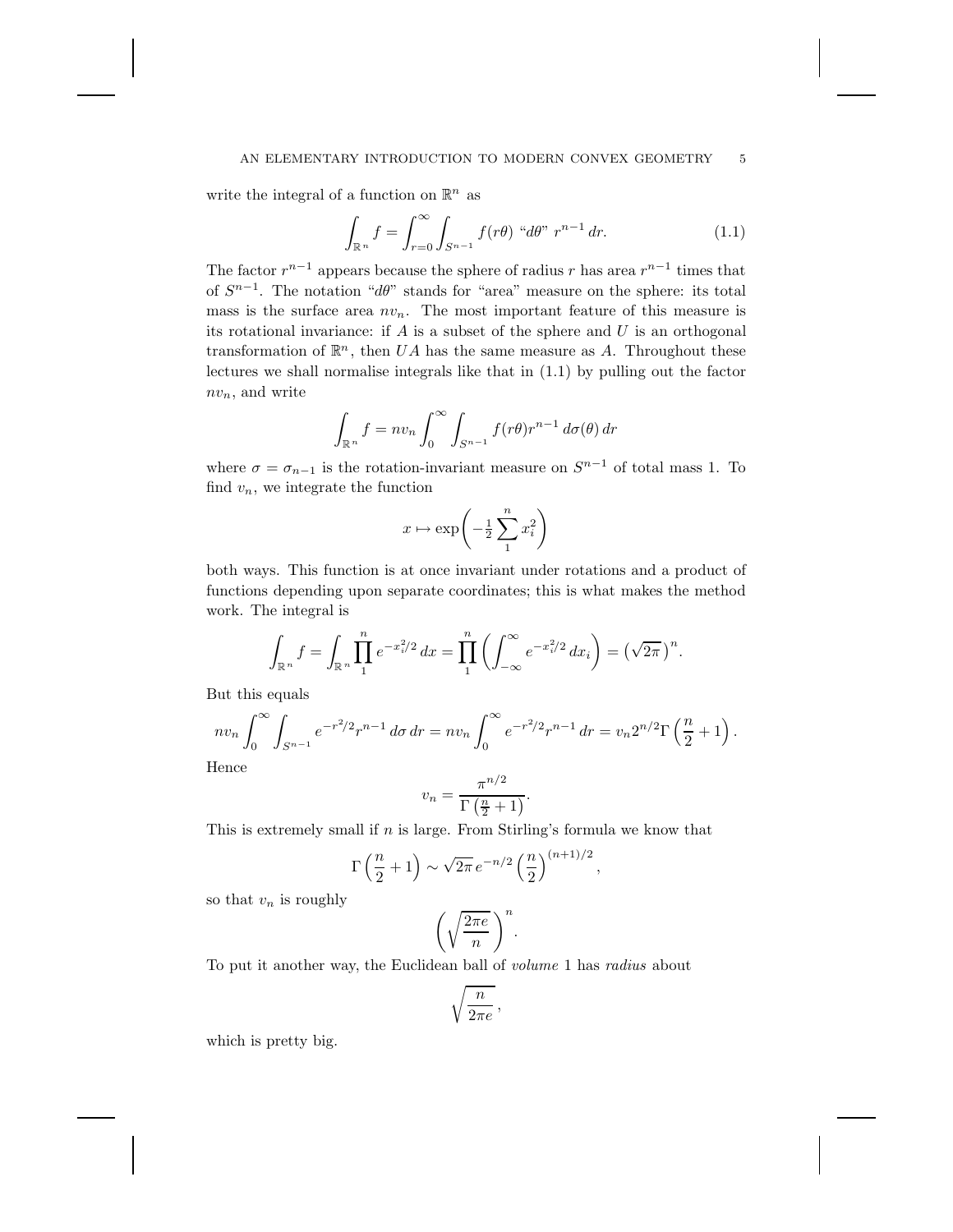

**Figure 5.** Comparing the volume of a ball with that of its central slice.

This rather surprising property of the ball in high-dimensional spaces is perhaps the first hint that our intuition might lead us astray. The next hint is provided by an answer to the following rather vague question: how is the mass of the ball distributed? To begin with, let's estimate the  $(n-1)$ -dimensional volume of a slice through the centre of the ball of volume 1. The ball has radius

$$
r = v_n^{-1/n}
$$

(Figure 5). The slice is an  $(n-1)$ -dimensional ball of this radius, so its volume is

$$
v_{n-1}r^{n-1} = v_{n-1} \left(\frac{1}{v_n}\right)^{(n-1)/n}
$$

.

By Stirling's formula again, we find that the slice has volume about  $\sqrt{e}$  when n is large. What are the  $(n - 1)$ -dimensional volumes of parallel slices? The slice at distance x from the centre is an  $(n-1)$ -dimensional ball whose radius is  $\sqrt{r^2 - x^2}$  (whereas the central slice had radius r), so the volume of the smaller slice is about

$$
\sqrt{e}\left(\frac{\sqrt{r^2-x^2}}{r}\right)^{n-1} = \sqrt{e}\left(1-\frac{x^2}{r^2}\right)^{(n-1)/2}.
$$

Since r is roughly  $\sqrt{n/(2\pi e)}$ , this is about

$$
\sqrt{e}\left(1-\frac{2\pi e x^2}{n}\right)^{(n-1)/2} \approx \sqrt{e} \exp(-\pi e x^2).
$$

Thus, if we project the mass distribution of the ball of volume 1 onto a single direction, we get a distribution that is approximately Gaussian (normal) with variance  $1/(2\pi e)$ . What is remarkable about this is that the variance does not depend upon  $n$ . Despite the fact that the radius of the ball of volume 1 grows like  $\sqrt{n/(2\pi e)}$ , almost all of this volume stays within a slab of fixed width: for example, about 96% of the volume lies in the slab

$$
\{x \in \mathbb{R}^n : -\frac{1}{2} \le x_1 \le \frac{1}{2}\}.
$$

See Figure 6.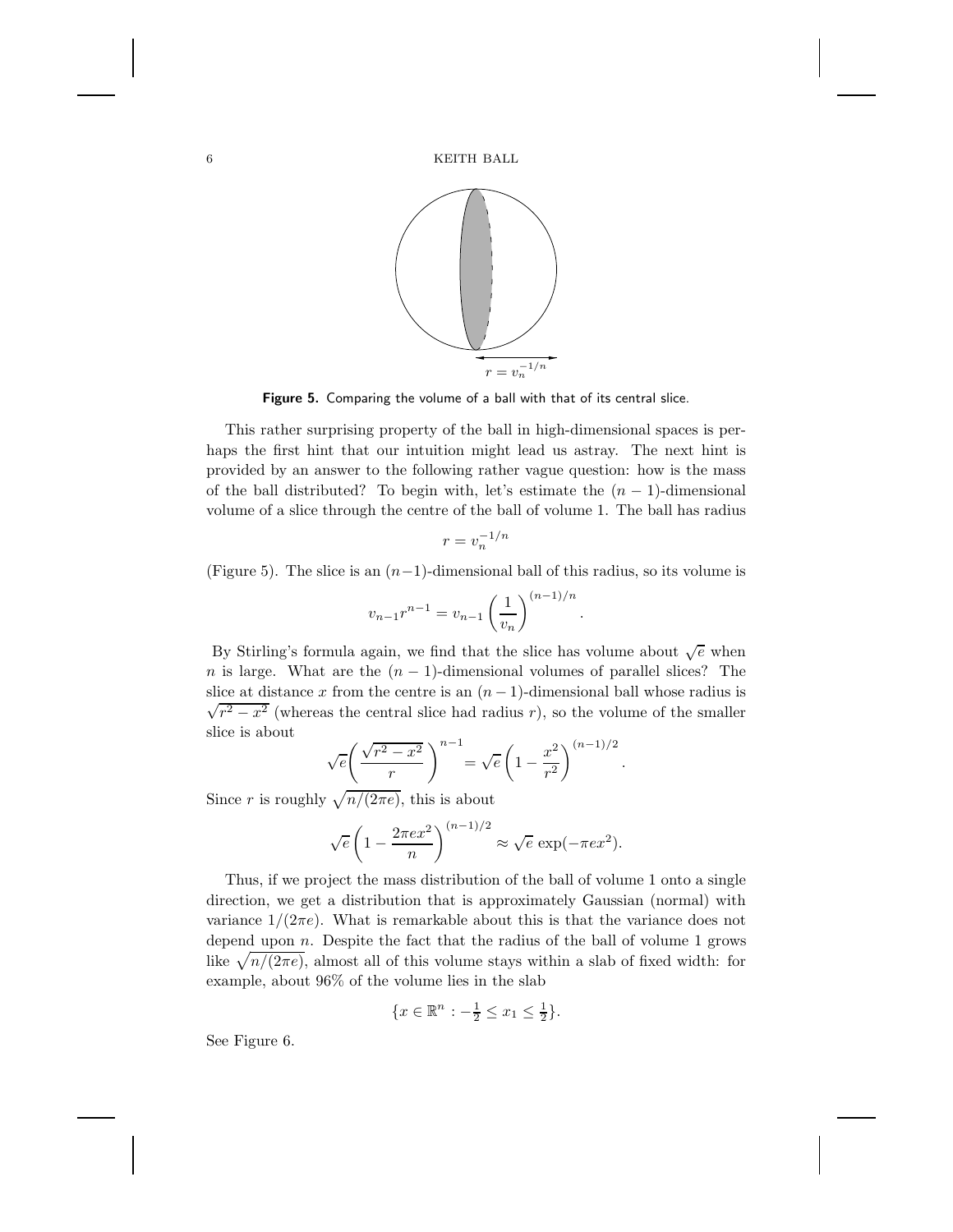

**Figure 6.** Balls in various dimensions, and the slab that contains about 96% of each of them.

So the volume of the ball concentrates close to *any* subspace of dimension  $n-1$ . This would seem to suggest that the volume concentrates near the centre of the ball, where the subspaces all meet. But, on the contrary, it is easy to see that, if n is large, most of the volume of the ball lies near its surface. In objects of high dimension, measure tends to concentrate in places that our low-dimensional intuition considers small. A considerable extension of this curious phenomenon will be exploited in Lectures 8 and 9.

To finish this lecture, let's write down a formula for the volume of a general body in spherical polar coordinates. Let  $K$  be such a body with 0 in its interior, and for each direction  $\theta \in S^{n-1}$  let  $r(\theta)$  be the radius of K in this direction. Then the volume of  $K$  is

$$
nv_n \int_{S^{n-1}} \int_0^{r(\theta)} s^{n-1} ds d\sigma = v_n \int_{S^{n-1}} r(\theta)^n d\sigma(\theta).
$$

This tells us a bit about particular bodies. For example, if K is the cube  $[-1, 1]^n$ , whose volume is  $2^n$ , the radius satisfies

$$
\int_{S^{n-1}} r(\theta)^n = \frac{2^n}{v_n} \approx \left(\sqrt{\frac{2n}{\pi e}}\right)^n.
$$

So the "average" radius of the cube is about

$$
\sqrt{\frac{2n}{\pi e}}.
$$

This indicates that the volume of the cube tends to lie in its corners, where the radius is close to  $\sqrt{n}$ , not in the middle of its facets, where the radius is close to 1. In Lecture 4 we shall see that the reverse happens for  $B_1^n$  and that this has a surprising consequence.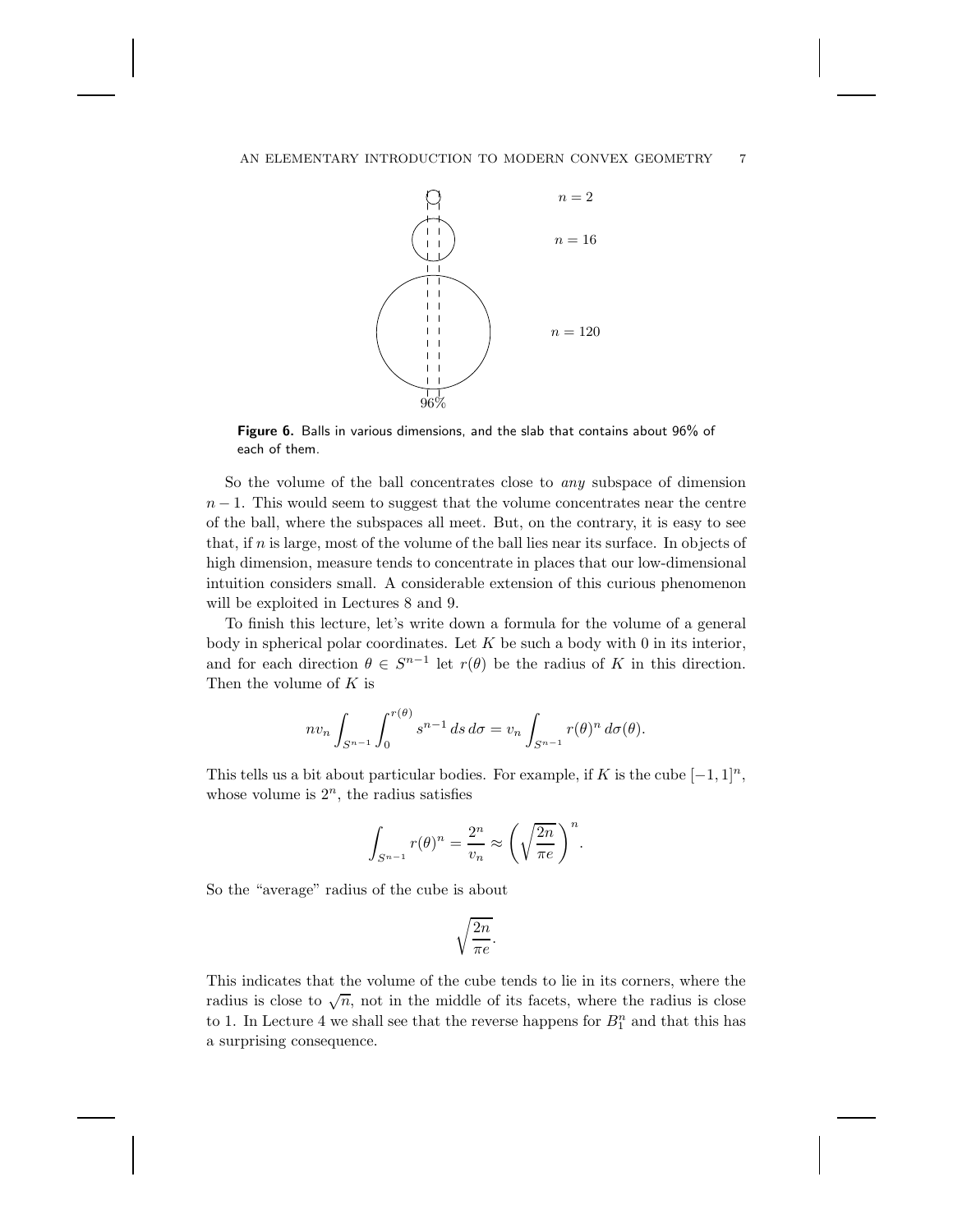If K is (*centrally*) *symmetric*, that is, if  $-x \in K$  whenever  $x \in K$ , then K is the unit ball of some norm  $\|\cdot\|_K$  on  $\mathbb{R}^n$ :

$$
K = \{x : ||x||_K \le 1\}.
$$

This was already mentioned for the octahedron, which is the unit ball of the  $\ell_1$ norm

$$
||x|| = \sum_{1}^{n} |x_i|.
$$

The norm and radius are easily seen to be related by

$$
r(\theta) = \frac{1}{\|\theta\|}, \quad \text{for } \theta \in S^{n-1},
$$

since  $r(\theta)$  is the largest number r for which  $r\theta \in K$ . Thus, for a general symmetric body K with associated norm  $\|\cdot\|$ , we have this formula for the volume:

$$
\text{vol}(K) = v_n \int_{S^{n-1}} \|\theta\|^{-n} d\sigma(\theta).
$$

# **Lecture 2. Spherical Sections of the Cube**

In the first lecture it was explained that the cube is rather unlike a Euclidean ball in  $\mathbb{R}^n$ : the cube  $[-1, 1]^n$  includes a ball of radius 1 and no more, and is included in a ball of radius  $\sqrt{n}$  and no less. The cube is a bad approximation to the Euclidean ball. In this lecture we shall take this point a bit further. A body like the cube, which is bounded by a finite number of flat facets, is called a *polytope*. Among symmetric polytopes, the cube has the fewest possible facets, namely  $2n$ . The question we shall address here is this:

If K is a polytope in  $\mathbb{R}^n$  with m facets, how well can K approximate the *Euclidean ball?*

Let's begin by clarifying the notion of approximation. To simplify matters we shall only consider symmetric bodies. By analogy with the remarks above, we could define the distance between two convex bodies  $K$  and  $L$  to be the smallest d for which there is a scaled copy of L inside K and another copy of L, d times as large, containing  $K$ . However, for most purposes, it will be more convenient to have an affine-invariant notion of distance: for example we want to regard all parallelograms as the same. Therefore:

DEFINITION. The distance  $d(K, L)$  between symmetric convex bodies K and L is the least positive d for which there is a linear image  $\tilde{L}$  of L such that  $\tilde{L} \subset K \subset d\tilde{L}$ . (See Figure 7.)

Note that this distance is multiplicative, not additive: in order to get a metric (on the set of linear equivalence classes of symmetric convex bodies) we would need to take log d instead of d. In particular, if K and L are identical then  $d(K, L) = 1$ .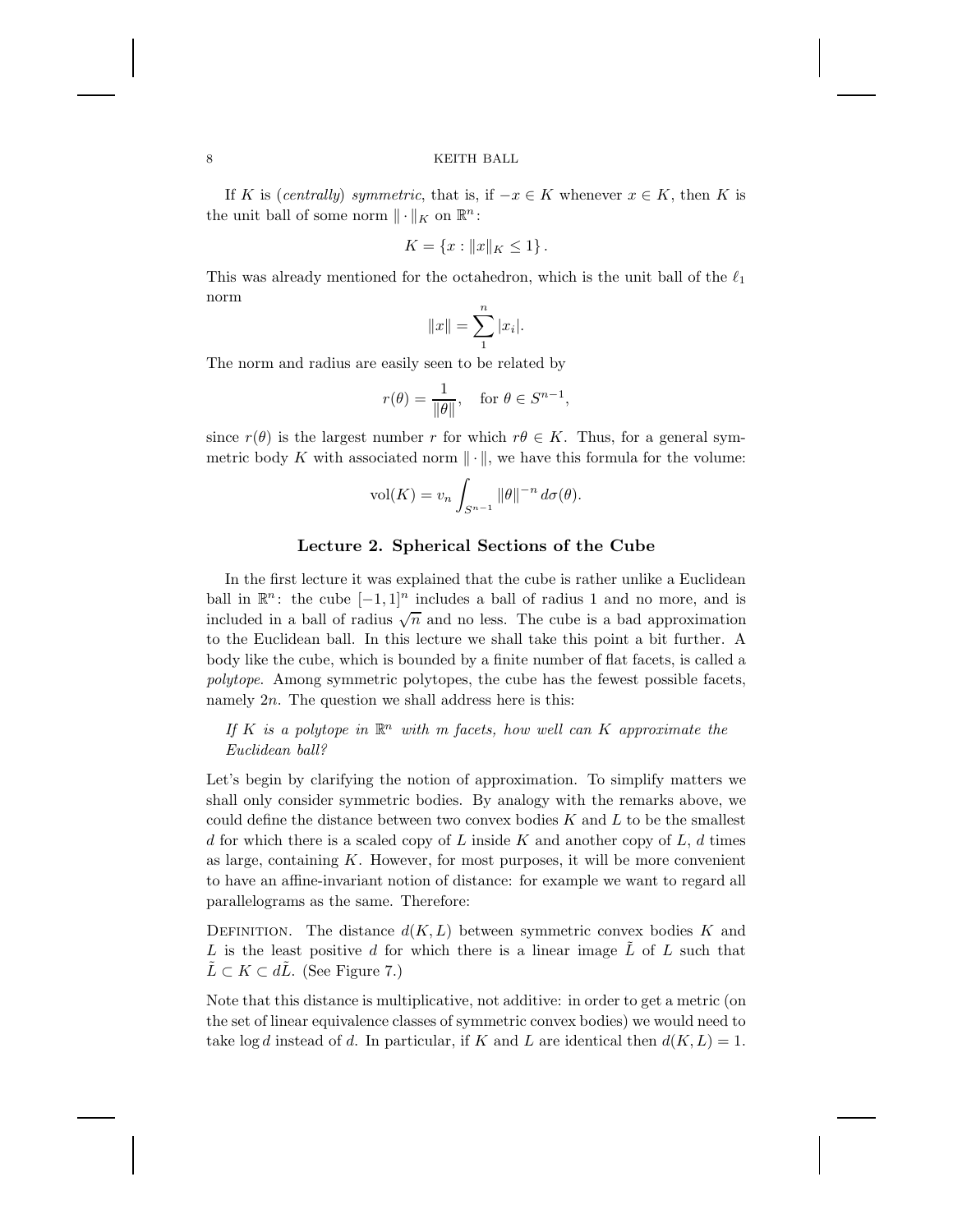

Figure 7. Defining the distance between K and L.

Our observations of the last lecture show that the distance between the cube and the Euclidean ball in  $\mathbb{R}^n$  is *at most*  $\sqrt{n}$ . It is intuitively clear that it really is  $\sqrt{n}$ , i.e., that we cannot find a linear image of the ball that sandwiches the cube any better than the obvious one. A formal proof will be immediate after the next lecture.

The main result of this lecture will imply that, if a polytope is to have small distance from the Euclidean ball, it must have very many facets: exponentially many in the dimension  $n$ .

THEOREM 2.1. Let K be a (symmetric) polytope in  $\mathbb{R}^n$  with  $d(K, B_2^n) = d$ . Then K has at least  $e^{n/(2d^2)}$  facets. On the other hand, for each n, there is a polytope *with* 4<sup>n</sup> *facets whose distance from the ball is at most* 2.

The arguments in this lecture, including the result just stated, go back to the early days of packing and covering problems. A classical reference for the subject is [Rogers 1964].

Before we embark upon a proof of Theorem 2.1, let's look at a reformulation that will motivate several more sophisticated results later on. A symmetric convex body in  $\mathbb{R}^n$  with m pairs of facets can be realised as an n-dimensional slice (through the centre) of the cube in  $\mathbb{R}^m$ . This is because such a body is the intersection of m slabs in  $\mathbb{R}^n$ , each of the form  $\{x : |\langle x, v \rangle| \leq 1\}$ , for some nonzero vector v in  $\mathbb{R}^n$ . This is shown in Figure 8.

Thus K is the set  $\{x : |\langle x, v_i \rangle| \leq 1 \text{ for } 1 \leq i \leq m\}$ , for some sequence  $(v_i)_1^m$  of vectors in  $\mathbb{R}^n$ . The linear map

$$
T: x \mapsto (\langle x, v_1 \rangle, \dots, \langle x, v_m \rangle)
$$

embeds  $\mathbb{R}^n$  as a subspace H of  $\mathbb{R}^m$ , and the intersection of H with the cube  $[-1, 1]^m$  is the set of points y in H for which  $|y_i| \leq 1$  for each coordinate i. So this intersection is the image of  $K$  under  $T$ . Conversely, any  $n$ -dimensional slice of  $[-1, 1]^m$  is a body with at most m pairs of faces. Thus, the result we are aiming at can be formulated as follows:

*The cube in*  $\mathbb{R}^m$  *has almost spherical sections whose dimension n is roughly* log m *and not more.*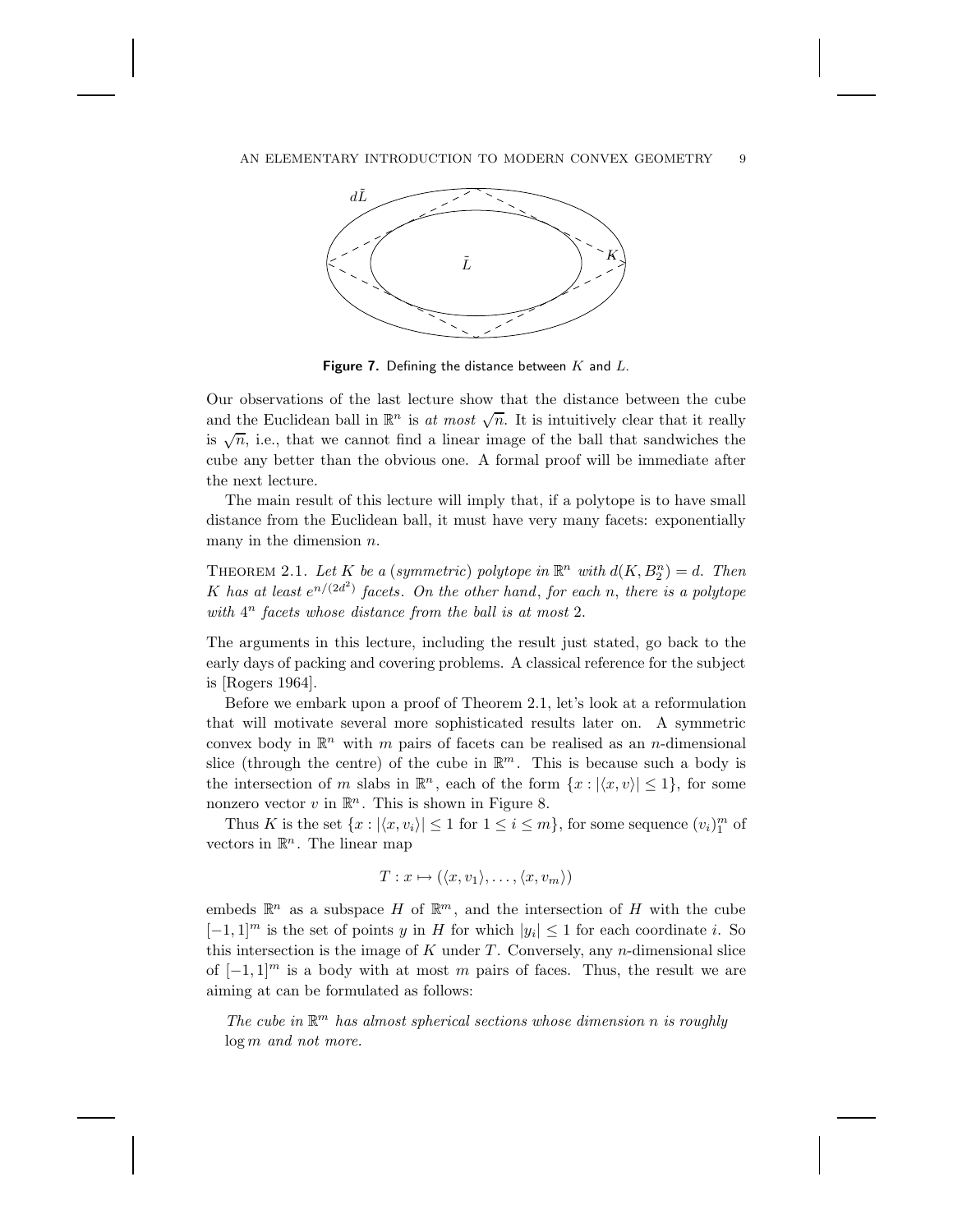

**Figure 8.** Any symmetric polytope is a section of a cube.

In Lecture 9 we shall see that all symmetric m-dimensional convex bodies have almost spherical sections of dimension about  $\log m$ . As one might expect, this is a great deal more difficult to prove for general bodies than just for the cube.

For the proof of Theorem 2.1, let's forget the symmetry assumption again and just ask for a polytope

$$
K = \{x : \langle x, v_i \rangle \le 1 \text{ for } 1 \le i \le m\}
$$

with  $m$  facets for which

$$
B_2^n \subset K \subset dB_2^n.
$$

What do these inclusions say about the vectors  $(v_i)$ ? The first implies that each  $v_i$  has length at most 1, since, if not,  $v_i/|v_i|$  would be a vector in  $B_2^n$  but not in K. The second inclusion says that if x does not belong to  $dB_2^n$  then x does not belong to K: that is, if  $|x| > d$ , there is an i for which  $\langle x, v_i \rangle > 1$ . This is equivalent to the assertion that for every unit vector  $\theta$  there is an i for which

$$
\langle \theta, v_i \rangle \ge \frac{1}{d} \, .
$$

Thus our problem is to look for as few vectors as possible,  $v_1, v_2, \ldots, v_m$ , of length at most 1, with the property that for every unit vector  $\theta$  there is some  $v_i$ with  $\langle \theta, v_i \rangle \geq 1/d$ . It is clear that we cannot do better than to look for vectors of length exactly 1: that is, that we may assume that all facets of our polytope touch the ball. Henceforth we shall discuss only such vectors.

For a fixed unit vector v and  $\varepsilon \in [0,1)$ , the set  $C(\varepsilon, v)$  of  $\theta \in S^{n-1}$  for which  $\langle \theta, v \rangle \geq \varepsilon$  is called a *spherical cap* (or just a *cap*); when we want to be precise, we will call it the  $\varepsilon$ -*cap about* v. (Note that  $\varepsilon$  does not refer to the radius!) See Figure 9, left.

We want every  $\theta \in S^{n-1}$  to belong to at least one of the  $(1/d)$ -caps determined by the  $(v_i)$ . So our task is to estimate the number of caps of a given size needed to cover the entire sphere. The principal tool for doing this will be upper and lower estimates for the area of a spherical cap. As in the last lecture, we shall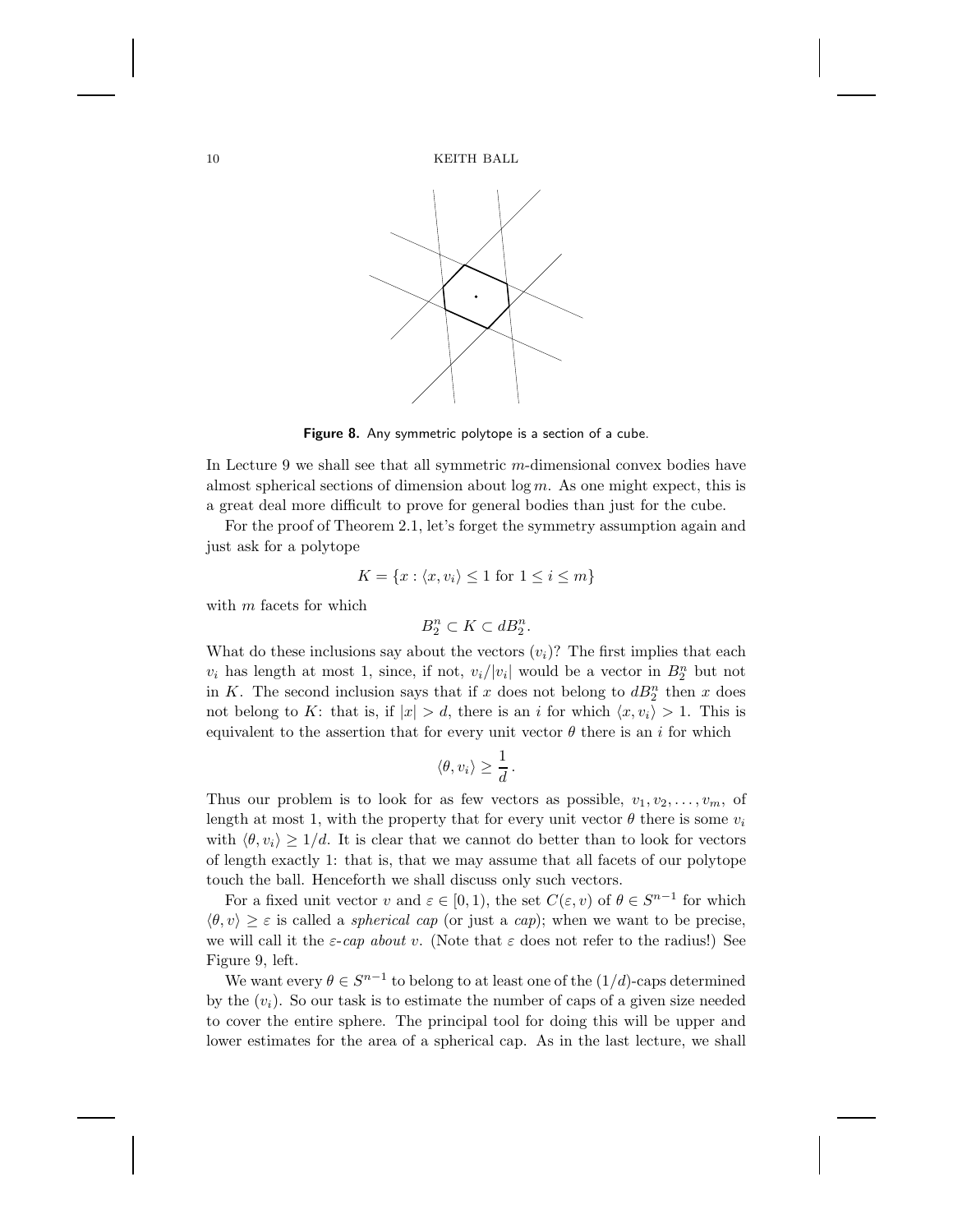### AN ELEMENTARY INTRODUCTION TO MODERN CONVEX GEOMETRY 11



**Figure 9.** Left:  $\varepsilon$ -cap  $C(\varepsilon, v)$  about v. Right: cap of radius r about v.

measure this area as a proportion of the sphere: that is, we shall use  $\sigma_{n-1}$  as our measure. Clearly, if we show that each cap occupies only a small proportion of the sphere, we can conclude that we need plenty of caps to cover the sphere. What is slightly more surprising is that once we have shown that spherical caps are not *too* small, we will also be able to deduce that we *can* cover the sphere without using too many.

In order to state the estimates for the areas of caps, it will sometimes be convenient to measure the size of a cap in terms of its radius, instead of using the  $\varepsilon$  measure. The cap of radius r about v is

$$
\left\{\theta \in S^{n-1} : |\theta - v| \le r\right\}
$$

as illustrated in Figure 9, right. (In defining the radius of a cap in this way we are implicitly adopting a particular metric on the sphere: the metric induced by the usual Euclidean norm on  $\mathbb{R}^n$ .) The two estimates we shall use are given in the following lemmas.

LEMMA 2.2 (UPPER BOUND FOR SPHERICAL CAPS). For  $0 \leq \varepsilon < 1$ , the cap  $C(\varepsilon, u)$  on  $S^{n-1}$  has measure at most  $e^{-n\varepsilon^2/2}$ .

LEMMA 2.3 (LOWER BOUND FOR SPHERICAL CAPS). For  $0 \le r \le 2$ , *a cap of radius r on*  $S^{n-1}$  *has measure at least*  $\frac{1}{2}(r/2)^{n-1}$ .

We can now prove Theorem 2.1.

PROOF. Lemma 2.2 implies the first assertion of Theorem 2.1 immediately. If K is a polytope in  $\mathbb{R}^n$  with m facets and if  $B_2^n \subset K \subset dB_2^n$ , we can find m caps  $C(\frac{1}{d}, v_i)$  covering  $S^{n-1}$ . Each covers at most  $e^{-n/(2d^2)}$  of the sphere, so

$$
m \ge \exp\left(\frac{n}{2d^2}\right).
$$

To get the second assertion of Theorem 2.1 from Lemma 2.3 we need a little more argument. It suffices to find  $m = 4^n$  points  $v_1, v_2, \ldots, v_m$  on the sphere so that the caps of radius 1 centred at these points cover the sphere: see Figure 10. Such a set of points is called a 1*-net* for the sphere: every point of the sphere is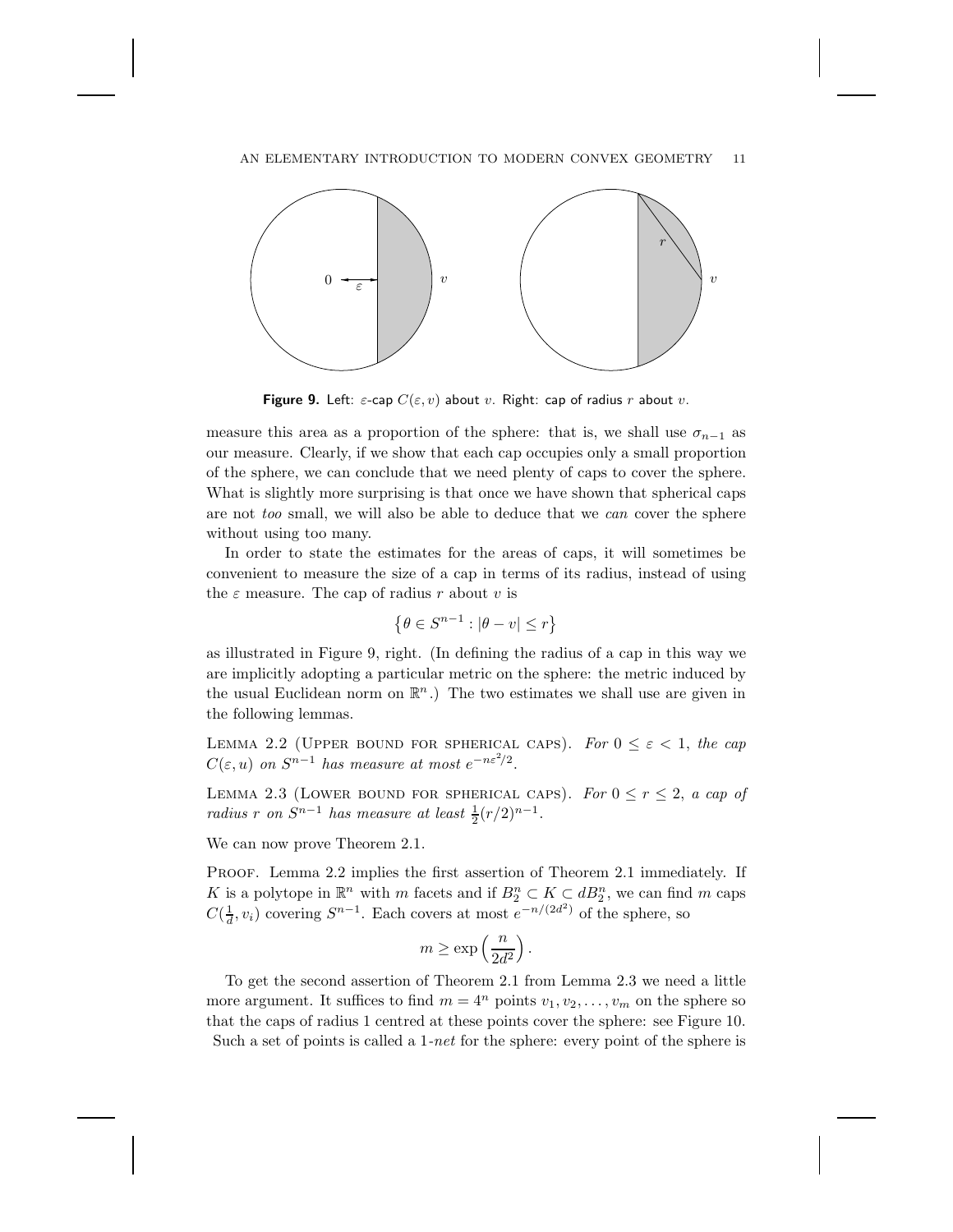

**Figure 10.** The  $\frac{1}{2}$ -cap has radius 1.

within distance 1 of some  $v_i$ . Now, if we choose a set of points on the sphere any two of which are at *least* distance 1 apart, this set cannot have too many points. (Such a set is called 1-*separated*.) The reason is that the caps of radius  $\frac{1}{2}$  about these points will be disjoint, so the sum of their areas will be at most 1. A cap of radius  $\frac{1}{2}$  has area at least  $(\frac{1}{4})^n$ , so the number m of these caps satisfies  $m \leq 4^n$ . This does the job, because a *maximal* 1-separated set is automatically a 1-net: if we can't add any further points that are at least distance 1 from all the points we have got, it can only be because every point of the sphere is *within* distance 1 of at least one of our chosen points. So the sphere has a 1-net consisting of only  $4^n$  points, which is what we wanted to show.

Lemmas 2.2 and 2.3 are routine calculations that can be done in many ways. We leave Lemma 2.3 to the dedicated reader. Lemma 2.2, which will be quoted throughout Lectures 8 and 9, is closely related to the Gaussian decay of the volume of the ball described in the last lecture. At least for smallish  $\varepsilon$  (which is the interesting range) it can be proved as follows.

PROOF. The proportion of  $S^{n-1}$  belonging to the cap  $C(\varepsilon, u)$  equals the proportion of the solid ball that lies in the "spherical cone" illustrated in Figure 11.



**Figure 11.** Estimating the area of a cap.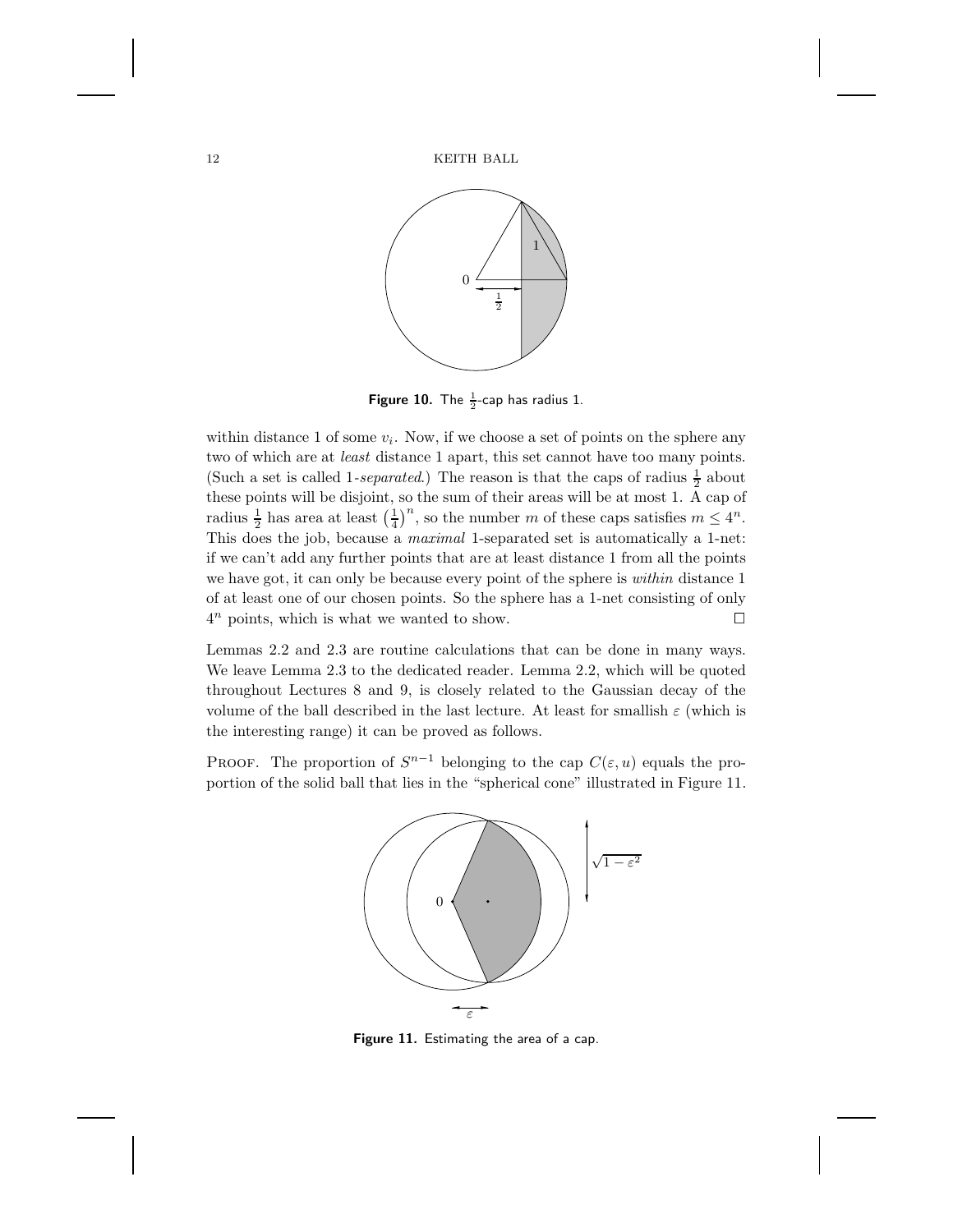### AN ELEMENTARY INTRODUCTION TO MODERN CONVEX GEOMETRY 13

As is also illustrated, this spherical cone is contained in a ball of radius  $\sqrt{1-\varepsilon^2}$ (if  $\varepsilon \leq 1/\sqrt{2}$ ), so the ratio of its volume to that of the ball is at most

$$
(1 - \varepsilon^2)^{n/2} \le e^{-n\varepsilon^2/2}.
$$

In Lecture 8 we shall quote the upper estimate for areas of caps repeatedly. We shall in fact be using yet a third way to measure caps that differs very slightly from the  $C(\varepsilon, u)$  description. The reader can easily check that the preceding argument yields the same estimate  $e^{-n\varepsilon^2/2}$  for this other description.

### **Lecture 3. Fritz John's Theorem**

In the first lecture we saw that the cube and the cross-polytope lie at distance at most  $\sqrt{n}$  from the Euclidean ball in  $\mathbb{R}^n$ , and that for the simplex, the distance is at most n. It is intuitively clear that these estimates cannot be improved. In this lecture we shall describe a strong sense in which this is as bad as things get. The theorem we shall describe was proved by Fritz John [1948].

John considered ellipsoids inside convex bodies. If  $(e_j)_1^n$  is an orthonormal basis of  $\mathbb{R}^n$  and  $(\alpha_i)$  are positive numbers, the ellipsoid

$$
\left\{x: \sum_1^n \frac{\langle x, e_j \rangle^2}{\alpha_j^2} \leq 1\right\}
$$

has volume  $v_n \prod \alpha_j$ . John showed that each convex body contains a unique ellipsoid of largest volume and, more importantly, he *characterised* it. He showed that if K is a symmetric convex body in  $\mathbb{R}^n$  and E is its maximal ellipsoid then

$$
K\subset \sqrt{n}\,\mathcal{E}.
$$

Hence, after an affine transformation (one taking  $\mathcal{E}$  to  $B_2^n$ ) we can arrange that

$$
B_2^n \subset K \subset \sqrt{n}B_2^n.
$$

A nonsymmetric K may require  $nB_2^n$ , like the simplex, rather than  $\sqrt{n}B_2^n$ .

John's characterisation of the maximal ellipsoid is best expressed after an affine transformation that takes the maximal ellipsoid to  $B_2^n$ . The theorem states that  $B_2^n$  is the maximal ellipsoid in K if a certain condition holds—roughly, that there be plenty of points of contact between the boundary of  $K$  and that of the ball. See Figure 12.

Theorem 3.1 (John's Theorem). *Each convex body* K *contains an unique*  $ellipsoid$  of maximal volume. This ellipsoid is  $B_2^n$  if and only if the following  $conditions$  are satisfied:  $B_2^n \subset K$  and (for some m) there are Euclidean unit *vectors*  $(u_i)_1^m$  *on the boundary of* K *and positive numbers*  $(c_i)_1^m$  *satisfying* 

$$
\sum c_i u_i = 0 \tag{3.1}
$$

and 
$$
\sum c_i \langle x, u_i \rangle^2 = |x|^2 \quad \text{for each } x \in \mathbb{R}^n. \tag{3.2}
$$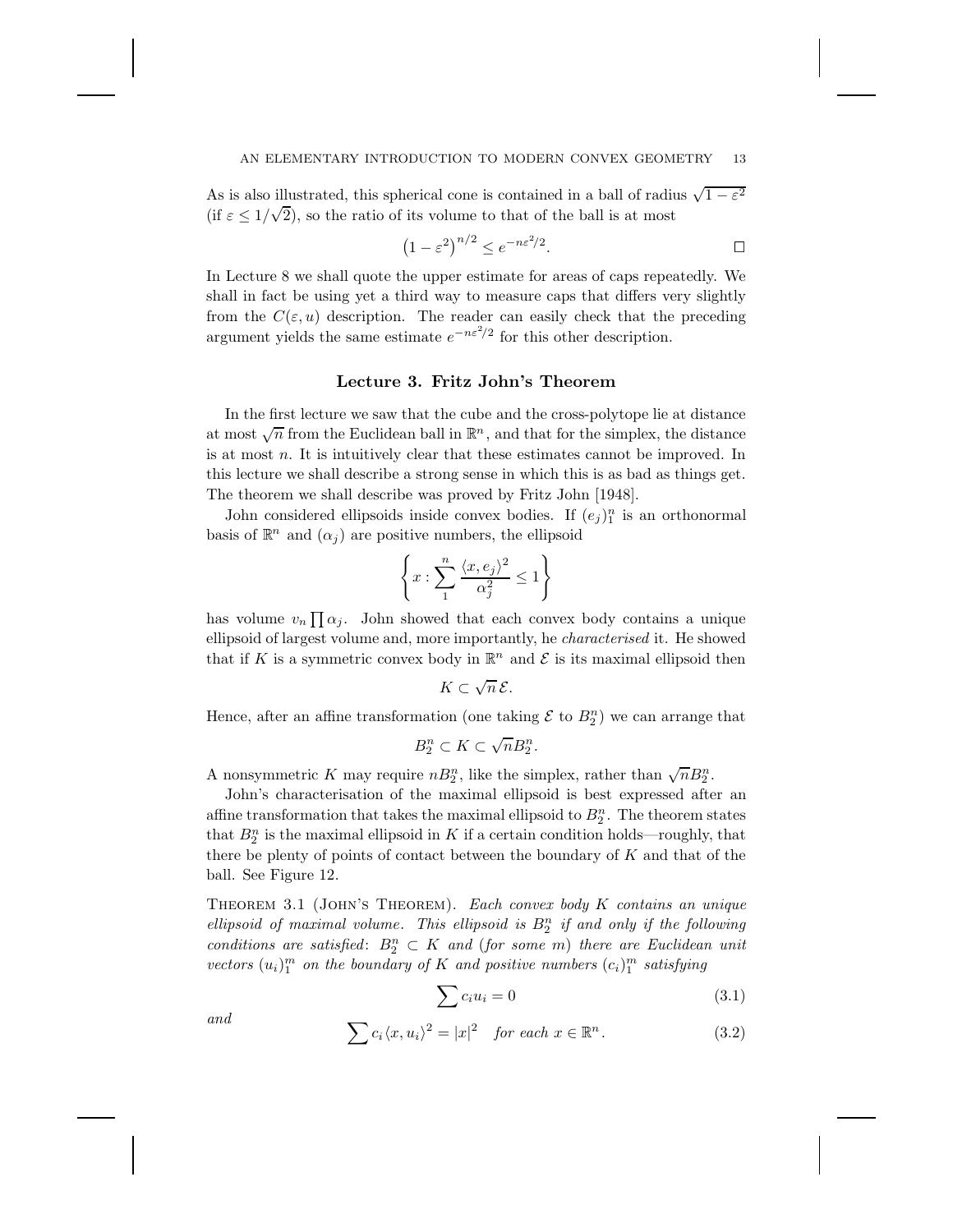

**Figure 12.** The maximal ellipsoid touches the boundary at many points.

According to the theorem the points at which the sphere touches  $\partial K$  can be given a mass distribution whose centre of mass is the origin and whose inertia tensor is the identity matrix. Let's see where these conditions come from. The first condition,  $(3.1)$ , guarantees that the  $(u_i)$  do not all lie "on one side of the sphere". If they did, we could move the ball away from these contact points and blow it up a bit to obtain a larger ball in  $K$ . See Figure 13.

The second condition,  $(3.2)$ , shows that the  $(u_i)$  behave rather like an orthonormal basis in that we can resolve the Euclidean norm as a (weighted) sum of squares of inner products. Condition (3.2) is equivalent to the statement that

$$
x = \sum c_i \langle x, u_i \rangle u_i \quad \text{for all } x.
$$

This guarantees that the  $(u_i)$  do not all lie close to a proper subspace of  $\mathbb{R}^n$ . If they did, we could shrink the ball a little in this subspace and expand it in an orthogonal direction, to obtain a larger ellipsoid inside K. See Figure 14.

Condition (3.2) is often written in matrix (or operator) notation as

$$
\sum c_i u_i \otimes u_i = I_n \tag{3.3}
$$

where  $I_n$  is the identity map on  $\mathbb{R}^n$  and, for any unit vector  $u, u \otimes u$  is the rank-one orthogonal projection onto the span of u, that is, the map  $x \mapsto \langle x, u \rangle u$ . The trace of such an orthogonal projection is 1. By equating the traces of the



**Figure 13.** An ellipsoid where all contacts are on one side can grow.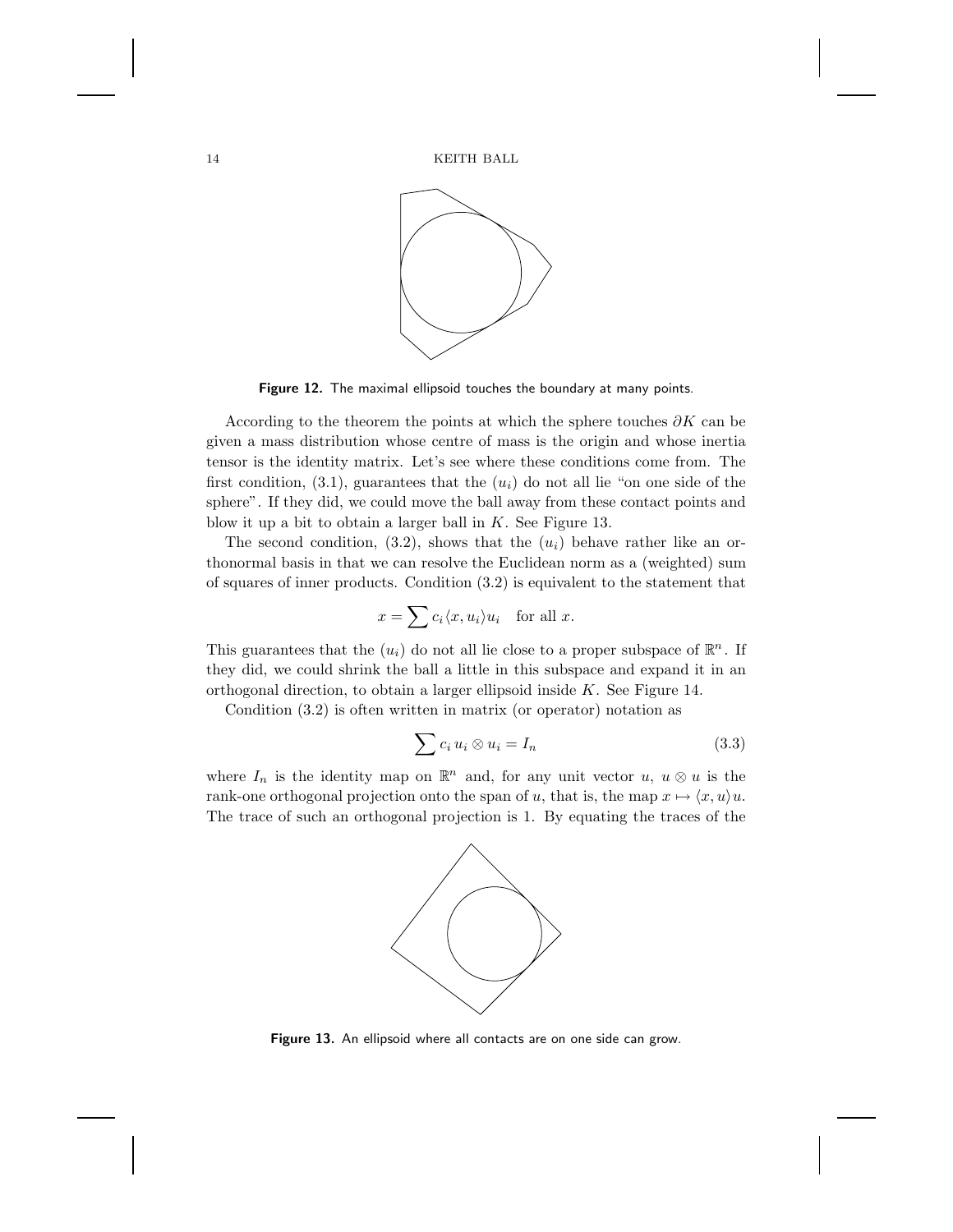

**Figure 14.** An ellipsoid (solid circle) whose contact points are all near one plane can grow.

matrices in the preceding equation, we obtain

$$
\sum c_i = n.
$$

In the case of a *symmetric* convex body, condition (3.1) is redundant, since we can take any sequence  $(u_i)$  of contact points satisfying condition (3.2) and replace each  $u_i$  by the pair  $\pm u_i$  each with half the weight of the original.

Let's look at a few concrete examples. The simplest is the cube. For this body the maximal ellipsoid is  $B_2^n$ , as one would expect. The contact points are the standard basis vectors  $(e_1, e_2, \ldots, e_n)$  of  $\mathbb{R}^n$  and their negatives, and they satisfy

$$
\sum_{1}^{n}e_{i}\otimes e_{i}=I_{n}.
$$

That is, one can take all the weights  $c_i$  equal to 1 in (3.2). See Figure 15.

The simplest nonsymmetric example is the simplex. In general, there is no natural way to place a regular simplex in  $\mathbb{R}^n$ , so there is no natural description of the contact points. Usually the best way to talk about an  $n$ -dimensional simplex is to realise it in  $\mathbb{R}^{n+1}$ : for example as the convex hull of the standard basis



**Figure 15.** The maximal ellipsoid for the cube.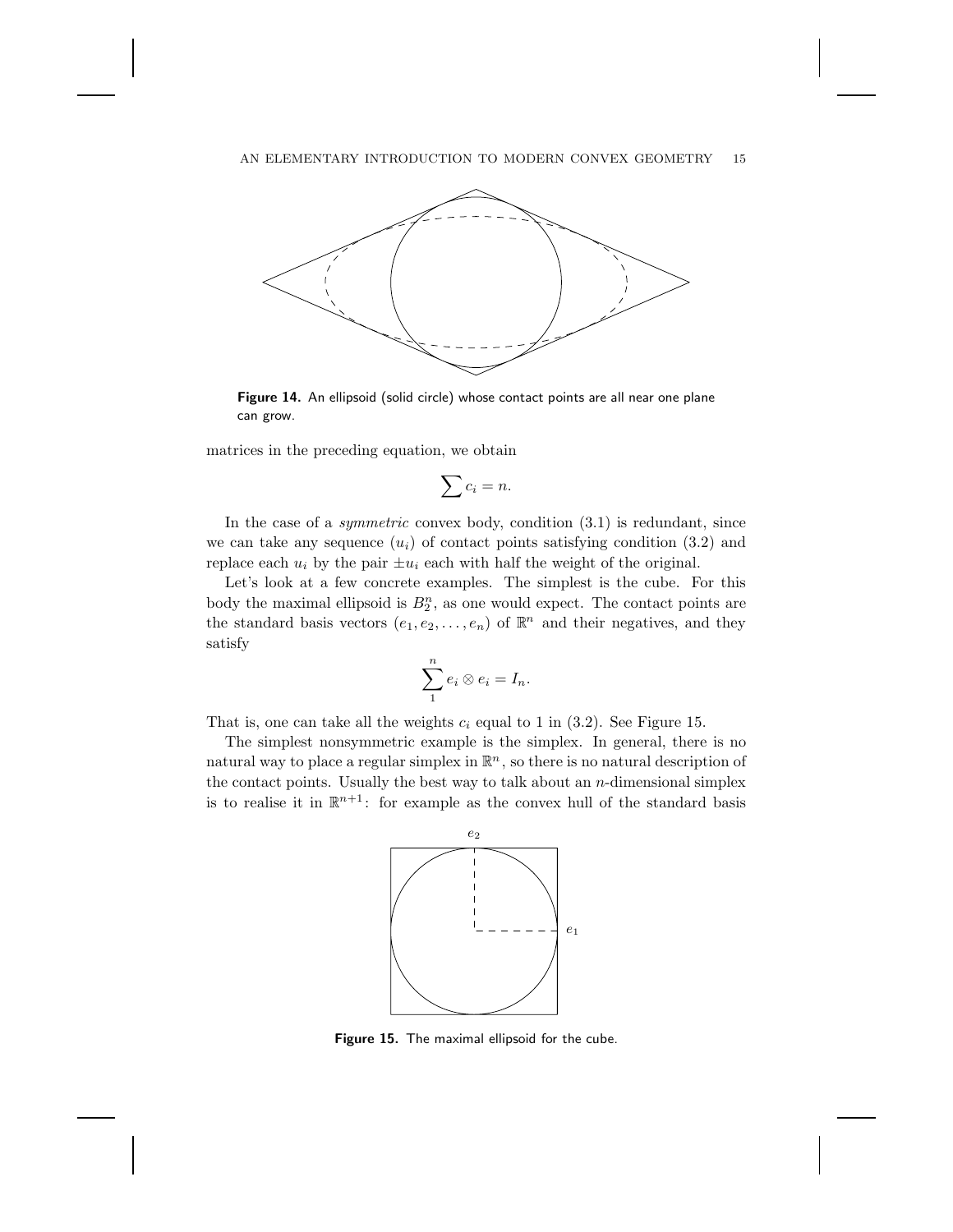16 KEITH BALL



**Figure 16.** K is contained in the convex body determined by the hyperplanes tangent to the maximal ellipsoid at the contact points.

vectors in  $\mathbb{R}^{n+1}$ . We leave it as an exercise for the reader to come up with a nice description of the contact points.

One may get a bit more of a feel for the second condition in John's Theorem by interpreting it as a rigidity condition. A sequence of unit vectors  $(u_i)$  satisfying the condition (for some sequence  $(c_i)$ ) has the property that if T is a linear map of determinant 1, not all the images  $Tu_i$  can have Euclidean norm less than 1.

John's characterisation immediately implies the inclusion mentioned earlier: if K is symmetric and  $\mathcal E$  is its maximal ellipsoid then  $K \subset \sqrt{n} \mathcal E$ . To check this we may assume  $\mathcal{E} = B_2^n$ . At each contact point  $u_i$ , the convex bodies  $B_2^n$  and K have the same supporting hyperplane. For  $B_2^n$ , the supporting hyperplane at any point u is perpendicular to u. Thus if  $x \in K$  we have  $\langle x, u_i \rangle \leq 1$  for each i, and we conclude that  $K$  is a subset of the convex body

$$
C = \{x \in \mathbb{R}^n : \langle x, u_i \rangle \le 1 \text{ for } 1 \le i \le m\}.
$$
\n(3.4)

An example of this is shown in Figure 16.

In the symmetric case, the same argument shows that for each  $x \in K$  we have  $|\langle x, u_i \rangle| \leq 1$  for each i. Hence, for  $x \in K$ ,

$$
|x|^2 = \sum c_i \langle x, u_i \rangle^2 \le \sum c_i = n.
$$

So  $|x| \leq \sqrt{n}$ , which is exactly the statement  $K \subset \sqrt{n} B_2^n$ . We leave as a slightly trickier exercise the estimate  $|x| \leq n$  in the nonsymmetric case.

PROOF OF JOHN'S THEOREM. The proof is in two parts, the harder of which is to show that if  $B_2^n$  is an ellipsoid of largest volume, then we can find an appropriate system of weights on the contact points. The easier part is to show that if such a system of weights exists, then  $B_2^n$  is the *unique* ellipsoid of maximal volume. We shall describe the proof only in the symmetric case, since the added complications in the general case add little to the ideas.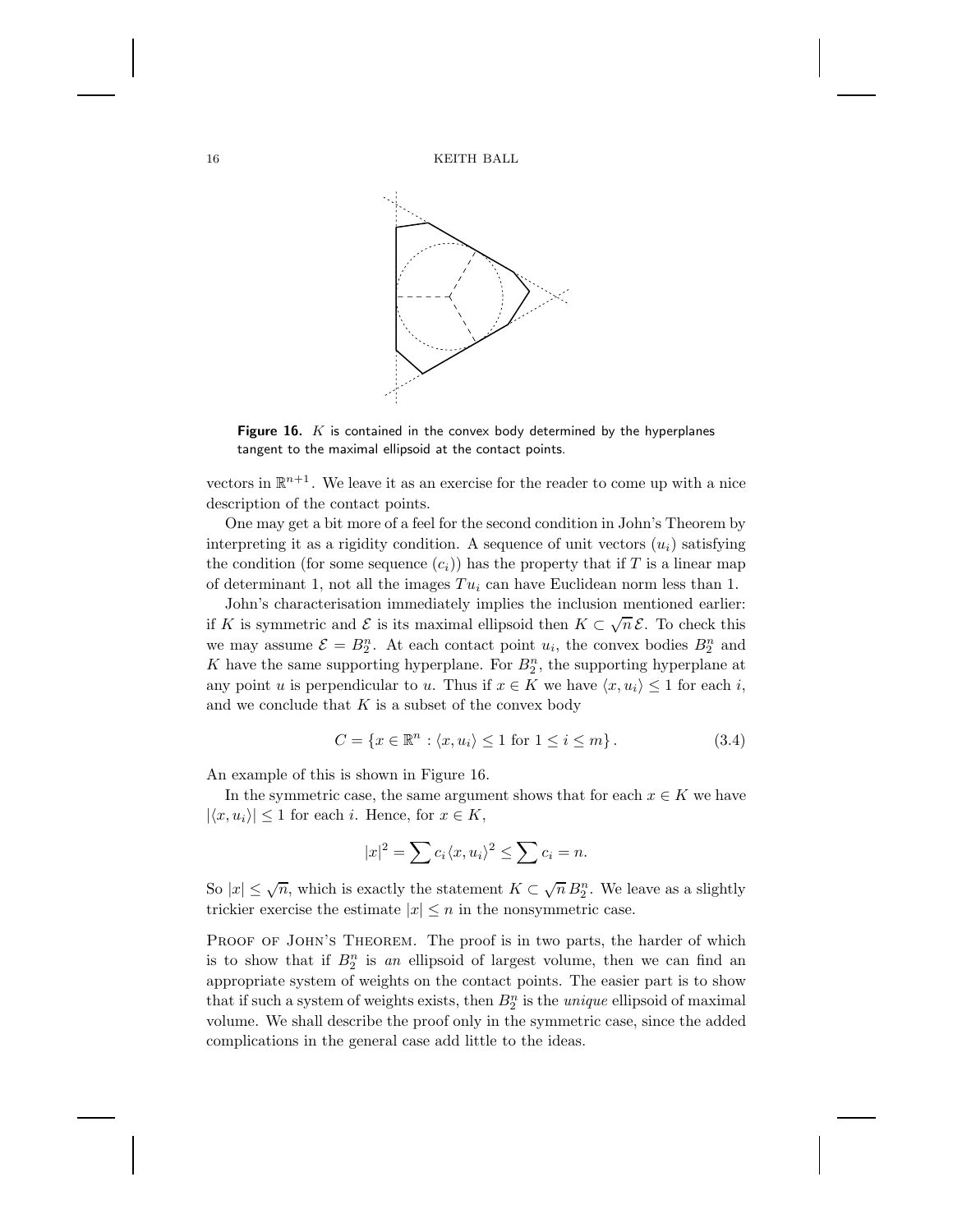We begin with the easier part. Suppose there are unit vectors  $(u_i)$  in  $\partial K$  and numbers  $(c_i)$  satisfying

$$
\sum c_i u_i \otimes u_i = I_n.
$$

Let

$$
\mathcal{E} = \left\{ x : \sum_{1}^{n} \frac{\langle x, e_j \rangle^2}{\alpha_j^2} \le 1 \right\}
$$

be an ellipsoid in K, for some orthonormal basis  $(e_i)$  and positive  $\alpha_i$ . We want to show that

$$
\prod_1^n \alpha_j \leq 1
$$

and that the product is equal to 1 only if  $\alpha_i = 1$  for all j.

Since  $\mathcal{E} \subset K$  we have that for each i the hyperplane  $\{x : \langle x, u_i \rangle = 1\}$  does not cut  $\mathcal E$ . This implies that each  $u_i$  belongs to the *polar ellipsoid* 

$$
\bigg\{y:\sum_1^n\alpha_j^2\langle y,e_j\rangle^2\leq 1\bigg\}.
$$

(The reader unfamiliar with duality is invited to check this.) So, for each  $i$ ,

$$
\sum_{j=1}^{n} \alpha_j^2 \langle u_i, e_j \rangle^2 \le 1.
$$

Hence

$$
\sum_{i} c_i \sum_{j} \alpha_j^2 \langle u_i, e_j \rangle^2 \le \sum_{i} c_i = n.
$$

But the left side of the equality is just  $\sum_i \alpha_i^2$ , because, by condition (3.2), we have

$$
\sum_i c_i \langle u_i, e_j \rangle^2 = |e_j|^2 = 1
$$

for each j. Finally, the fact that the geometric mean does not exceed the arithmetic mean (the AM/GM inequality) implies that

$$
\left(\prod \alpha_j^2\right)^{1/n} \le \frac{1}{n} \sum \alpha_j^2 \le 1,
$$

and there is equality in the first of these inequalities only if all  $\alpha_i$  are equal to 1.

We now move to the harder direction. Suppose  $B_2^n$  is an ellipsoid of largest volume in K. We want to show that there is a sequence of contact points  $(u_i)$ and positive weights  $(c_i)$  with

$$
\frac{1}{n}I_n = \frac{1}{n} \sum c_i u_i \otimes u_i.
$$

We already know that, if this is possible, we must have

$$
\sum \frac{c_i}{n} = 1.
$$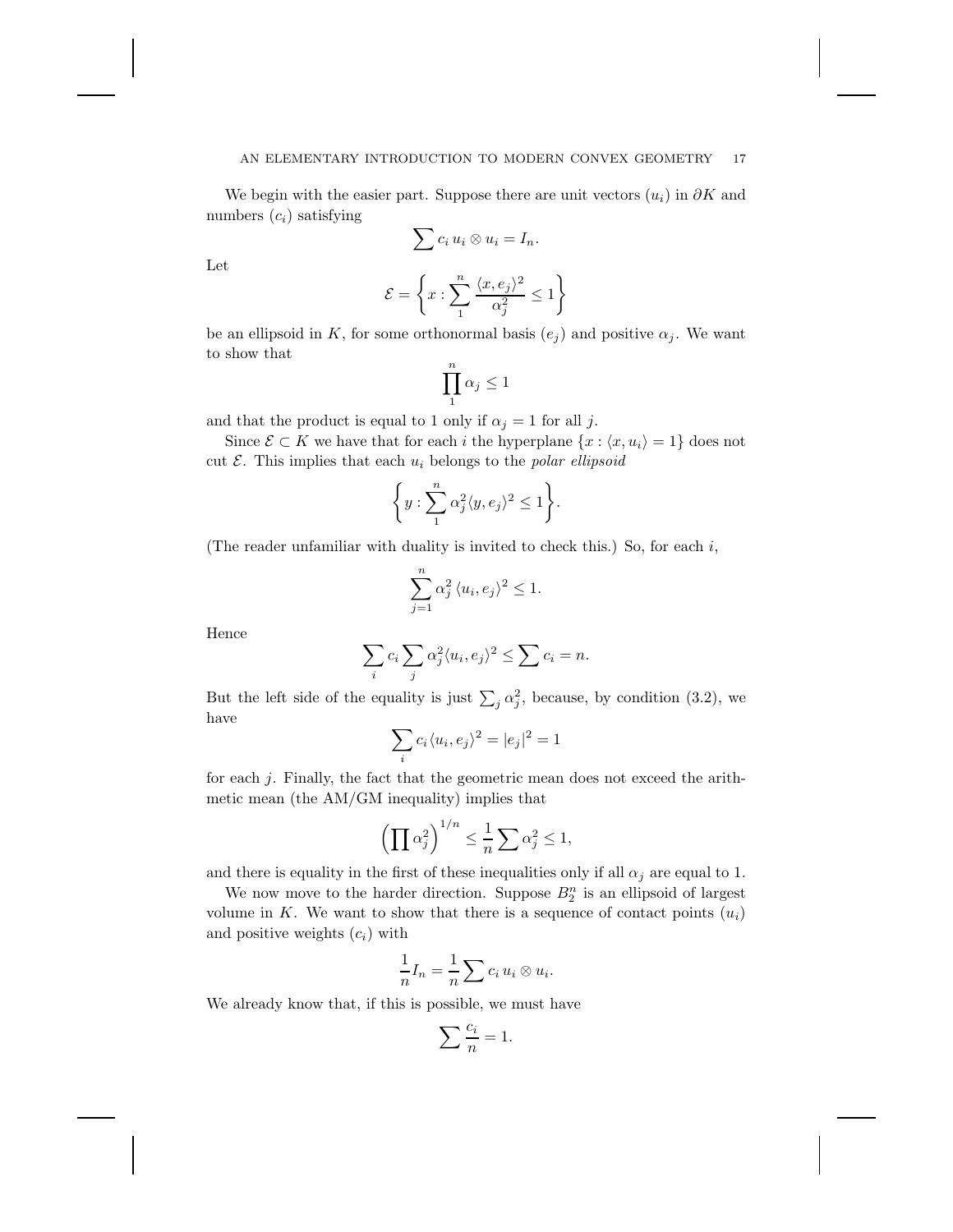So our aim is to show that the matrix  $I_n/n$  can be written as a convex combination of (a finite number of) matrices of the form  $u \otimes u$ , where each u is a contact point. Since the space of matrices is finite-dimensional, the problem is simply to show that  $I_n/n$  belongs to the convex hull of the set of all such rank-one matrices,

$$
T = \{u \otimes u : u \text{ is a contact point}\}.
$$

We shall aim to get a contradiction by showing that if  $I_n/n$  is *not* in T, we can perturb the unit ball slightly to get a new ellipsoid in  $K$  of larger volume than the unit ball.

Suppose that  $I_n/n$  is not in T. Apply the separation theorem in the space of matrices to get a linear functional  $\phi$  (on this space) with the property that

$$
\phi\left(\frac{I_n}{n}\right) < \phi(u \otimes u) \tag{3.5}
$$

for each contact point u. Observe that  $\phi$  can be represented by an  $n \times n$  matrix  $H = (h_{ik})$ , so that, for any matrix  $A = (a_{ik})$ ,

$$
\phi(A) = \sum_{jk} h_{jk} a_{jk}.
$$

Since all the matrices  $u \otimes u$  and  $I_n/n$  are symmetric, we may assume the same for H. Moreover, since these matrices all have the same trace, namely 1, the inequality  $\phi(I_n/n) < \phi(u \otimes u)$  will remain unchanged if we add a constant to each diagonal entry of  $H$ . So we may assume that the trace of  $H$  is 0: but this says precisely that  $\phi(I_n) = 0$ .

Hence, unless the identity has the representation we want, we have found a symmetric matrix  $H$  with zero trace for which

$$
\sum_{jk} h_{jk} (u \otimes u)_{jk} > 0
$$

for every contact point u. We shall use this H to build a bigger ellipsoid inside  $K$ . Now, for each vector  $u$ , the expression

$$
\sum_{jk} h_{jk} (u \otimes u)_{jk}
$$

is just the number  $u<sup>T</sup> H u$ . For sufficiently small  $\delta > 0$ , the set

$$
\mathcal{E}_{\delta} = \left\{ x \in \mathbb{R}^n : x^T (I_n + \delta H) x \le 1 \right\}
$$

is an ellipsoid and as  $\delta$  tends to 0 these ellipsoids approach  $B_2^n$ . If u is one of the original contact points, then

$$
u^T(I_n + \delta H)u = 1 + \delta u^T Hu > 1,
$$

so u does not belong to  $\mathcal{E}_{\delta}$ . Since the boundary of K is compact (and the function  $x \mapsto x^T H x$  is continuous)  $\mathcal{E}_{\delta}$  will not contain any other point of  $\partial K$  as long as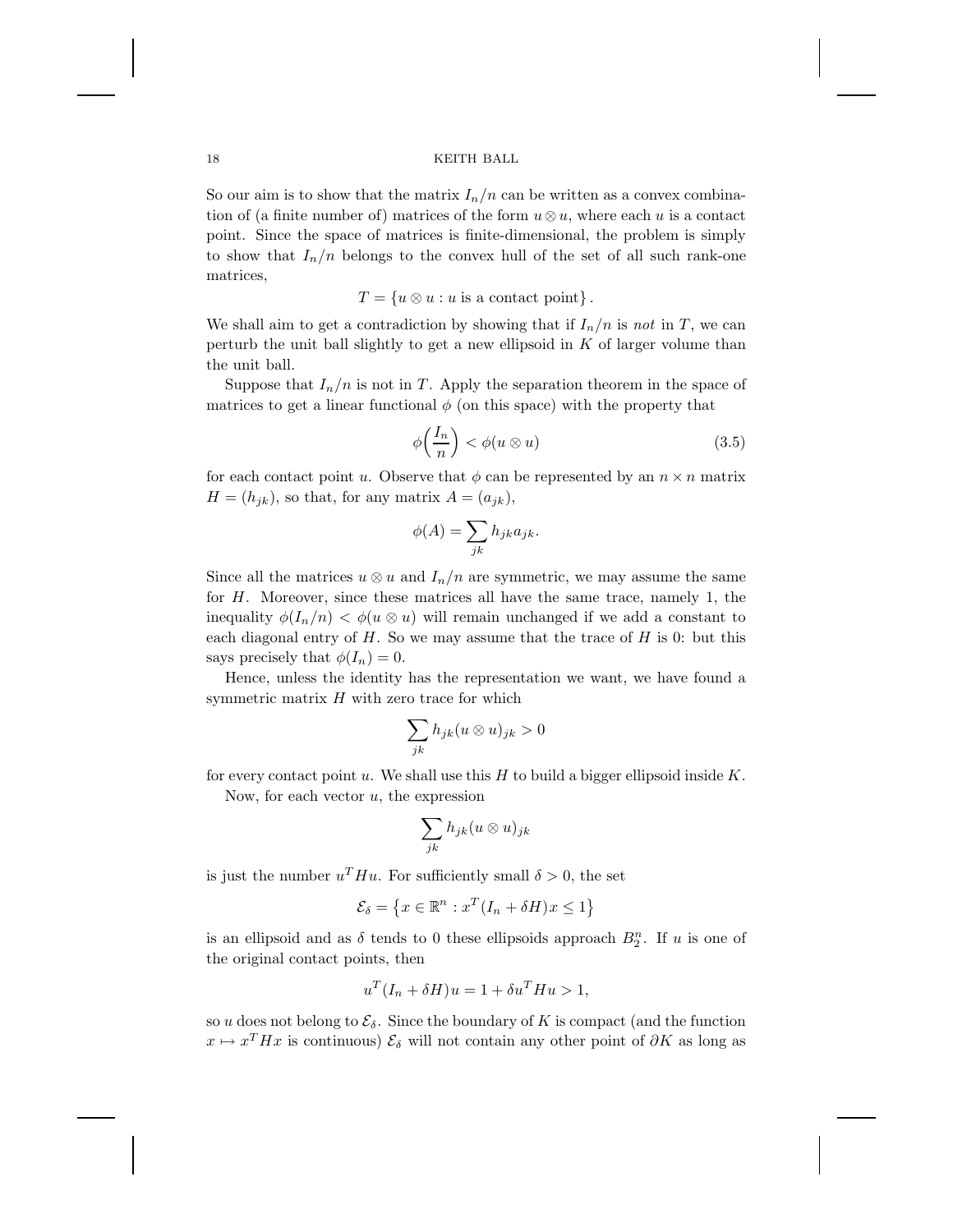δ is sufficiently small. Thus, for such δ, the ellipsoid  $\mathcal{E}_{\delta}$  is strictly inside K and some slightly expanded ellipsoid is inside  $K$ .

It remains to check that each  $\mathcal{E}_{\delta}$  has volume at least that of  $B_2^n$ . If we denote by  $(\mu_i)$  the eigenvalues of the symmetric matrix  $I_n + \delta H$ , the volume of  $\mathcal{E}_{\delta}$  is  $v_n / \prod \mu_j$ , so the problem is to show that, for each  $\delta$ , we have  $\prod \mu_j \leq 1$ . What we know is that  $\sum \mu_j$  is the trace of  $I_n + \delta H$ , which is n, since the trace of H is 0. So the AM/GM inequality again gives

$$
\prod \mu_j^{1/n} \leq \frac{1}{n} \sum \mu_j \leq 1,
$$
 as required.  $\Box$ 

There is an analogue of John's Theorem that characterises the unique ellipsoid of minimal volume containing a given convex body. (The characterisation is almost identical, guaranteeing a resolution of the identity in terms of contact points of the body and the Euclidean sphere.) This minimal volume ellipsoid theorem can be deduced directly from John's Theorem by duality. It follows that, for example, the ellipsoid of minimal volume containing the cube  $[-1, 1]^n$ is the obvious one: the ball of radius  $\sqrt{n}$ . It has been mentioned several times without proof that the distance of the cube from the Euclidean ball in  $\mathbb{R}^n$  is exactly  $\sqrt{n}$ . We can now see this easily: the ellipsoid of minimal volume outside the cube has volume  $(\sqrt{n})^n$  times that of the ellipsoid of maximal volume inside the cube. So we cannot sandwich the cube between homothetic ellipsoids unless the outer one is at least  $\sqrt{n}$  times the inner one.

We shall be using John's Theorem several times in the remaining lectures. At this point it is worth mentioning important extensions of the result. We can view John's Theorem as a description of those linear maps from Euclidean space to a normed space (whose unit ball is  $K$ ) that have largest determinant, subject to the condition that they have norm at most 1: that is, that they map the Euclidean ball into  $K$ . There are many other norms that can be put on the space of linear maps. John's Theorem is the starting point for a general theory that builds ellipsoids related to convex bodies by maximising determinants subject to other constraints on linear maps. This theory played a crucial role in the development of convex geometry over the last 15 years. This development is described in detail in [Tomczak-Jaegermann 1988].

# **Lecture 4. Volume Ratios and Spherical Sections of the Octahedron**

In the second lecture we saw that the  $n$ -dimensional cube has almost spherical sections of dimension about  $\log n$  but not more. In this lecture we will examine the corresponding question for the *n*-dimensional cross-polytope  $B_1^n$ . In itself, this body is as far from the Euclidean ball as is the cube in  $\mathbb{R}^n$ : its distance from the ball, in the sense described in Lecture 2 is  $\sqrt{n}$ . Remarkably, however, it has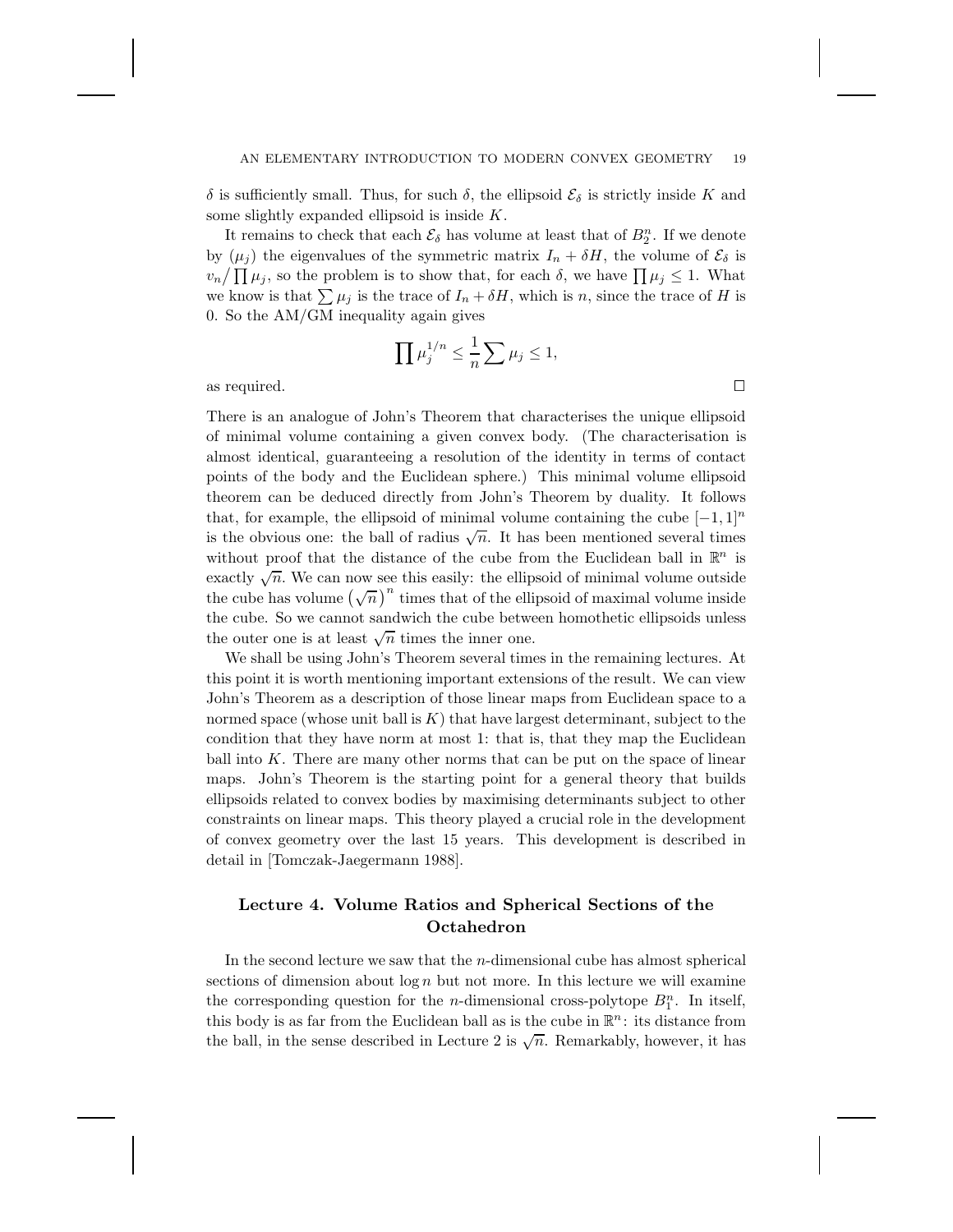almost spherical sections whose dimension is about  $\frac{1}{2}n$ . We shall deduce this from what is perhaps an even more surprising statement concerning intersections of bodies. Recall that  $B_1^n$  contains the Euclidean ball of radius  $\frac{1}{\sqrt{n}}$ . If U is an orthogonal transformation of  $\mathbb{R}^n$  then  $UB_1^n$  also contains this ball and hence so does the intersection  $B_1^n \cap UB_1^n$ . But, whereas  $B_1^n$  does not lie in any Euclidean ball of radius less than 1, we have the following theorem  $[Kašin 1977]$ :

Theorem 4.1. *For each* n, *there is an orthogonal transformation* U *for which the intersection*  $B_1^n \cap UB_1^n$  *is contained in the Euclidean ball of radius*  $32/\sqrt{n}$ (and contains the ball of radius  $1/\sqrt{n}$ ).

(The constant 32 can easily be improved: the important point is that it is independent of the dimension  $n$ .) The theorem states that the intersection of just two copies of the n-dimensional octahedron may be approximately spherical. Notice that if we tried to approximate the Euclidean ball by intersecting rotated copies of the cube, we would need exponentially many in the dimension, because the cube has only  $2n$  facets and our approximation needs exponentially many facets. In contrast, the octahedron has a much larger number of facets,  $2^n$ : but of course we need to do a lot more than just count facets in order to prove Theorem 4.1. Before going any further we should perhaps remark that the cube has a property that corresponds to Theorem 4.1. If  $Q$  is the cube and U is the same orthogonal transformation as in the theorem, the convex hull

$$
conv(Q \cup UQ)
$$

is at distance at most 32 from the Euclidean ball.

In spirit, the argument we shall use to establish Theorem 4.1 is Kašin's original one but, following [Szarek 1978], we isolate the main ingredient and we organise the proof along the lines of [Pisier 1989]. Some motivation may be helpful. The ellipsoid of maximal volume inside  $B_1^n$  is the Euclidean ball of radius  $\frac{1}{\sqrt{n}}$ . (See Figure 3.) There are  $2^n$  points of contact between this ball and the boundary of  $B_1^n$ : namely, the points of the form

$$
\left(\pm\frac{1}{n},\pm\frac{1}{n},\ldots,\pm\frac{1}{n}\right),\end{aligned}
$$

one in the middle of each facet of  $B_1^n$ . The vertices,

$$
(\pm 1, 0, 0, \ldots, 0), \ldots, (0, 0, \ldots, 0, \pm 1),
$$

are the points of  $B_1^n$  furthest from the origin. We are looking for a rotation  $UB_1^n$ whose facets chop off the spikes of  $B_1^n$  (or vice versa). So we want to know that whose facets endp on the spheres of  $B_1$  (or vice versa). So we want to know that the points of  $B_1^n$  at distance about  $1/\sqrt{n}$  from the origin are fairly typical, while those at distance 1 are atypical.

For a unit vector  $\theta \in S^{n-1}$ , let  $r(\theta)$  be the radius of  $B_1^n$  in the direction  $\theta$ ,

$$
r(\theta) = \frac{1}{\|\theta\|_1} = \left(\sum_{1}^{n} |\theta_i|\right)^{-1}.
$$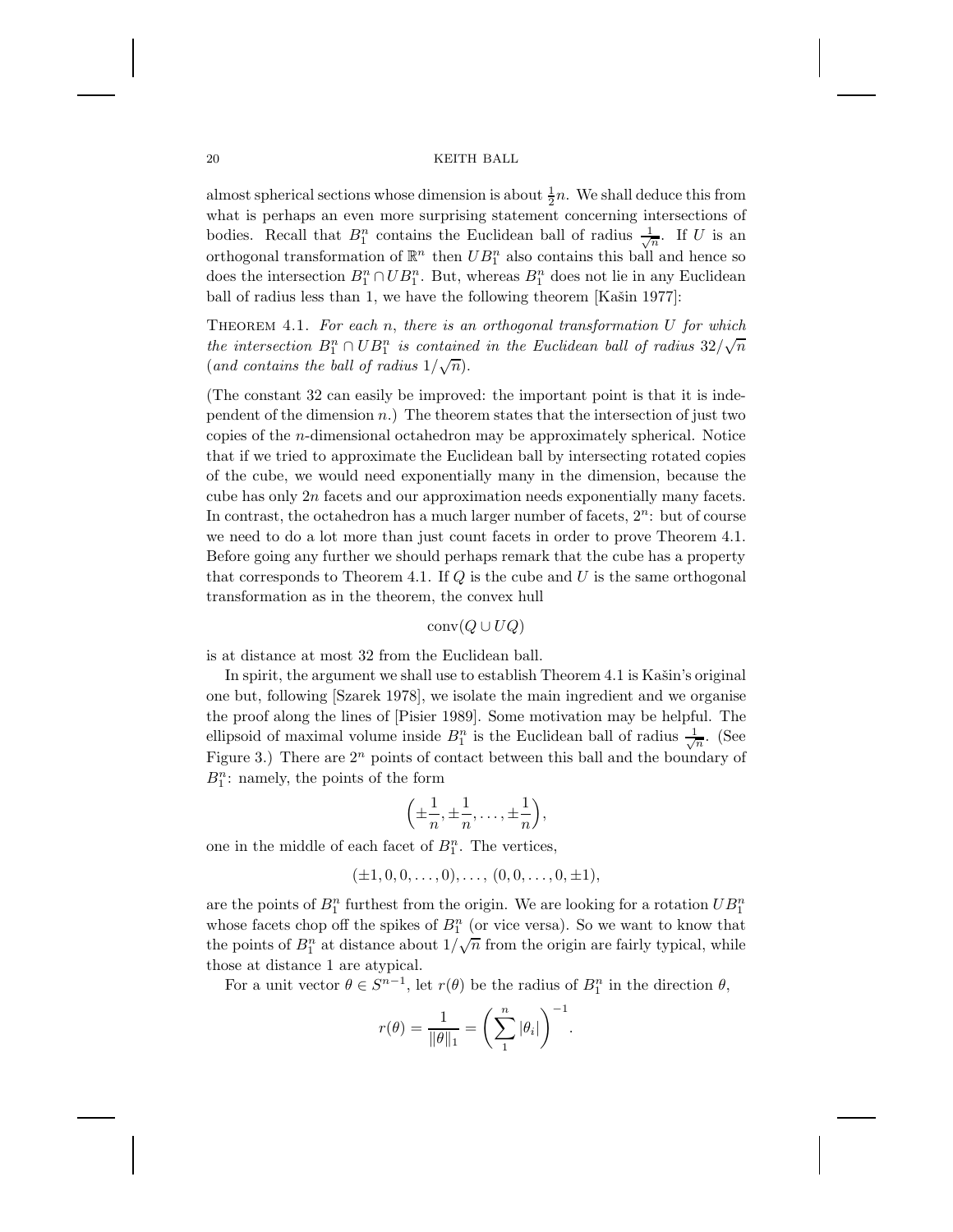### AN ELEMENTARY INTRODUCTION TO MODERN CONVEX GEOMETRY 21

In the first lecture it was explained that the volume of  $B_1^n$  can be written

$$
v_n \int_{S^{n-1}} r(\theta)^n d\sigma
$$

and that it is equal to  $2^n/n!$ . Hence

$$
\int_{S^{n-1}} r(\theta)^n d\sigma = \frac{2^n}{n! v_n} \le \left(\frac{2}{\sqrt{n}}\right)^n.
$$

Since the average of  $r(\theta)^n$  is at most  $(2/\sqrt{n})^n$ , the value of  $r(\theta)$  cannot often be much more than  $2/\sqrt{n}$ . This feature of  $B_1^n$  is captured in the following definition of Szarek.

DEFINITION. Let K be a convex body in  $\mathbb{R}^n$ . The *volume ratio* of K is

$$
\text{vr}(K) = \left(\frac{\text{vol}(K)}{\text{vol}(\mathcal{E})}\right)^{1/n},
$$

where  $\mathcal E$  is the ellipsoid of maximal volume in  $K$ .

The preceding discussion shows that  $\text{vr}(B_1^n) \leq 2$  for all n. Contrast this with the The preceding discussion shows that  $v(D_1) \leq z$  for all *n*. Contrast this with the cube in  $\mathbb{R}^n$ , whose volume ratio is about  $\sqrt{n}/2$ . The only property of  $B_1^n$  that we shall use to prove Kašin's Theorem is that its volume ratio is at most 2. For convenience, we scale everything up by a factor of  $\sqrt{n}$  and prove the following.

THEOREM 4.2. Let  $K$  be a symmetric convex body in  $\mathbb{R}^n$  that contains the *Euclidean unit ball*  $B_2^n$  *and for which* 

$$
\left(\frac{\textrm{vol}(K)}{\textrm{vol}(B_2^n)}\right)^{1/n}=R.
$$

*Then there is an orthogonal transformation* U of  $\mathbb{R}^n$  for which

$$
K\cap UK\subset 8R^2B_2^n.
$$

PROOF. It is convenient to work with the norm on  $\mathbb{R}^n$  whose unit ball is K. Let  $\|\cdot\|$  denote this norm and  $|\cdot|$  the standard Euclidean norm. Notice that, since  $B_2^n \subset K$ , we have  $||x|| \leq |x|$  for all  $x \in \mathbb{R}^n$ .

The radius of the body  $K \cap UK$  in a given direction is the minimum of the radii of K and  $UK$  in that direction. So the norm corresponding to the body  $K \cap UK$  is the *maximum* of the norms corresponding to K and UK. We need to find an orthogonal transformation  $U$  with the property that

$$
\max\left(\|U\theta\|,\|\theta\|\right)\geq \frac{1}{8R^2}
$$

for every  $\theta \in S^{n-1}$ . Since the maximum of two numbers is at least their average, it will suffice to find  $U$  with

$$
\frac{\|U\theta\|+\|\theta\|}{2}\geq \frac{1}{8R^2}\quad\text{for all }\theta.
$$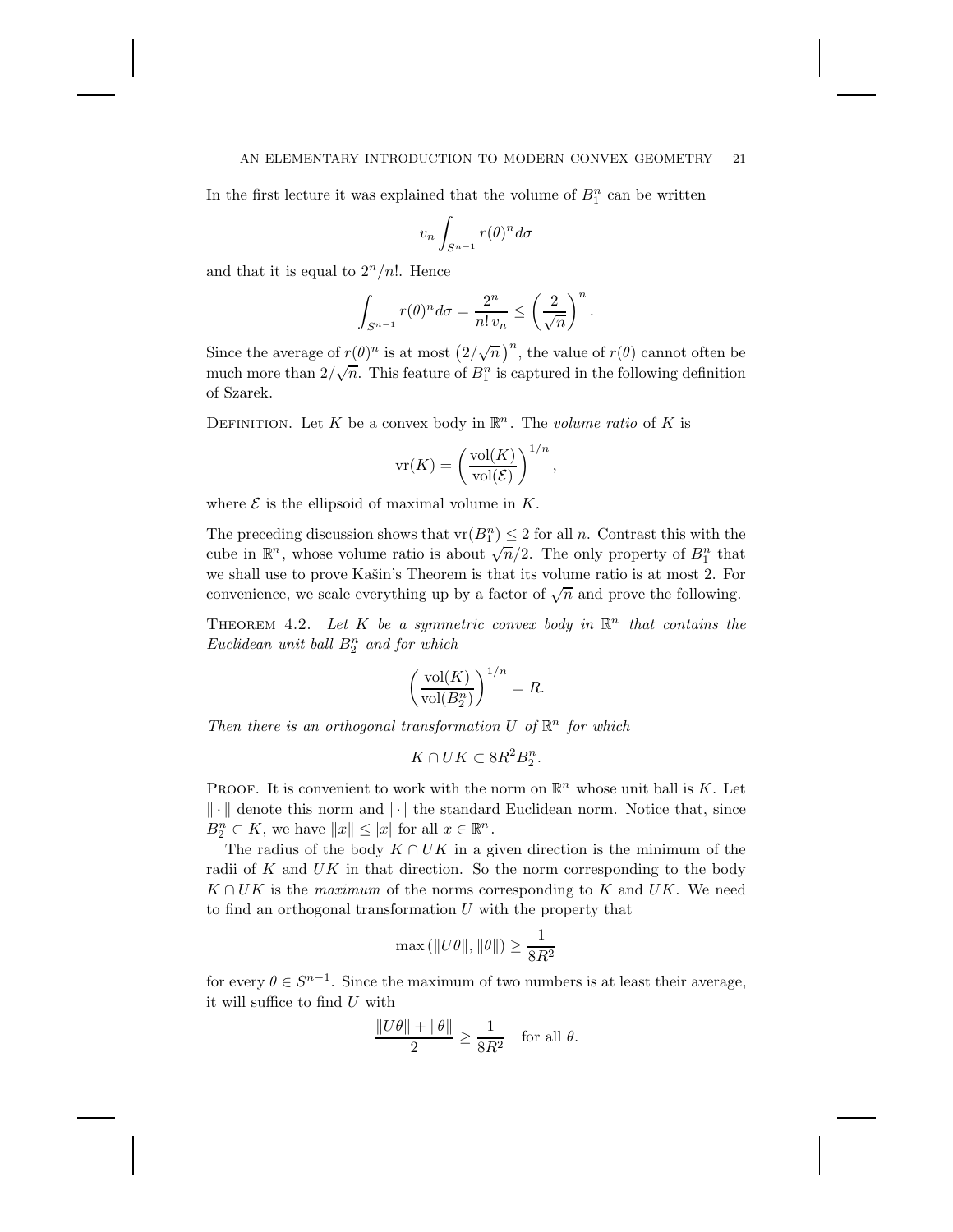For each  $x \in \mathbb{R}^n$  write  $N(x)$  for the average  $\frac{1}{2}(\Vert Ux \Vert + \Vert x \Vert)$ . One sees immediately that  $N$  is a norm (that is, it satisfies the triangle inequality) and that  $N(x) \leq |x|$  for every x, since U preserves the Euclidean norm. We shall show in a moment that there is a  $U$  for which

$$
\int_{S^{n-1}} \frac{1}{N(\theta)^{2n}} d\sigma \le R^{2n}.
$$
\n(4.1)

This says that  $N(\theta)$  is large on average: we want to deduce that it is large everywhere.

Let  $\phi$  be a point of the sphere and write  $N(\phi) = t$ , for  $0 < t \leq 1$ . The crucial point will be that, if  $\theta$  is close to  $\phi$ , then  $N(\theta)$  cannot be much more than t. To be precise, if  $|\theta - \phi| \leq t$  then

$$
N(\theta) \le N(\phi) + N(\theta - \phi) \le t + |\theta - \phi| \le 2t.
$$

Hence,  $N(\theta)$  is at most 2t for every  $\theta$  in a spherical cap of radius t about  $\phi$ . From Lemma 2.3 we know that this spherical cap has measure at least

$$
\frac{1}{2}\left(\frac{t}{2}\right)^{n-1} \ge \left(\frac{t}{2}\right)^n.
$$

So  $1/N(\theta)^{2n}$  is at least  $1/(2t)^{2n}$  on a set of measure at least  $(t/2)^n$ . Therefore

$$
\int_{S^{n-1}} \frac{1}{N(\theta)^{2n}} d\sigma \ge \frac{1}{(2t)^{2n}} \left(\frac{t}{2}\right)^n = \frac{1}{2^{3n}t^n}.
$$

By (4.1), the integral is at most  $R^{2n}$ , so  $t \ge 1/(8R^2)$ . Thus our arbitrary point  $\phi$  satisfies

$$
N(\phi) \ge \frac{1}{8R^2}.
$$

It remains to find U satisfying (4.1). Now, for any  $\theta$ , we have

$$
N(\theta)^2 = \left(\frac{\|U\theta\| + \|\theta\|}{2}\right)^2 \ge \|U\theta\| \|\theta\|,
$$

so it will suffice to find a  $U$  for which

$$
\int_{S^{n-1}} \frac{1}{\|U\theta\|^n \|\theta\|^n} \, d\sigma \le R^{2n}.\tag{4.2}
$$

The hypothesis on the volume of  $K$  can be written in terms of the norm as

$$
\int_{S^{n-1}} \frac{1}{\|\theta\|^n} \, d\sigma = R^n.
$$

The group of orthogonal transformations carries an invariant probability measure. This means that we can average a function over the group in a natural way. In particular, if f is a function on the sphere and  $\theta$  is some point on the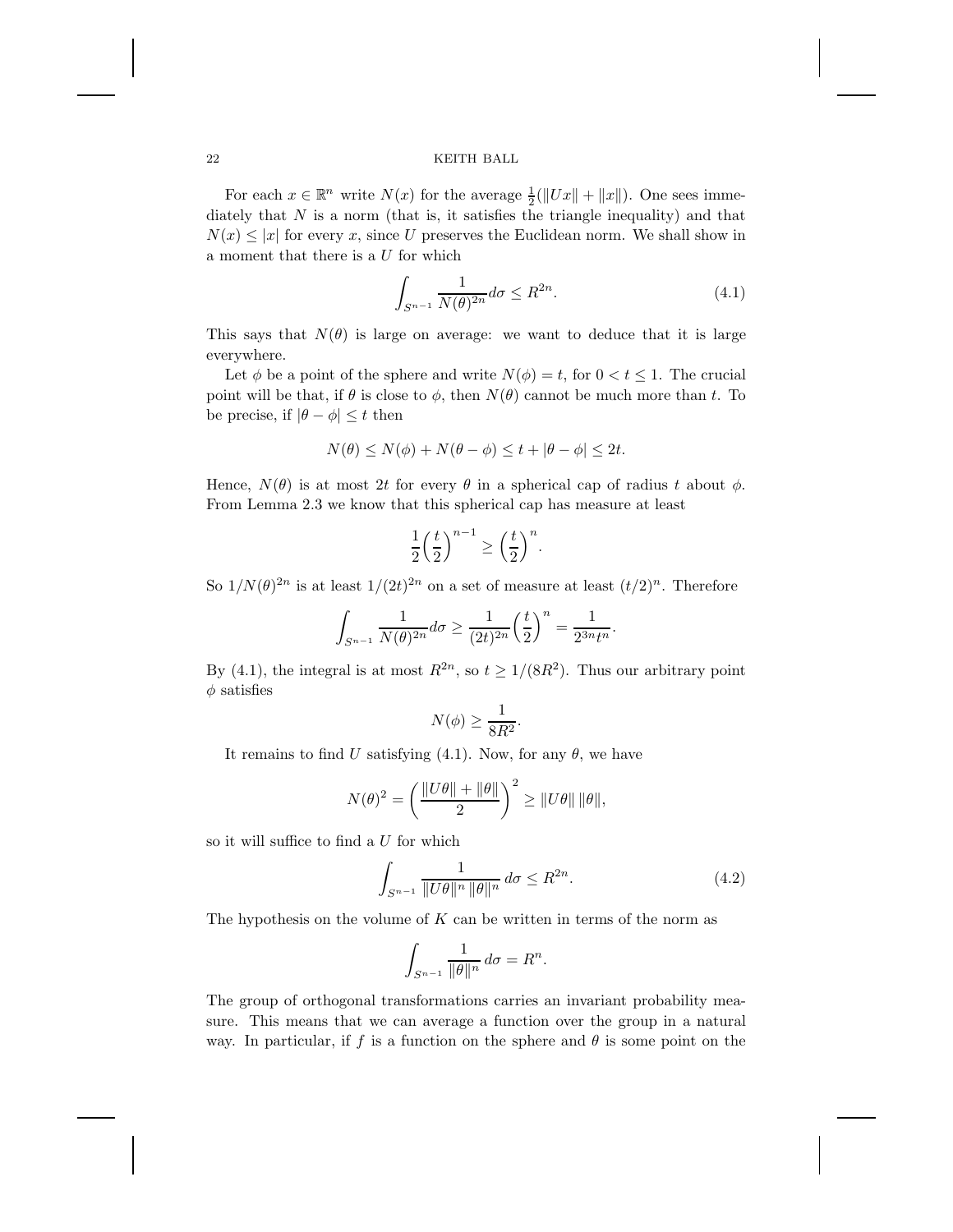### AN ELEMENTARY INTRODUCTION TO MODERN CONVEX GEOMETRY 23

sphere, the average over orthogonal U of the value  $f(U\theta)$  is just the average of f on the sphere: averaging over  $U$  mimics averaging over the sphere:

$$
ave_U f(U\theta) = \int_{S^{n-1}} f(\phi) d\sigma(\phi).
$$

Hence,

$$
\text{ave}_{U} \int_{S^{n-1}} \frac{1}{\|U\theta\|^{n} \cdot \|\theta\|^{n}} d\sigma(\theta) = \int_{S^{n-1}} \left( \text{ave}_{U} \frac{1}{\|U\theta\|^{n}} \right) \frac{1}{\|\theta\|^{n}} d\sigma(\theta)
$$

$$
= \int_{S^{n-1}} \left( \int_{S^{n-1}} \frac{1}{\|\phi\|^{n}} d\sigma(\phi) \right) \frac{1}{\|\theta\|^{n}} d\sigma(\theta)
$$

$$
= \left( \int_{S^{n-1}} \frac{1}{\|\theta\|^{n}} d\sigma(\theta) \right)^{2} = R^{2n}.
$$

Since the average over all U of the integral is at most  $R^{2n}$ , there is at least one U for which the integral is at most  $\mathbb{R}^{2n}$ . This is exactly inequality (4.2).  $\Box$ 

The choice of U in the preceding proof is a random one. The proof does not in any way tell us how to find an explicit  $U$  for which the integral is small. In the case of a general body  $K$ , this is hardly surprising, since we are assuming nothing about how the volume of  $K$  is distributed. But, in view of the earlier remarks about facets of  $B_1^n$  chopping off spikes of  $UB_1^n$ , it is tempting to think that for the particular body  $B_1^n$  we might be able to write down an appropriate U explicitly. In two dimensions the best choice of  $U$  is obvious: we rotate the diamond through 45◦ and after intersection we have a regular octagon as shown in Figure 17.

The most natural way to try to generalise this to higher dimensions is to look for a U such that each vertex of  $UB_1^n$  is exactly aligned through the centre of a facet of  $B_1^n$ : that is, for each standard basis vector  $e_i$  of  $\mathbb{R}^n$ ,  $Ue_i$  is a multiple of one of the vectors  $(\pm \frac{1}{n}, \ldots, \pm \frac{1}{n})$ . (The multiple is  $\sqrt{n}$  since  $Ue_i$  has length 1.) Thus we are looking for an  $n \times n$  orthogonal matrix U each of whose entries is



**Figure 17.** The best choice for U in two dimensions is a  $45^\circ$  rotation.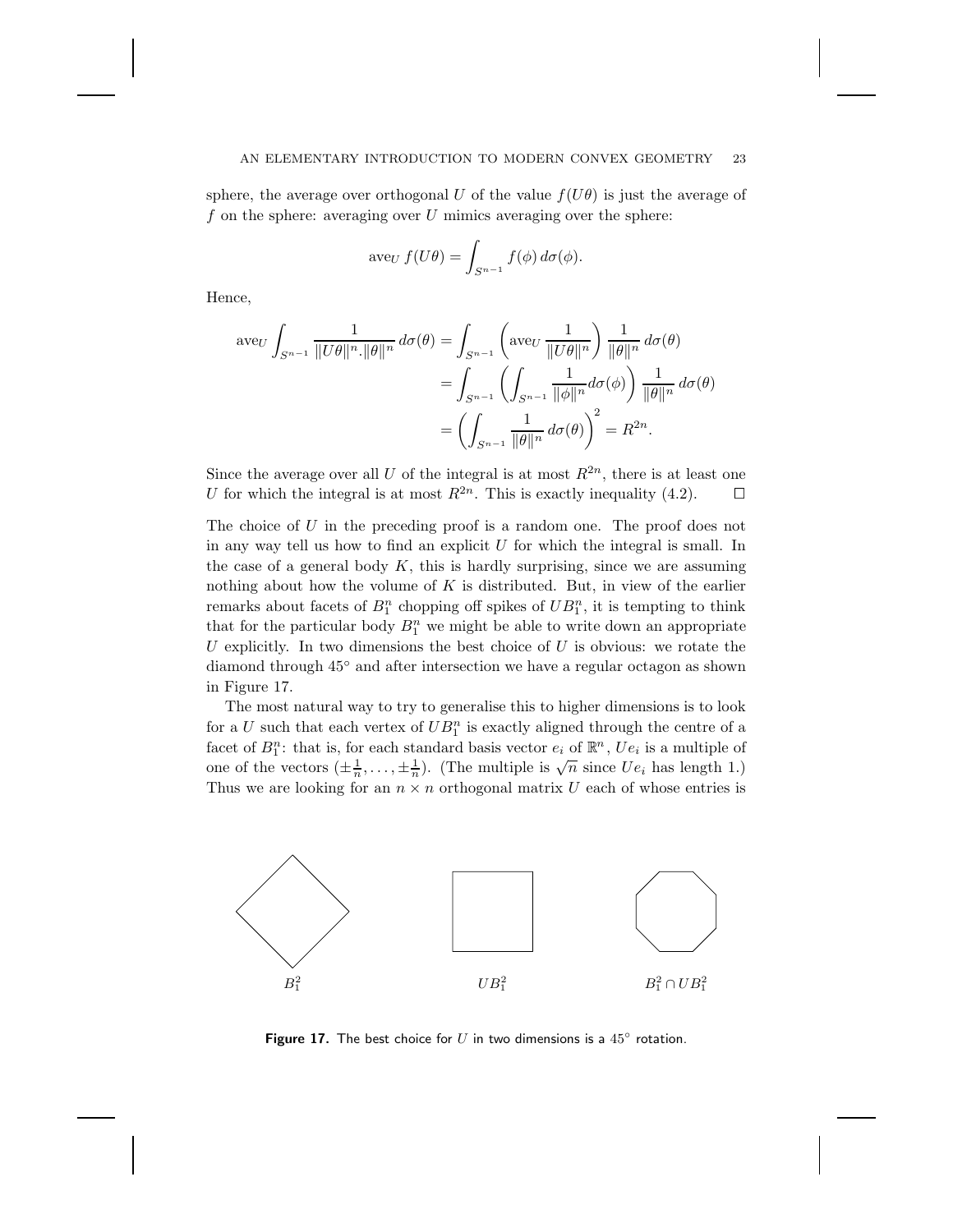$\pm 1/\sqrt{n}$ . Such matrices, apart from the factor  $\sqrt{n}$ , are called *Hadamard matrices*. In what dimensions do they exist? In dimensions 1 and 2 there are the obvious

$$
(1) \quad \text{and} \quad \begin{pmatrix} \frac{1}{\sqrt{2}} & \frac{1}{\sqrt{2}} \\ \frac{1}{\sqrt{2}} & -\frac{1}{\sqrt{2}} \end{pmatrix}.
$$

It is not too hard to show that in larger dimensions a Hadamard matrix cannot exist unless the dimension is a multiple of 4. It is an open problem to determine whether they exist in all dimensions that are multiples of 4. They are known to exist, for example, if the dimension is a power of 2: these examples are known as the Walsh matrices.

In spite of this, it seems extremely unlikely that one might prove Kašin's Theorem using Hadamard matrices. The Walsh matrices certainly do not give anything smaller than  $n^{-1/4}$ ; pretty miserable compared with  $n^{-1/2}$ . There are some good reasons, related to Ramsey theory, for believing that one cannot expect to find genuinely explicit matrices of any kind that would give the right estimates.

Let's return to the question with which we opened the lecture and see how Theorem 4.1 yields almost spherical sections of octahedra. We shall show that, for each  $n$ , the 2n-dimensional octahedron has an n-dimensional slice which is within distance 32 of the  $(n$ -dimensional) Euclidean ball. By applying the argument of the theorem to  $B_1^n$ , we obtain an  $n \times n$  orthogonal matrix U such that

$$
||Ux||_1 + ||x||_1 \ge \frac{\sqrt{n}}{16}|x|
$$

for every  $x \in \mathbb{R}^n$ , where  $\|\cdot\|_1$  denotes the  $\ell_1$  norm. Now consider the map  $T: \mathbb{R}^n \to \mathbb{R}^{2n}$  with matrix  $\begin{pmatrix} U \\ I \end{pmatrix}$ . For each  $x \in \mathbb{R}^n$ , the norm of  $Tx$  in  $\ell_1^{2n}$  is

$$
||Tx||_1 = ||Ux||_1 + ||x||_1 \ge \frac{\sqrt{n}}{16}|x|.
$$

On the other hand, the Euclidean norm of  $Tx$  is

$$
|Tx| = \sqrt{|Ux|^2 + |x|^2} = \sqrt{2}|x|.
$$

So, if y belongs to the image  $T\mathbb{R}^n$ , then, setting  $y = Tx$ ,

$$
||y||_1 \ge \frac{\sqrt{n}}{16}|x| = \frac{\sqrt{n}}{16\sqrt{2}}|y| = \frac{\sqrt{2n}}{32}|y|.
$$

By the Cauchy–Schwarz inequality, we have  $||y||_1 \leq \sqrt{2n}|y|$ , so the slice of  $B_1^{2n}$ by the subspace  $T\mathbb{R}^n$  has distance at most 32 from  $B_2^n$ , as we wished to show.

A good deal of work has been done on embedding of other subspaces of  $L_1$ into  $\ell_1$ -spaces of low dimension, and more generally subspaces of  $L_p$  into lowdimensional  $\ell_p$ , for  $1 < p < 2$ . The techniques used come from probability theory: p-stable random variables, bootstrapping of probabilities and deviation estimates. We shall be looking at applications of the latter in Lectures 8 and 9.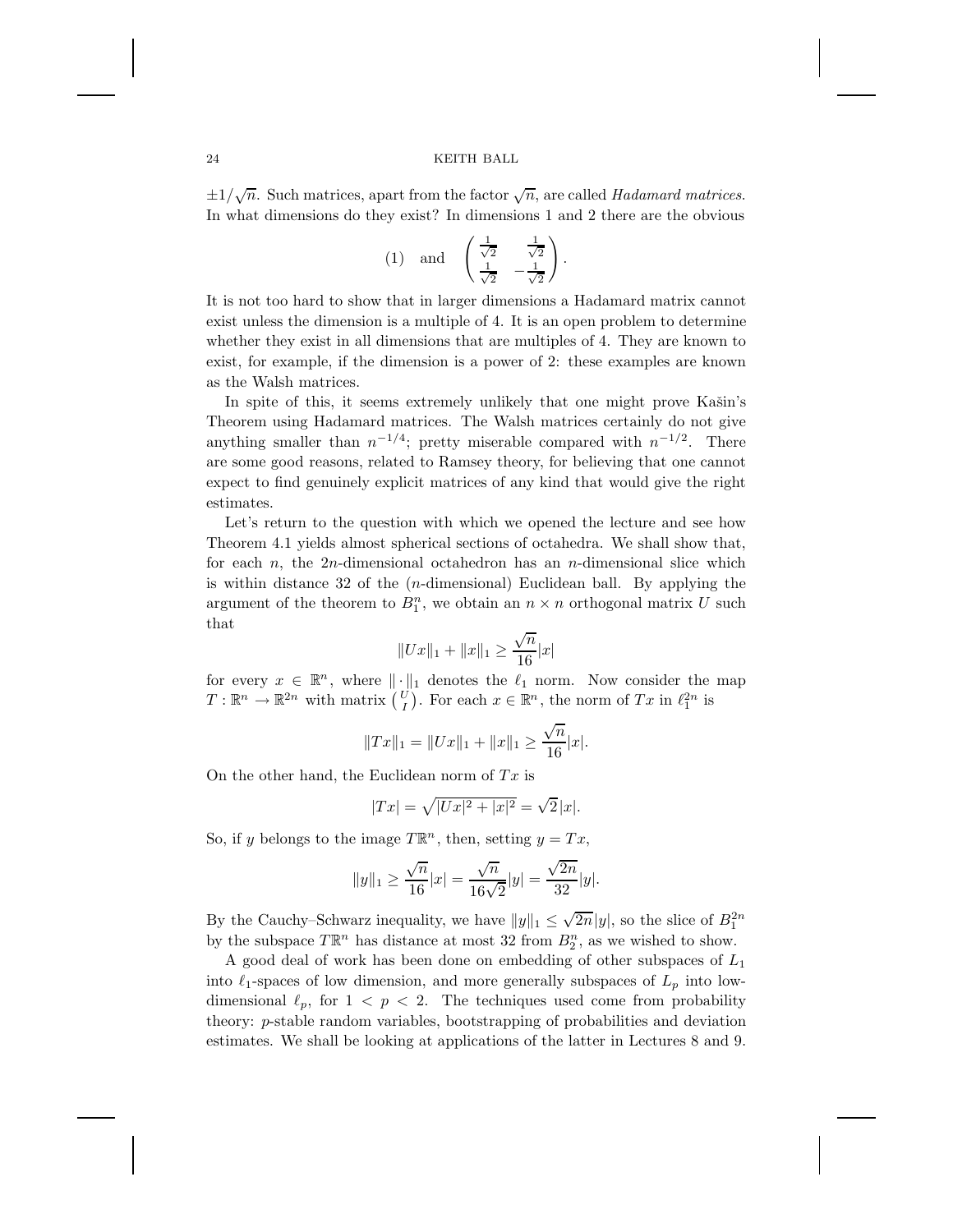The major references are [Johnson and Schechtman 1982; Bourgain et al. 1989; Talagrand 1990].

Volume ratios have been studied in considerable depth. They have been found to be closely related to the so-called cotype-2 property of normed spaces: this relationship is dealt with comprehensively in [Pisier 1989]. In particular, Bourgain and Milman [1987] showed that a bound for the cotype-2 constant of a space implies a bound for the volume ratio of its unit ball. This demonstrated, among other things, that there is a uniform bound for the volume ratios of slices of octahedra of all dimensions. A sharp version of this result was proved in [Ball 1991]: namely, that for each  $n, B_1^n$  has largest volume ratio among the balls of n-dimensional subspaces of  $L_1$ . The proof uses techniques that will be discussed in Lecture 6.

This is a good point to mention a result of Milman [1985] that looks superficially like the results of this lecture but lies a good deal deeper. We remarked that while we can almost get a sphere by intersecting two copies of  $B_1^n$ , this is very far from possible with two cubes. Conversely, we can get an almost spherical convex hull of two cubes but not of two copies of  $B_1^n$ . The  $QS$ -Theorem (an abbreviation for "quotient of a subspace") states that if we combine the two operations, intersection and convex hull, we can get a sphere no matter what body we start with.

Theorem 4.3 (QS-Theorem). *There is a constant* M (*independent of everything*) *such that*, *for any symmetric convex body* K *of any dimension*, *there* are linear maps  $Q$  and  $S$  and an ellipsoid  $E$  with the following property: if  $K = \text{conv}(K \cup QK)$ , *then* 

$$
\mathcal{E} \subset \tilde{K} \cap S\tilde{K} \subset M\mathcal{E}.
$$

# **Lecture 5. The Brunn–Minkowski Inequality and Its Extensions**

In this lecture we shall introduce one of the most fundamental principles in convex geometry: the Brunn–Minkowski inequality. In order to motivate it, let's begin with a simple observation concerning convex sets in the plane. Let  $K \subset \mathbb{R}^2$ be such a set and consider its slices by a family of parallel lines, for example those parallel to the y-axis. If the line  $x = r$  meets K, call the length of the slice  $v(r)$ .

The graph of v is obtained by shaking K down onto the x-axis like a deck of cards (of different lengths). This is shown in Figure 18. It is easy to see that the function  $v$  is concave on its support. Towards the end of the last century, Brunn investigated what happens if we try something similar in higher dimensions.

Figure 19 shows an example in three dimensions. The central, hexagonal, slice has larger volume than the triangular slices at the ends: each triangular slice can be decomposed into four smaller triangles, while the hexagon is a union of six such triangles. So our first guess might be that the slice area is a concave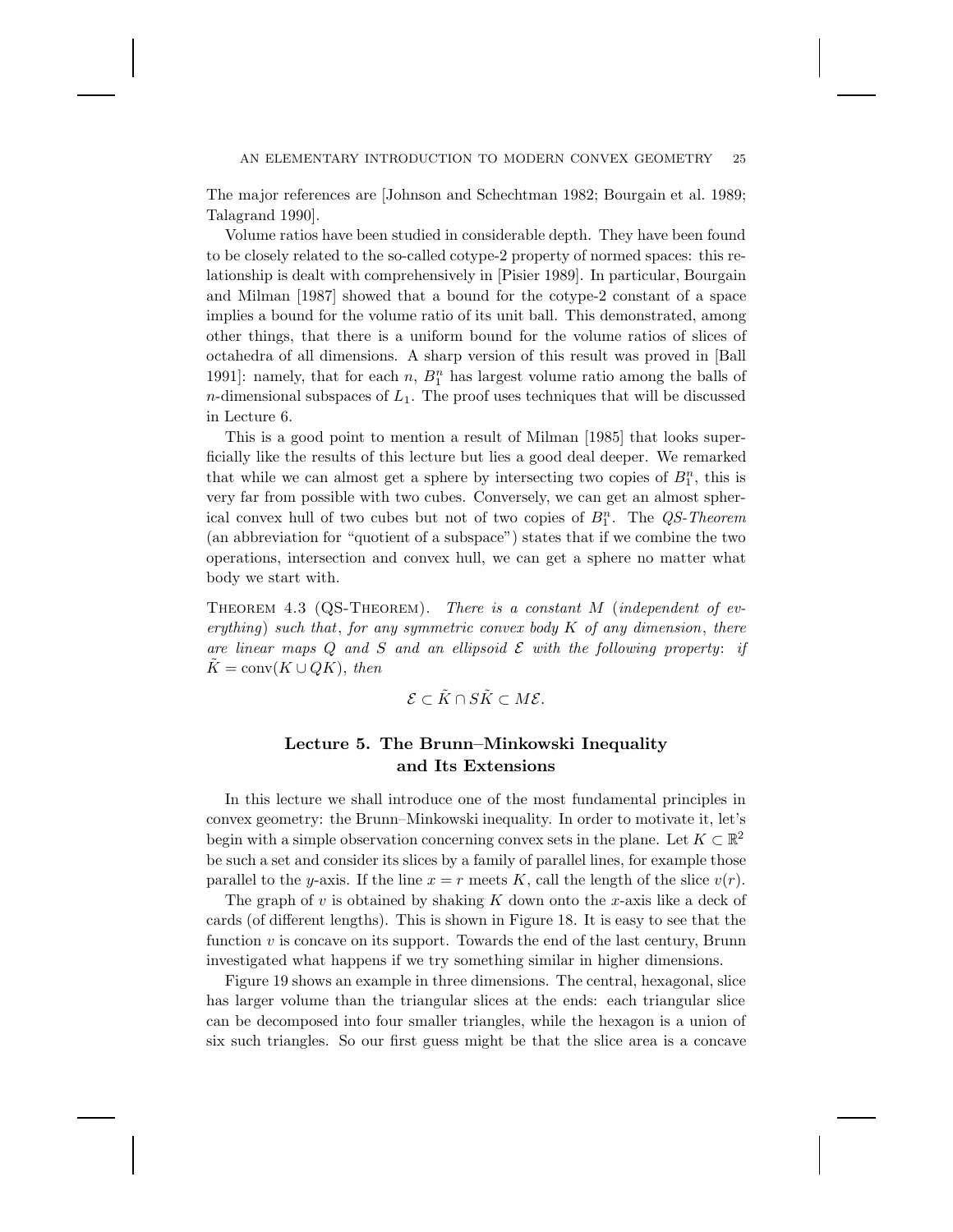

**Figure 18.** Shaking down a convex body.

function, just as slice length was concave for sets in the plane. That this is not always so can be seen by considering slices of a cone, parallel to its base: see Figure 20.

Since the area of a slice varies as the square of its distance from the cone's vertex, the area function obtained looks like a piece of the curve  $y = x^2$ , which is certainly not concave. However, it is reasonable to guess that the cone is an extremal example, since it is "only just" a convex body: its curved surface is "made up of straight lines". For this body, the square root of the slice function just manages to be concave on its support (since its graph is a line segment). So our second guess might be that for a convex body in  $\mathbb{R}^3$ , a slice-area function has a *square-root* that is concave on its support. This was proved by Brunn using an elegant symmetrisation method. His argument works just as well in higher dimensions to give the following result for the  $(n - 1)$ -dimensional volumes of slices of a body in  $\mathbb{R}^n$ .



**Figure 19.** A polyhedron in three dimensions. The faces at the right and left are parallel.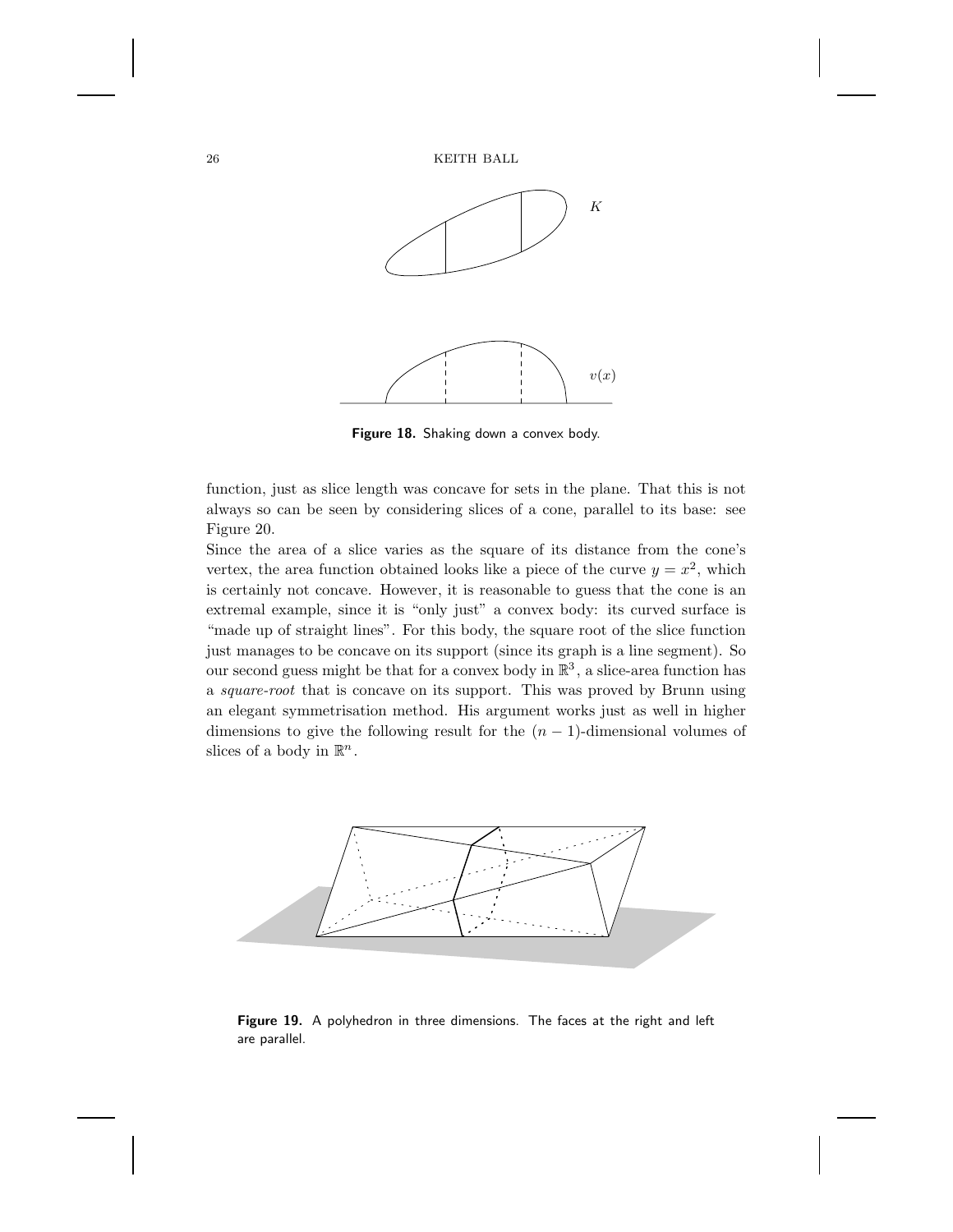

**Figure 20.** The area of a cone's section increases with  $x^2$ .

THEOREM 5.1 (BRUNN). Let K be a convex body in  $\mathbb{R}^n$ , let u be a unit vector *in*  $\mathbb{R}^n$ , *and for each* r *let*  $H_r$  *be the hyperplane* 

$$
\{x \in \mathbb{R}^n : \langle x, u \rangle = r\}.
$$

*Then the function*

$$
r \mapsto \text{vol}(K \cap H_r)^{1/(n-1)}
$$

*is concave on its support*.

One consequence of this is that if  $K$  is centrally symmetric, the largest slice perpendicular to a given direction is the central slice (since an even concave function is largest at 0). This is the situation in Figure 19.

Brunn's Theorem was turned from an elegant curiosity into a powerful tool by Minkowski. His reformulation works in the following way. Consider three parallel slices of a convex body in  $\mathbb{R}^n$  at positions r, s and t, where  $s = (1 - \lambda)r + \lambda t$  for some  $\lambda \in (0, 1)$ . This is shown in Figure 21.

Call the slices  $A_r$ ,  $A_s$ , and  $A_t$  and think of them as subsets of  $\mathbb{R}^{n-1}$ . If  $x \in A_r$ and  $y \in A_t$ , the point  $(1 - \lambda)x + \lambda y$  belongs to  $A_s$ : to see this, join the points  $(r, x)$  and  $(t, y)$  in  $\mathbb{R}^n$  and observe that the resulting line segment crosses  $A_s$  at  $(s, (1 - \lambda)x + \lambda y)$ . So  $A_s$  includes a new set

$$
(1 - \lambda)A_r + \lambda A_t := \{(1 - \lambda)x + \lambda y : x \in A_r, y \in A_t\}.
$$



**Figure 21.** The section  $A_s$  contains the weighted average of  $A_r$  and  $A_t$ .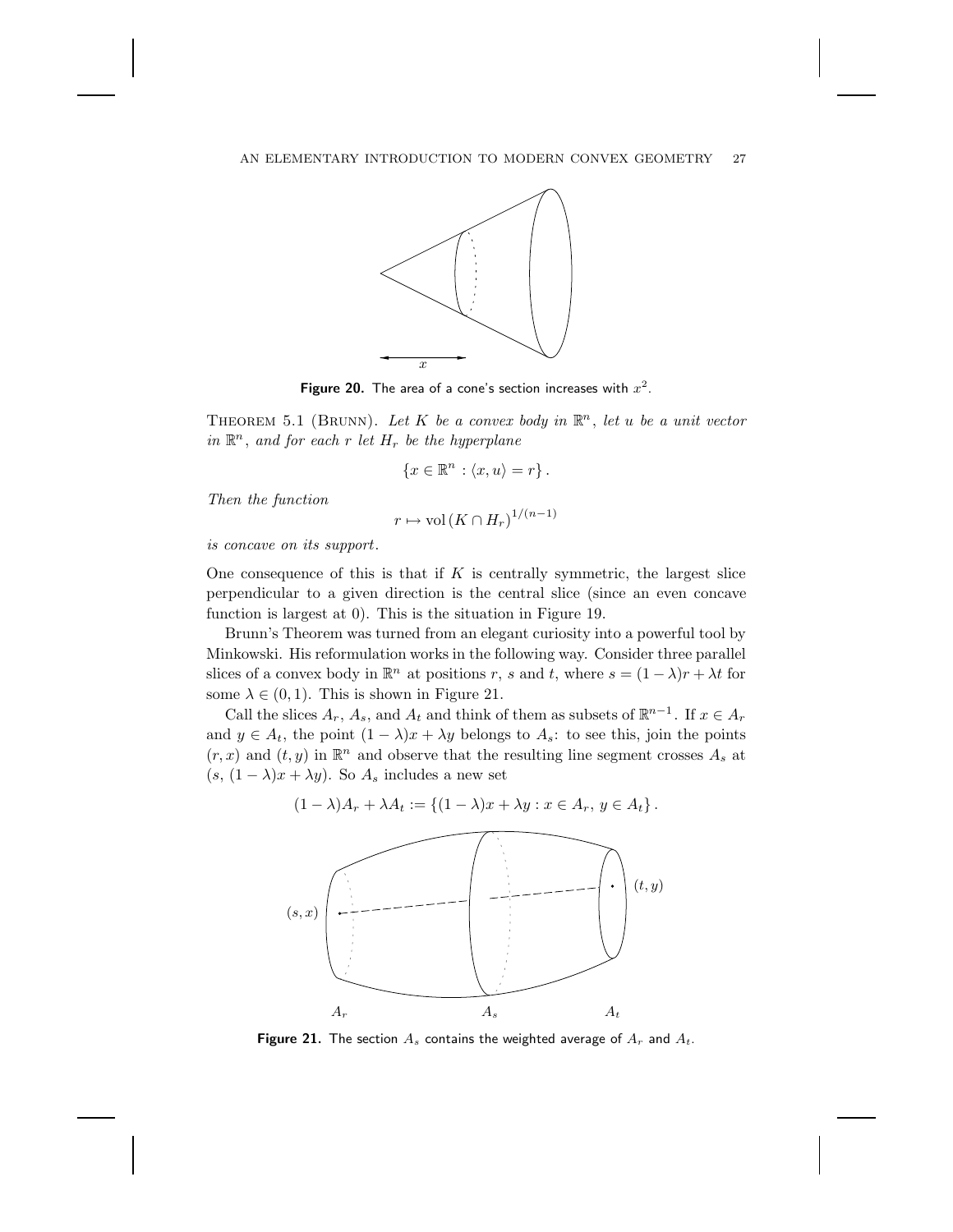(This way of using the addition in  $\mathbb{R}^n$  to define an addition of sets is called *Minkowski addition*.) Brunn's Theorem says that the volumes of the three sets  $A_r$ ,  $A_s$ , and  $A_t$  in  $\mathbb{R}^{n-1}$  satisfy

$$
\text{vol}(A_s)^{1/(n-1)} \ge (1-\lambda) \text{ vol}(A_r)^{1/(n-1)} + \lambda \text{ vol}(A_t)^{1/(n-1)}.
$$

The Brunn–Minkowski inequality makes explicit the fact that all we really know about  $A_s$  is that it includes the Minkowski combination of  $A_r$  and  $A_t$ . Since we have now eliminated the role of the ambient space  $\mathbb{R}^n$ , it is natural to rewrite the inequality with *n* in place of  $n - 1$ .

Theorem 5.2 (Brunn–Minkowski inequality). *If* A *and* B *are nonempty compact subsets of*  $\mathbb{R}^n$  *then* 

$$
\text{vol}\left((1-\lambda)A+\lambda B\right)^{1/n}\geq (1-\lambda)\,\text{vol}\left(A\right)^{1/n}+\lambda\,\text{vol}\left(B\right)^{1/n}.
$$

(The hypothesis that  $A$  and  $B$  be nonempty corresponds in Brunn's Theorem to the restriction of a function to its support.) It should be remarked that the inequality is stated for general compact sets, whereas the early proofs gave the result only for convex sets. The first complete proof for the general case seems to be in [Lıusternik 1935].

To get a feel for the advantages of Minkowski's formulation, let's see how it implies the classical isoperimetric inequality in  $\mathbb{R}^n$ .

Theorem 5.3 (Isoperimetric inequality). *Among bodies of a given volume*, *Euclidean balls have least surface area*.

PROOF. Let C be a compact set in  $\mathbb{R}^n$  whose volume is equal to that of  $B_2^n$ , the Euclidean ball of radius 1. The surface "area" of  $C$  can be written

$$
\text{vol}(\partial C) = \lim_{\varepsilon \to 0} \frac{\text{vol}\left(C + \varepsilon B_2^n\right) - \text{vol}\left(C\right)}{\varepsilon},
$$

as shown in Figure 22. By the Brunn–Minkowski inequality,

$$
\operatorname{vol}(C + \varepsilon B_2^n)^{1/n} \ge \operatorname{vol}(C)^{1/n} + \varepsilon \operatorname{vol}(B_2^n)^{1/n}.
$$
  

$$
K + \varepsilon B_2^n
$$

**Figure 22.** Expressing the area as a limit of volume increments.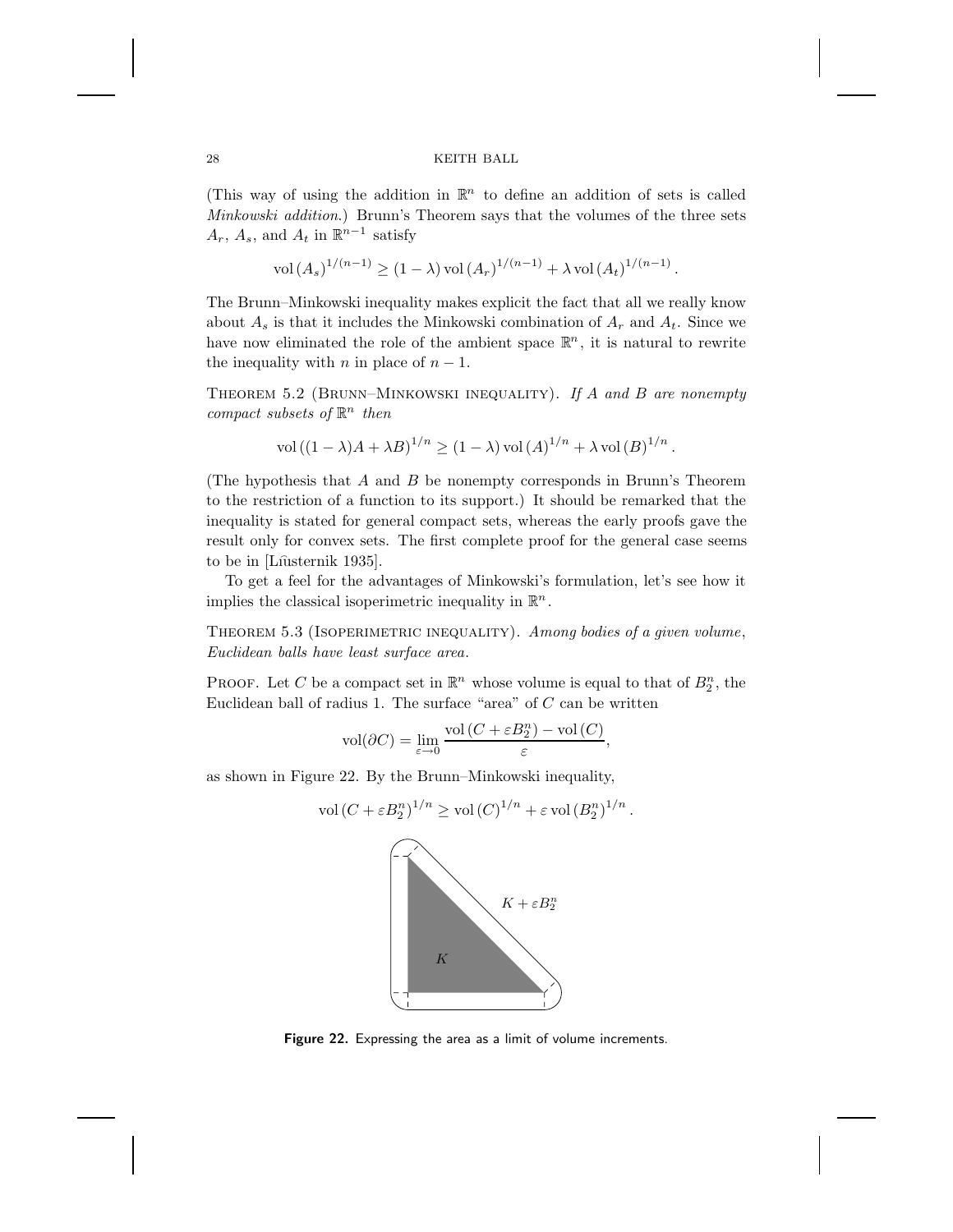Hence

$$
\operatorname{vol}\left(C + \varepsilon B_2^n\right) \ge \left(\operatorname{vol}\left(C\right)^{1/n} + \varepsilon \operatorname{vol}\left(B_2^n\right)^{1/n}\right)^n
$$

$$
\ge \operatorname{vol}\left(C\right) + n\varepsilon \operatorname{vol}\left(C\right)^{(n-1)/n} \operatorname{vol}\left(B_2^n\right)^{1/n}.
$$

So

vol $(\partial C) \ge n \text{ vol}(C)^{(n-1)/n} \text{ vol}(B_2^n)^{1/n}.$ 

Since C and  $B_2^n$  have the same volume, this shows that vol $(\partial C) \ge n \text{ vol}(B_2^n)$ , and the latter equals vol $(\partial B_2^n)$ , as we saw in Lecture 1.

This relationship between the Brunn–Minkowski inequality and the isoperimetric inequality will be explored in a more general context in Lecture 8.

The Brunn–Minkowski inequality has an alternative version that is formally weaker. The AM/GM inequality shows that, for  $\lambda$  in  $(0, 1)$ ,

$$
(1 - \lambda) \operatorname{vol}(A)^{1/n} + \lambda \operatorname{vol}(B)^{1/n} \ge \operatorname{vol}(A)^{(1 - \lambda)/n} \operatorname{vol}(B)^{\lambda/n}.
$$

So the Brunn–Minkowski inequality implies that, for compact sets  $A$  and  $B$  and  $\lambda \in (0,1),$ 

$$
\text{vol}((1 - \lambda)A + \lambda B) \ge \text{vol}(A)^{1 - \lambda} \text{vol}(B)^{\lambda}.
$$
 (5.1)

Although this multiplicative Brunn–Minkowski inequality is weaker than the Brunn–Minkowski inequality for *particular* A, B, and  $\lambda$ , if one knows (5.1) for all  $A, B$ , and  $\lambda$  one can easily deduce the Brunn–Minkowski inequality for all  $A, B, \text{ and } \lambda$ . This deduction will be left for the reader.

Inequality (5.1) has certain advantages over the Brunn–Minkowski inequality.

- (i) We no longer need to stipulate that  $A$  and  $B$  be nonempty, which makes the inequality easier to use.
- (ii) The dimension  $n$  has disappeared.
- (iii) As we shall see, the multiplicative inequality lends itself to a particularly simple proof because it has a generalisation from sets to functions.

Before we describe the functional Brunn–Minkowski inequality let's just remark that the multiplicative Brunn–Minkowski inequality can be reinterpreted back in the setting of Brunn's Theorem: if  $r \mapsto v(r)$  is a function obtained by scanning a convex body with parallel hyperplanes, then  $log v$  is a concave function (with the usual convention regarding  $-\infty$ ).

In order to move toward a functional generalisation of the multiplicative Brunn–Minkowski inequality let's reinterpret inequality (5.1) in terms of the characteristic functions of the sets involved. Let  $f, g$ , and  $m$  denote the characteristic functions of A, B, and  $(1 - \lambda)A + \lambda B$  respectively; so, for example,  $f(x) = 1$  if  $x \in A$  and 0 otherwise. The volumes of A, B, and  $(1 - \lambda)A + \lambda B$ are the integrals  $\int_{\mathbb{R}^n} f$ ,  $\int_{\mathbb{R}^n} g$ , and  $\int_{\mathbb{R}^n} m$ . The Brunn–Minkowski inequality says that

$$
\int m \ge \left(\int f\right)^{1-\lambda} \left(\int g\right)^{\lambda}.
$$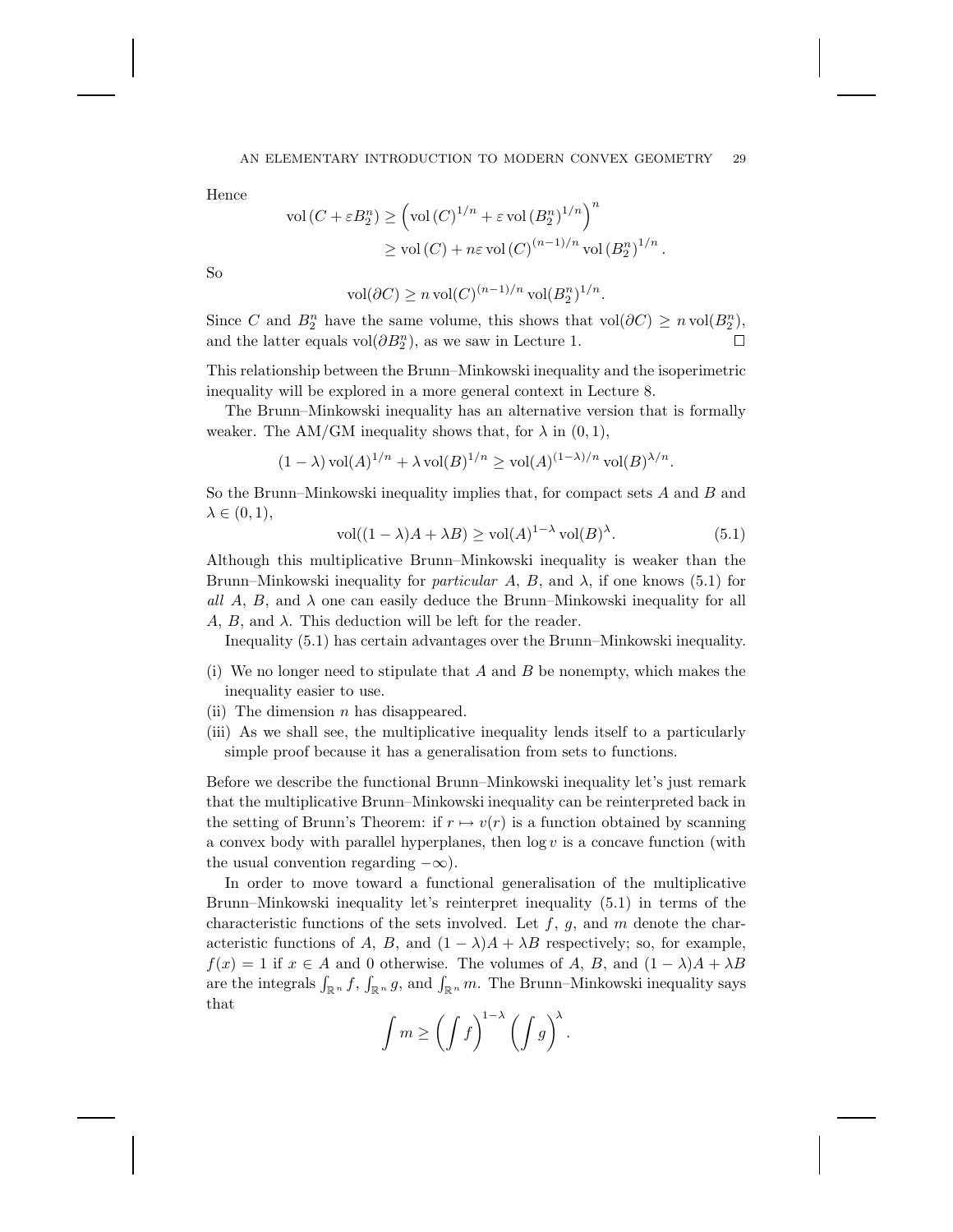But what is the relationship between  $f, g$ , and  $m$  that guarantees its truth? If  $f(x) = 1$  and  $g(y) = 1$  then  $x \in A$  and  $y \in B$ , so

$$
(1 - \lambda)x + \lambda y \in (1 - \lambda)A + \lambda B,
$$

and hence  $m((1 - \lambda)x + \lambda y) = 1$ . This certainly ensures that

$$
m((1 - \lambda)x + \lambda y) \ge f(x)^{1-\lambda}g(y)^{\lambda}
$$
 for any x and y in  $\mathbb{R}^n$ .

This inequality for the three functions at least has a homogeneity that matches the desired inequality for the integrals. In a series of papers, Prékopa and Leindler proved that this homogeneity is enough.

THEOREM 5.4 (THE PRÉKOPA-LEINDLER INEQUALITY). If f, g and m are *nonnegative measurable functions on*  $\mathbb{R}^n$ ,  $\lambda \in (0,1)$  *and for all* x *and* y *in*  $\mathbb{R}^n$ ,

$$
m((1 - \lambda)x + \lambda y) \ge f(x)^{1 - \lambda} g(y)^{\lambda}
$$
\n(5.2)

*then*

$$
\int m \ge \left(\int f\right)^{1-\lambda} \left(\int g\right)^{\lambda}.
$$

It is perhaps helpful to notice that the Prékopa–Leindler inequality looks like Hölder's inequality, backwards. If  $f$  and  $g$  were given and we set

$$
m(z) = f(z)^{1-\lambda} g(z)^{\lambda}
$$

(for each  $z$ ), then Hölder's inequality says that

$$
\int m \le \left(\int f\right)^{1-\lambda} \left(\int g\right)^{\lambda}.
$$

(Hölder's inequality is often written with  $1/p$  instead of  $1 - \lambda$ ,  $1/q$  instead of  $\lambda$ , and f, g replaced by  $F^p$ ,  $G^q$ .) The difference between Prékopa–Leindler and Hölder is that, in the former, the value  $m(z)$  may be much larger since it is a supremum over many pairs  $(x, y)$  satisfying  $z = (1 - \lambda)x + \lambda y$  rather than just the pair  $(z, z)$ .

Though it generalises the Brunn–Minkowski inequality, the Prékopa–Leindler inequality is a good deal simpler to prove, once properly formulated. The argument we shall use seems to have appeared first in [Brascamp and Lieb 1976b]. The crucial point is that the passage from sets to functions allows us to prove the inequality by induction on the dimension, using only the one-dimensional case. We pay the small price of having to do a bit extra for this case.

PROOF OF THE PRÉKOPA-LEINDLER INEQUALITY. We start by checking the one-dimensional Brunn–Minkowski inequality. Suppose  $A$  and  $B$  are nonempty measurable subsets of the line. Using  $|\cdot|$  to denote length, we want to show that

$$
|(1 - \lambda)A + \lambda B| \ge (1 - \lambda)|A| + \lambda |B|.
$$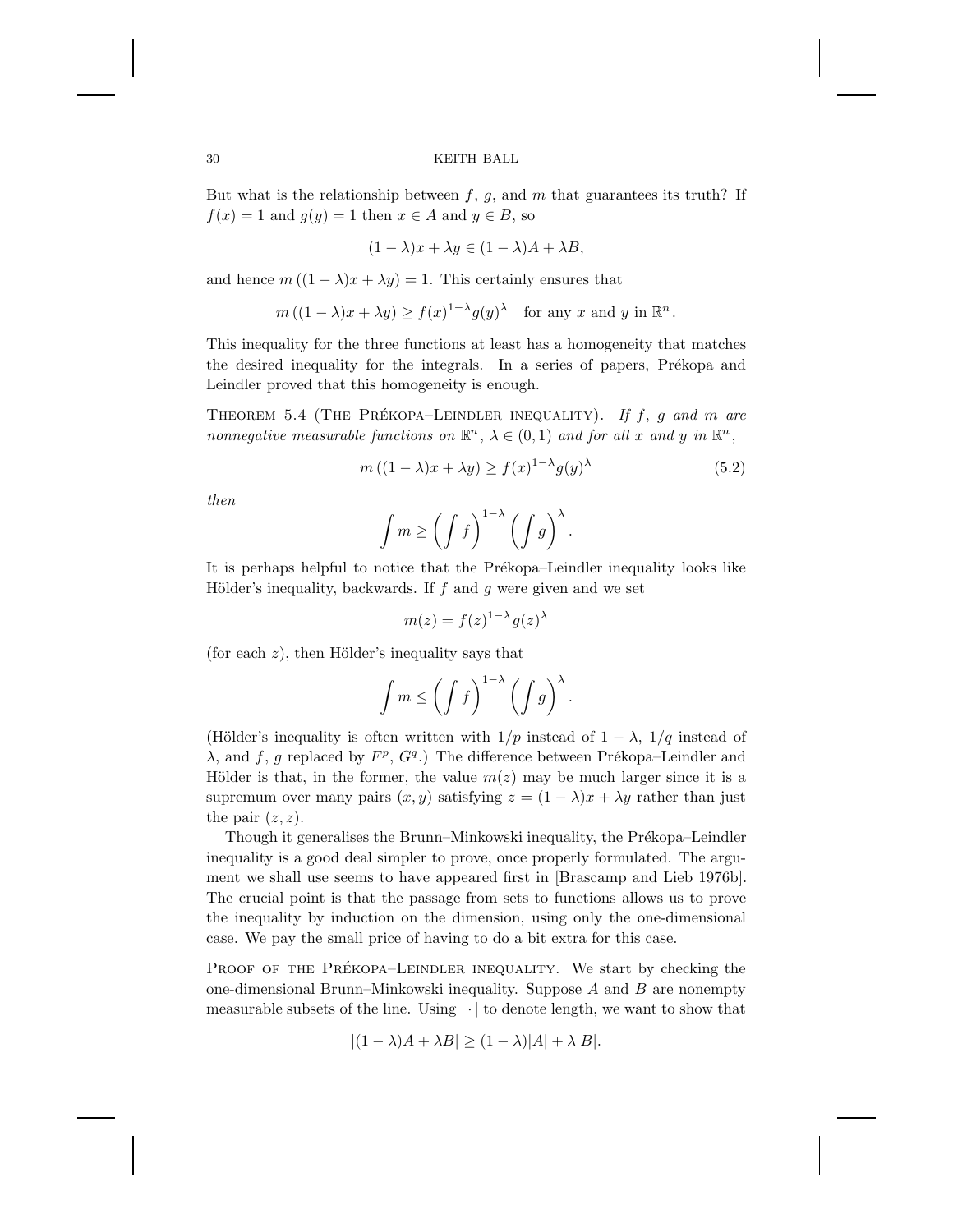We may assume that  $A$  and  $B$  are compact and we may shift them so that the right-hand end of  $A$  and the left-hand end of  $B$  are both at 0. The set  $(1 - \lambda)A + \lambda B$  now includes the essentially disjoint sets  $(1 - \lambda)A$  and  $\lambda B$ , so its length is at least the sum of the lengths of these sets.

Now suppose we have nonnegative integrable functions  $f, g$ , and m on the line, satisfying condition  $(5.2)$ . We may assume that f and g are bounded. Since the inequality to be proved has the same homogeneity as the hypothesis (5.2), we may also assume that f and q are normalised so that  $\sup f = \sup g = 1$ . By Fubini's Theorem, we can write the integrals of  $f$  and  $g$  as integrals of the lengths of their level sets:

$$
\int f(x) dx = \int_0^1 |(f \ge t)| dt,
$$

and similarly for g. If  $f(x) \ge t$  and  $g(y) \ge t$  then  $m((1 - \lambda)x + \lambda y) \ge t$ . So we have the inclusion

$$
(m \ge t) \supset (1 - \lambda)(f \ge t) + \lambda(g \ge t).
$$

For  $0 \le t \le 1$  the sets on the right are nonempty so the one-dimensional Brunn– Minkowski inequality shows that

$$
|(m \ge t)| \ge (1 - \lambda) |(f \ge t)| + \lambda |(g \ge t)|.
$$

Integrating this inequality from 0 to 1 we get

$$
\int m \ge (1 - \lambda) \int f + \lambda \int g,
$$

and the latter expression is at least

$$
\left(\int f\right)^{1-\lambda}\left(\int g\right)^{\lambda}
$$

by the AM/GM inequality. This does the one-dimensional case.

The induction that takes us into higher dimensions is quite straightforward, so we shall just sketch the argument for sets in  $\mathbb{R}^n$ , rather than functions. Suppose  $A$  and  $B$  are two such sets and, for convenience, write

$$
C = (1 - \lambda)A + \lambda B.
$$

Choose a unit vector  $u$  and, as before, let  $H_r$  be the hyperplane

$$
\{x \in \mathbb{R}^n : \langle x, u \rangle = r\}
$$

perpendicular to u at "position" r. Let  $A_r$  denote the slice  $A \cap H_r$  and similarly for B and C, and regard these as subsets of  $\mathbb{R}^{n-1}$ . If r and t are real numbers, and if  $s = (1-\lambda)r + \lambda t$ , the slice  $C_s$  includes  $(1-\lambda)A_r + \lambda B_t$ . (This is reminiscent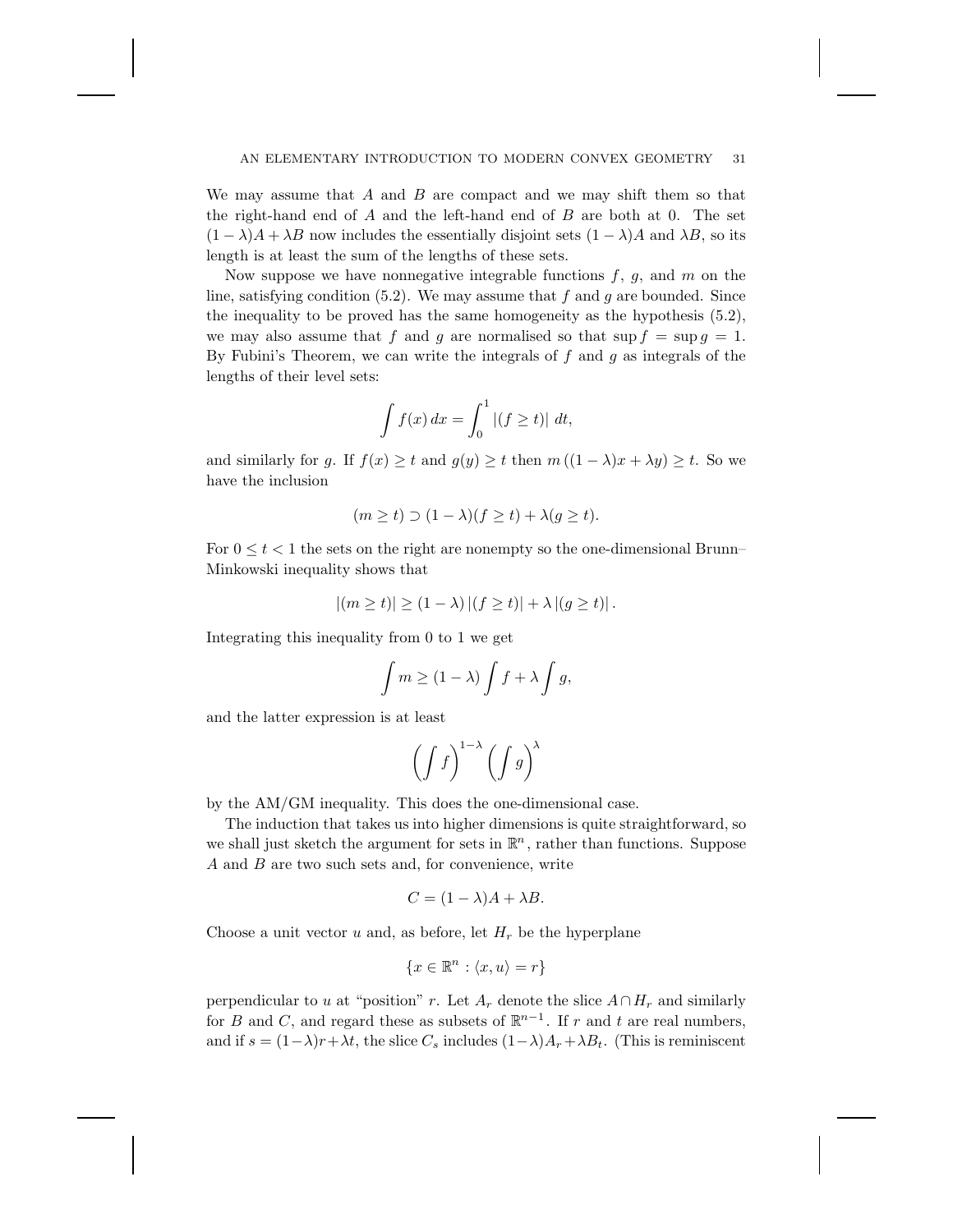of the earlier argument relating Brunn's Theorem to Minkowski's reformulation.) By the inductive hypothesis in  $\mathbb{R}^{n-1}$ ,

$$
\text{vol}(C_s) \ge \text{vol}(A_r)^{1-\lambda}.\,\text{vol}(B_t)^{\lambda}.
$$

Let  $f, g$ , and  $m$  be the functions on the line, given by

$$
f(x) = \text{vol}(A_x), \quad g(x) = \text{vol}(B_x), \quad m(x) = \text{vol}(C_x).
$$

Then, for  $r$ ,  $s$ , and  $t$  as above,

$$
m(s) \ge f(r)^{1-\lambda} g(t)^{\lambda}.
$$

By the one-dimensional Prékopa–Leindler inequality,

$$
\int m \ge \left(\int f\right)^{1-\lambda} \left(\int g\right)^{\lambda}.
$$

But this is exactly the statement vol $(C) \geq vol(A)^{1-\lambda}$  vol $(B)^{\lambda}$ , so the inductive step is complete.

The proof illustrates clearly why the Prékopa–Leindler inequality makes things go smoothly. Although we only carried out the induction for *sets*, we required the one-dimensional result for the *functions* we get by scanning sets in  $\mathbb{R}^n$ .

To close this lecture we remark that the Brunn–Minkowski inequality has numerous extensions and variations, not only in convex geometry, but in combinatorics and information theory as well. One of the most surprising and delightful is a theorem of Busemann [1949].

THEOREM 5.5 (BUSEMANN). Let K be a symmetric convex body in  $\mathbb{R}^n$ , and *for each unit vector* u *let* r(u) *be the volume of the slice of* K *by the subspace orthogonal to* u. Then the body whose radius in each direction u is  $r(u)$  is itself *convex* .

The Brunn–Minkowski inequality is the starting point for a highly developed classical theory of convex geometry. We shall barely touch upon the theory in these notes. A comprehensive reference is the recent book [Schneider 1993].

# **Lecture 6. Convolutions and Volume Ratios: The Reverse Isoperimetric Problem**

In the last lecture we saw how to deduce the classical isoperimetric inequality in  $\mathbb{R}^n$  from the Brunn–Minkowski inequality. In this lecture we will answer the reverse question. This has to be phrased a bit carefully, since there is no upper limit to the surface area of a body of given volume, even if we restrict attention to convex bodies. (Consider a very thin pancake.) For this reason it is natural to consider affine equivalence classes of convex bodies, and the question becomes: given a convex body, how small can we make its surface area by applying an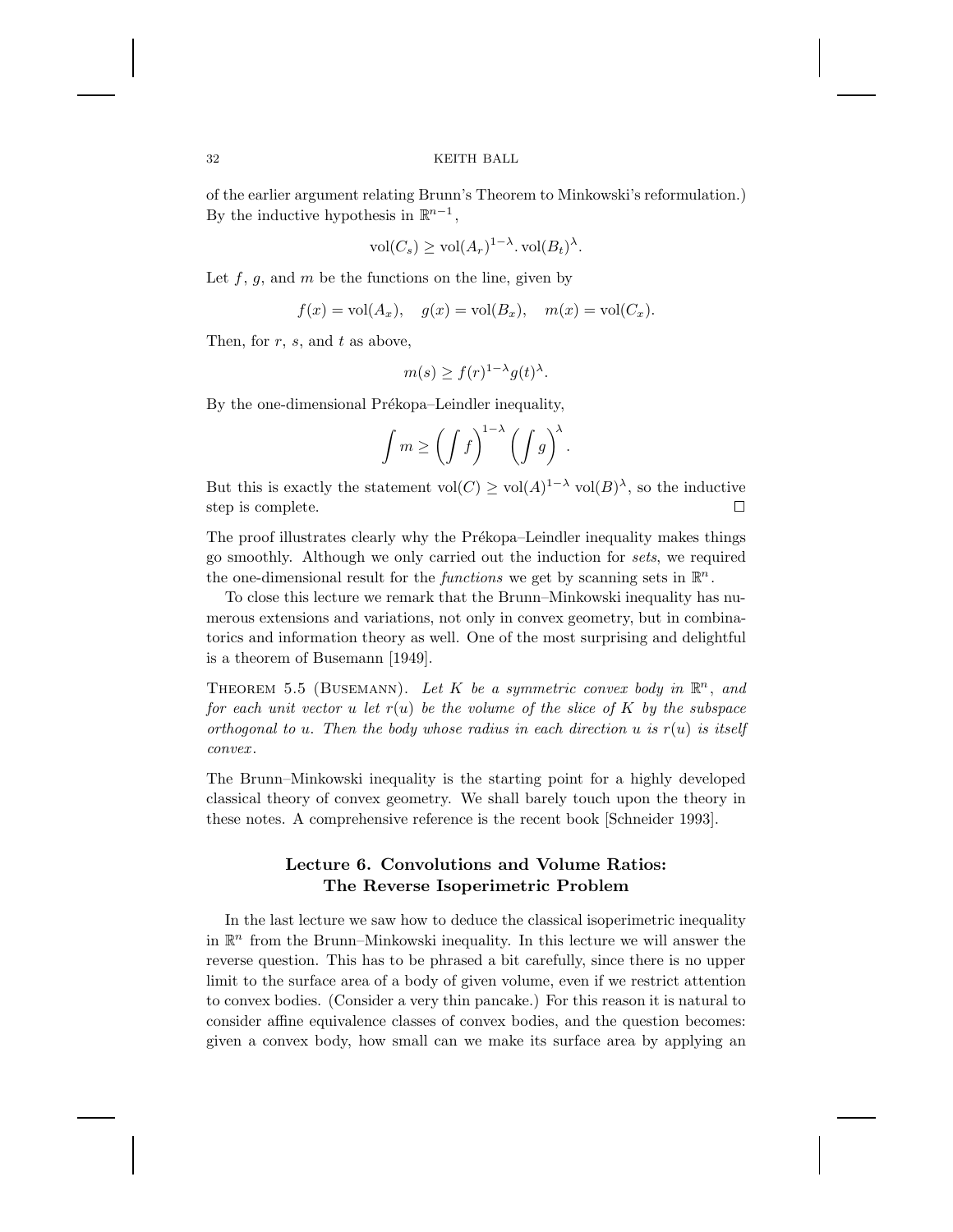affine (or linear) transformation that preserves volume? The answer is provided by the following theorem from [Ball 1991].

THEOREM 6.1. Let K be a convex body and T a regular solid simplex in  $\mathbb{R}^n$ . *Then there is an affine image of* K *whose volume is the same as that of* T *and whose surface area is no larger than that of* T .

Thus, modulo affine transformations, simplices have the largest surface area among convex bodies of a given volume. If K is assumed to be centrally symmetric then the estimate can be strengthened: the cube is extremal among symmetric bodies. A detailed proof of Theorem 6.1 would be too long for these notes. We shall instead describe how the symmetric case is proved, since this is considerably easier but illustrates the most important ideas.

Theorem 6.1 and the symmetric analogue are both deduced from volume-ratio estimates. In the latter case the statement is that among symmetric convex bodies, the cube has largest volume ratio. Let's see why this solves the reverse isoperimetric problem. If  $Q$  is any cube, the surface area and volume of  $Q$  are related by

$$
vol(\partial Q) = 2n vol(Q)^{(n-1)/n}.
$$

We wish to show that any other convex body  $K$  has an affine image  $K$  for which

$$
\text{vol}(\partial \tilde{K}) \le 2n \text{ vol}(\tilde{K})^{(n-1)/n}.
$$

Choose  $\tilde{K}$  so that its maximal volume ellipsoid is  $B_2^n$ , the Euclidean ball of radius 1. The volume of  $\tilde{K}$  is then at most  $2^{n}$ , since this is the volume of the cube whose maximal ellipsoid is  $B_2^n$ . As in the previous lecture,

$$
\text{vol}(\partial \tilde{K}) = \lim_{\varepsilon \to 0} \frac{\text{vol}(\tilde{K} + \varepsilon B_2^n) - \text{vol}(\tilde{K})}{\varepsilon}.
$$

Since  $\tilde{K} \supset B_2^n$ , the second expression is at most

$$
\lim_{\varepsilon \to 0} \frac{\text{vol}(\tilde{K} + \varepsilon \tilde{K}) - \text{vol}(\tilde{K})}{\varepsilon} = \text{vol}(\tilde{K}) \lim_{\varepsilon \to 0} \frac{(1 + \varepsilon)^n - 1}{\varepsilon}
$$
\n
$$
= n \text{ vol}(\tilde{K}) = n \text{ vol}(\tilde{K})^{1/n} \text{ vol}(\tilde{K})^{(n-1)/n}
$$
\n
$$
\leq 2n \text{ vol}(\tilde{K})^{(n-1)/n},
$$

which is exactly what we wanted.

The rest of this lecture will thus be devoted to explaining the proof of the volume-ratio estimate:

Theorem 6.2. *Among symmetric convex bodies the cube has largest volume ratio*.

As one might expect, the proof of Theorem 6.2 makes use of John's Theorem from Lecture 3. The problem is to show that, if  $K$  is a convex body whose maximal ellipsoid is  $B_2^n$ , then  $vol(K) \leq 2^n$ . As we saw, it is a consequence of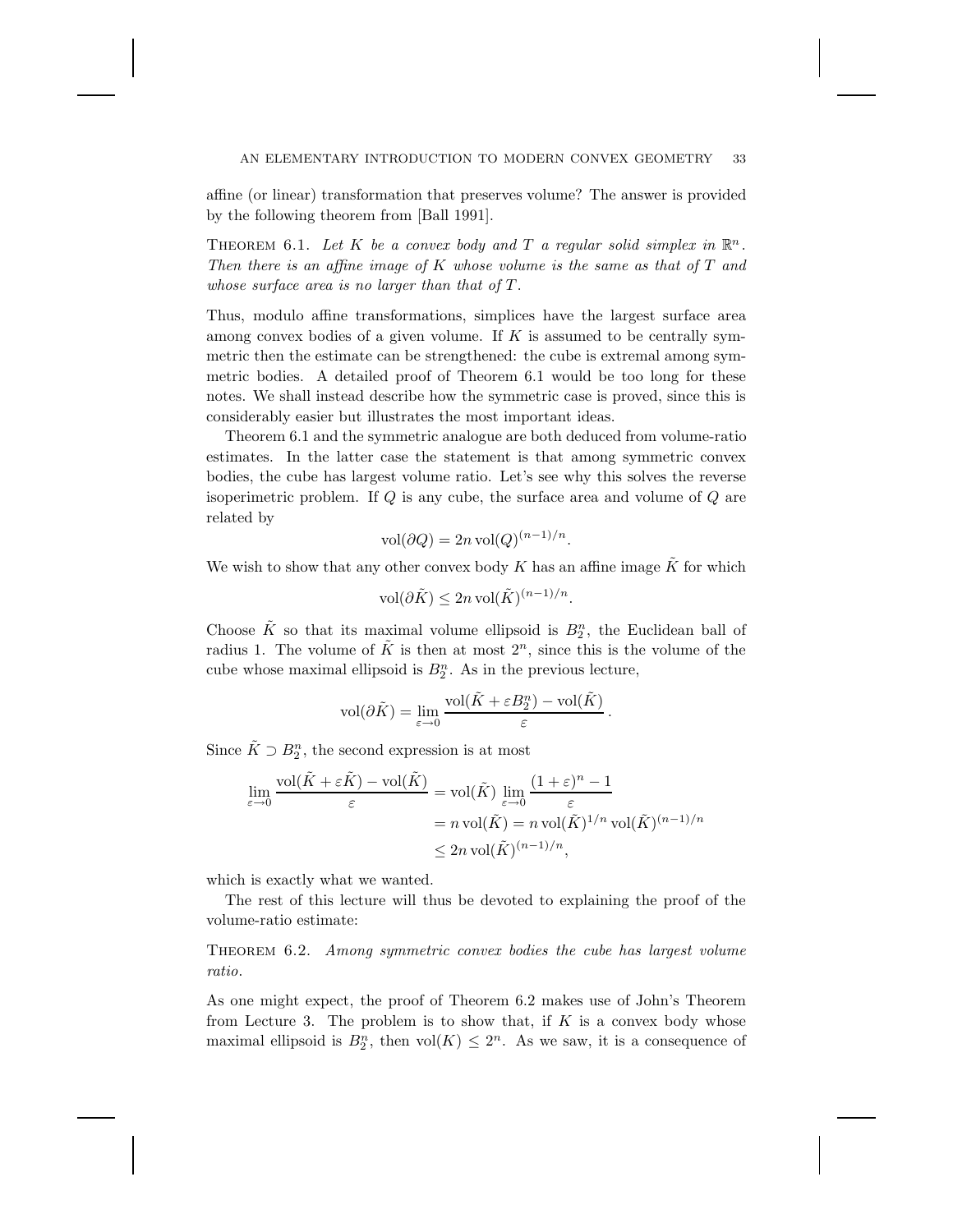John's theorem that if  $B_2^n$  is the maximal ellipsoid in K, there is a sequence  $(u_i)$ of unit vectors and a sequence  $(c_i)$  of positive numbers for which

$$
\sum c_i u_i \otimes u_i = I_n
$$

and for which

$$
K \subset C := \{x : |\langle x, u_i \rangle| \le 1 \text{ for } 1 \le i \le m\}.
$$

We shall show that this  $C$  has volume at most  $2^n$ . The principal tool will be a sharp inequality for norms of generalised convolutions. Before stating this let's explain some standard terms from harmonic analysis.

If f and  $g : \mathbb{R} \to \mathbb{R}$  are bounded, integrable functions, we define the *convolution*  $f * g$  of f and g by

$$
f * g(x) = \int_{\mathbb{R}} f(y)g(x - y) dy.
$$

Convolutions crop up in many areas of mathematics and physics, and a good deal is known about how they behave. One of the most fundamental inequalities for convolutions is Young's inequality: If  $f \in L_p$ ,  $g \in L_q$ , and

$$
\frac{1}{p} + \frac{1}{q} = 1 + \frac{1}{s},
$$

then

$$
\left\|f*g\right\|_s \leq \left\|f\right\|_p \left\|g\right\|_q.
$$

(Here  $\|\cdot\|_n$  means the  $L_p$  norm on R, and so on.) Once we have Young's inequality, we can give a meaning to convolutions of functions that are not both integrable and bounded, provided that they lie in the correct  $L_p$  spaces. Young's inequality holds for convolution on any locally compact group, for example the circle. On compact groups it is sharp: there is equality for constant functions. But on <sup>R</sup>, where constant functions are not integrable, the inequality can be improved (for most values of  $p$  and  $q$ ). It was shown by Beckner [1975] and Brascamp and Lieb [1976a] that the correct constant in Young's inequality is attained if  $f$  and  $g$  are appropriate Gaussian densities: that is, for some positive a and b,  $f(t) = e^{-at^2}$  and  $g(t) = e^{-bt^2}$ . (The appropriate choices of a and b and the value of the best constant for each  $p$  and  $q$  will not be stated here. Later we shall see that they can be avoided.)

How are convolutions related to convex bodies? To answer this question we need to rewrite Young's inequality slightly. If  $1/r+1/s=1$ , the  $L_s$  norm  $|| f * g ||_s$ can be realised as

$$
\int_{\mathbb{R}} (f * g)(x) h(x)
$$

for some function h with  $||h||_r = 1$ . So the inequality says that, if  $1/p+1/q+1/r =$ 2, then

$$
\int \int f(y)g(x-y)h(x) \, dy \, dx \leq ||f||_p ||g||_q ||h||_r.
$$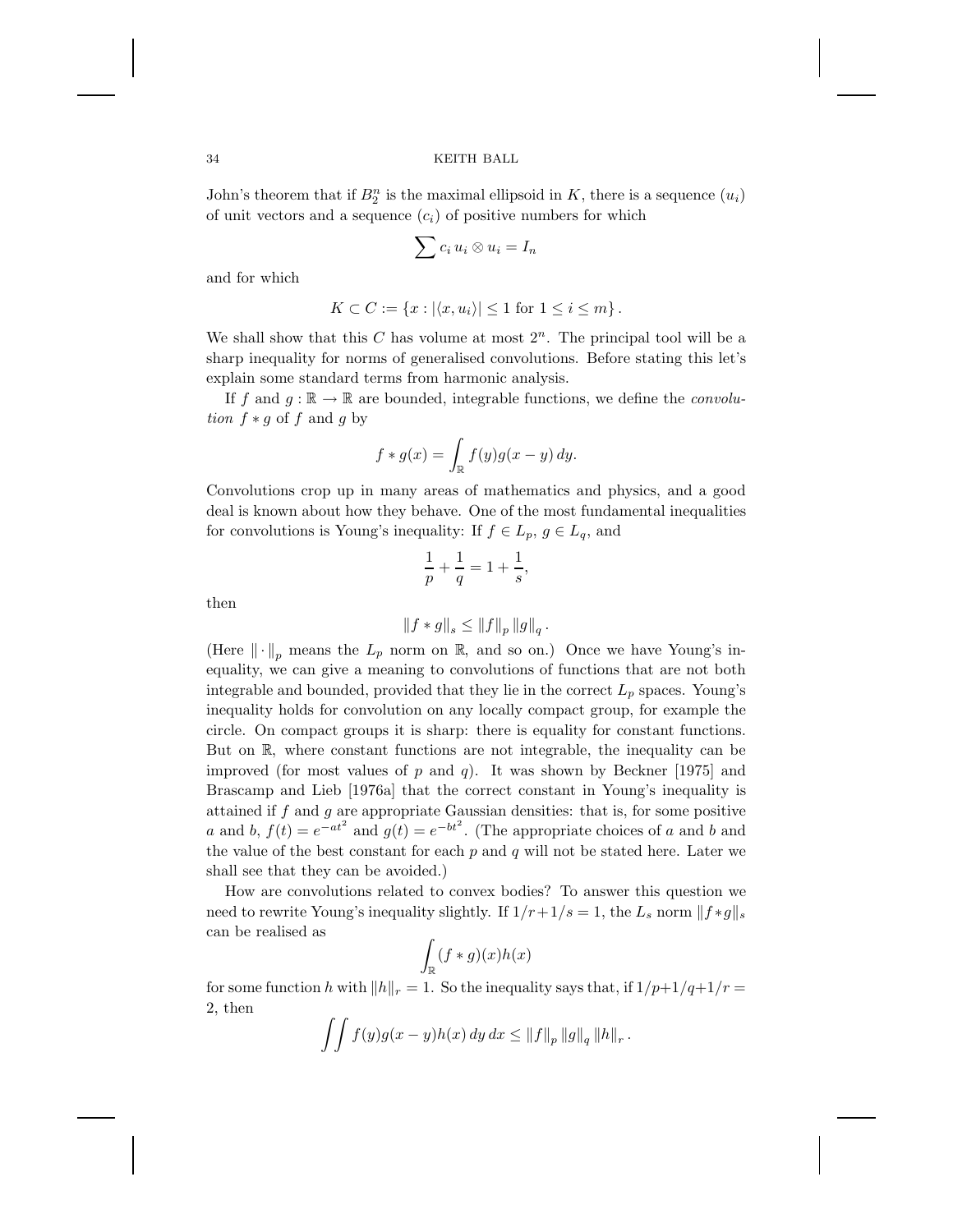### AN ELEMENTARY INTRODUCTION TO MODERN CONVEX GEOMETRY 35

We may rewrite the inequality again with  $h(-x)$  in place of  $h(x)$ , since this doesn't affect  $||h||_{r}$ :

$$
\int \int f(y)g(x-y)h(-x) \, dy \, dx \le ||f||_p \, ||g||_q \, ||h||_r. \tag{6.1}
$$

This can be written in a more symmetric form via the map from  $\mathbb{R}^2$  into  $\mathbb{R}^3$  that takes  $(x, y)$  to  $(y, x-y, -x) = (u, v, w)$ . The range of this map is the subspace

$$
H = \{(u, v, w) : u + v + w = 0\}.
$$

Apart from a factor coming from the Jacobian of this map, the integral can be written

$$
\int_H f(u)g(v)h(w),
$$

where the integral is with respect to two-dimensional measure on the subspace H. So Young's inequality and its sharp forms estimate the integral of a product function on  $\mathbb{R}^3$  over a subspace. What is the simplest product function? If f, g, and h are each the characteristic function of the interval  $[-1, 1]$ , the function F given by

$$
F(u, v, w) = f(u)g(v)h(w)
$$

is the characteristic function of the cube  $[-1, 1]^3 \subset \mathbb{R}^3$ . The integral of F over a subspace of  $\mathbb{R}^3$  is thus the area of a slice of the cube: the area of a certain convex body. So there is some hope that we might use a convolution inequality to estimate volumes.

Brascamp and Lieb proved rather more than the sharp form of Young's inequality stated earlier. They considered not just two-dimensional subspaces of  $\mathbb{R}^3$  but *n*-dimensional subspaces of  $\mathbb{R}^m$ . It will be more convenient to state their result using expressions analogous to those in (6.1) rather than using integrals over subspaces. Notice that the integral

$$
\int \int f(y)g(x-y)h(-x) \, dy \, dx
$$

can be written

$$
\int_{\mathbb{R}^2} f(\langle x, v_1 \rangle) g(\langle x, v_2 \rangle) h(\langle x, v_3 \rangle) dx,
$$

where  $v_1 = (0, 1), v_2 = (1, -1)$  and  $v_3 = (-1, 0)$  are vectors in  $\mathbb{R}^2$ . The theorem of Brascamp and Lieb is the following.

THEOREM 6.3. If  $(v_i)_1^m$  are vectors in  $\mathbb{R}^n$  and  $(p_i)_1^m$  are positive numbers satis*fying*

$$
\sum_{1}^{m} \frac{1}{p_i} = n,
$$

and if  $(f_i)_1^m$  are nonnegative measurable functions on the line, then

$$
\frac{\int_{\mathbb{R}^n} \prod_{i=1}^m f_i(\langle x, v_i \rangle)}{\prod_{i=1}^m \|f_i\|_{p_i}}
$$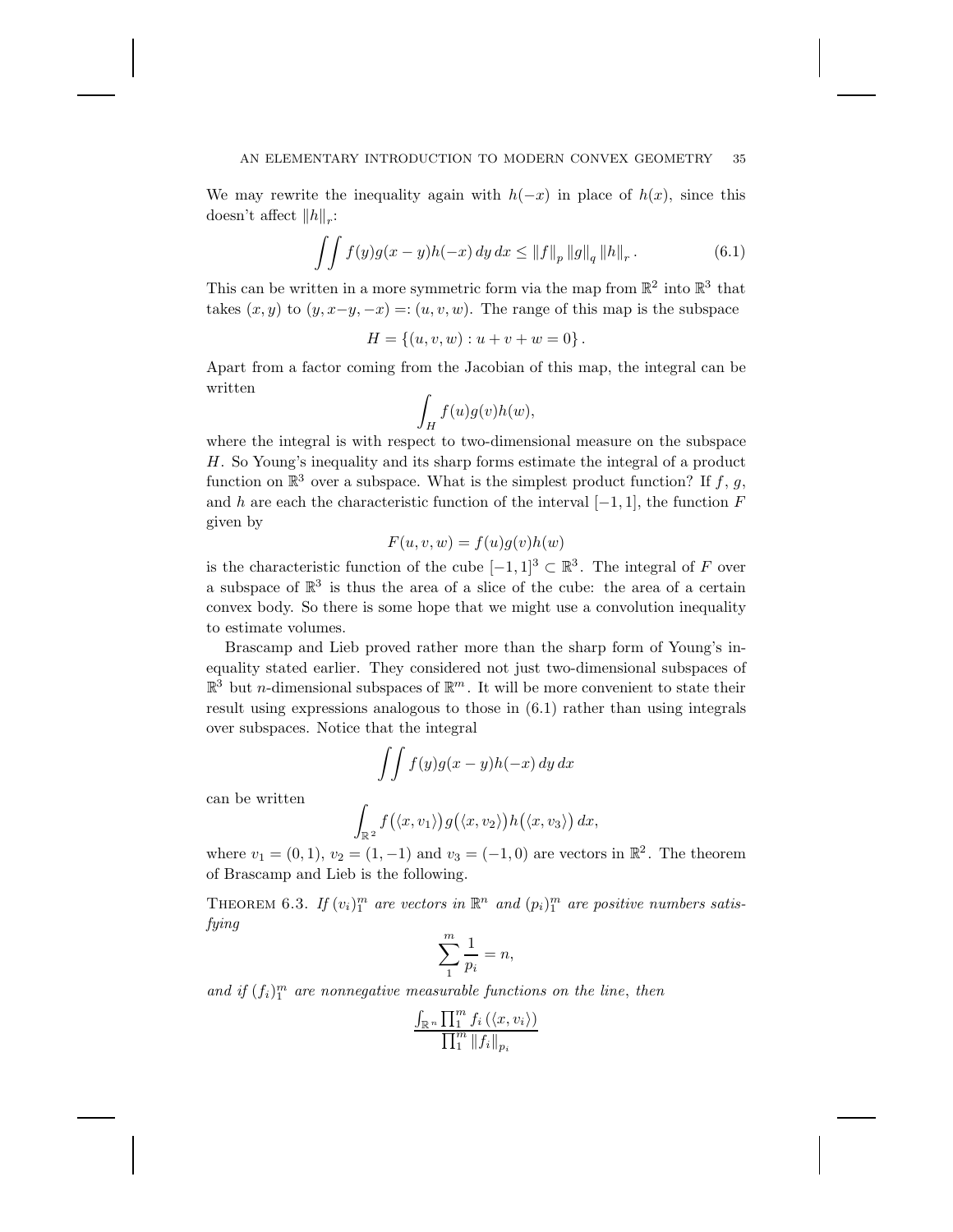*is "maximised" when the*  $(f_i)$  *are appropriate Gaussian densities*:  $f_i(t) = e^{-a_i t^2}$ , *where the*  $a_i$  *depend upon*  $m$ ,  $n$ , *the*  $p_i$ , *and the*  $v_i$ .

The word maximised is in quotation marks since there are degenerate cases for which the maximum is not attained. The value of the maximum is not easily computed since the  $a_i$  are the solutions of nonlinear equations in the  $p_i$  and  $v_i$ . This apparently unpleasant problem evaporates in the context of convex geometry: the inequality has a normalised form, introduced in [Ball 1990], which fits perfectly with John's Theorem.

THEOREM 6.4. *If*  $(u_i)_1^m$  are unit vectors in  $\mathbb{R}^n$  and  $(c_i)_1^m$  are positive numbers *for which*

$$
\sum_{1}^{m} c_i u_i \otimes u_i = I_n,
$$

and if  $(f_i)_1^m$  are nonnegative measurable functions, then

$$
\int_{\mathbb{R}^n} \prod f_i \left( \langle x, u_i \rangle \right)^{c_i} \leq \prod \left( \int f_i \right)^{c_i}.
$$

In this reformulation of the theorem, the  $c_i$  play the role of  $1/p_i$ : the Fritz John condition ensures that  $\sum c_i = n$  as required, and miraculously guarantees that the correct constant in the inequality is 1 (as written). The functions  $f_i$  have been replaced by  $f_i^{c_i}$ , since this ensures that equality occurs if the  $f_i$  are identical Gaussian densities. It may be helpful to see why this is so. If  $f_i(t) = e^{-t^2}$  for all i, then

$$
\prod f_i(\langle x, u_i \rangle)^{c_i} = \exp\left(-\sum c_i \langle x, u_i \rangle^2\right) = e^{-|x|^2} = \prod_1^n e^{-x_i^2},
$$

so the integral is

$$
\left(\int e^{-t^2}\right)^n = \prod \left(\int e^{-t^2}\right)^{c_i} = \prod \left(\int f_i\right)^{c_i}.
$$

Armed with Theorem 6.4, let's now prove Theorem 6.2.

PROOF OF THE VOLUME-RATIO ESTIMATE. Recall that our aim is to show that, for  $u_i$  and  $c_i$  as usual, the body

$$
C = \{x : |\langle x, u_i \rangle| \le 1 \text{ for } 1 \le i \le m\}
$$

has volume at most  $2^n$ . For each i let  $f_i$  be the characteristic function of the interval [−1, 1] in <sup>R</sup>. Then the function

$$
x \mapsto \prod f_i(\langle x, u_i \rangle)^{c_i}
$$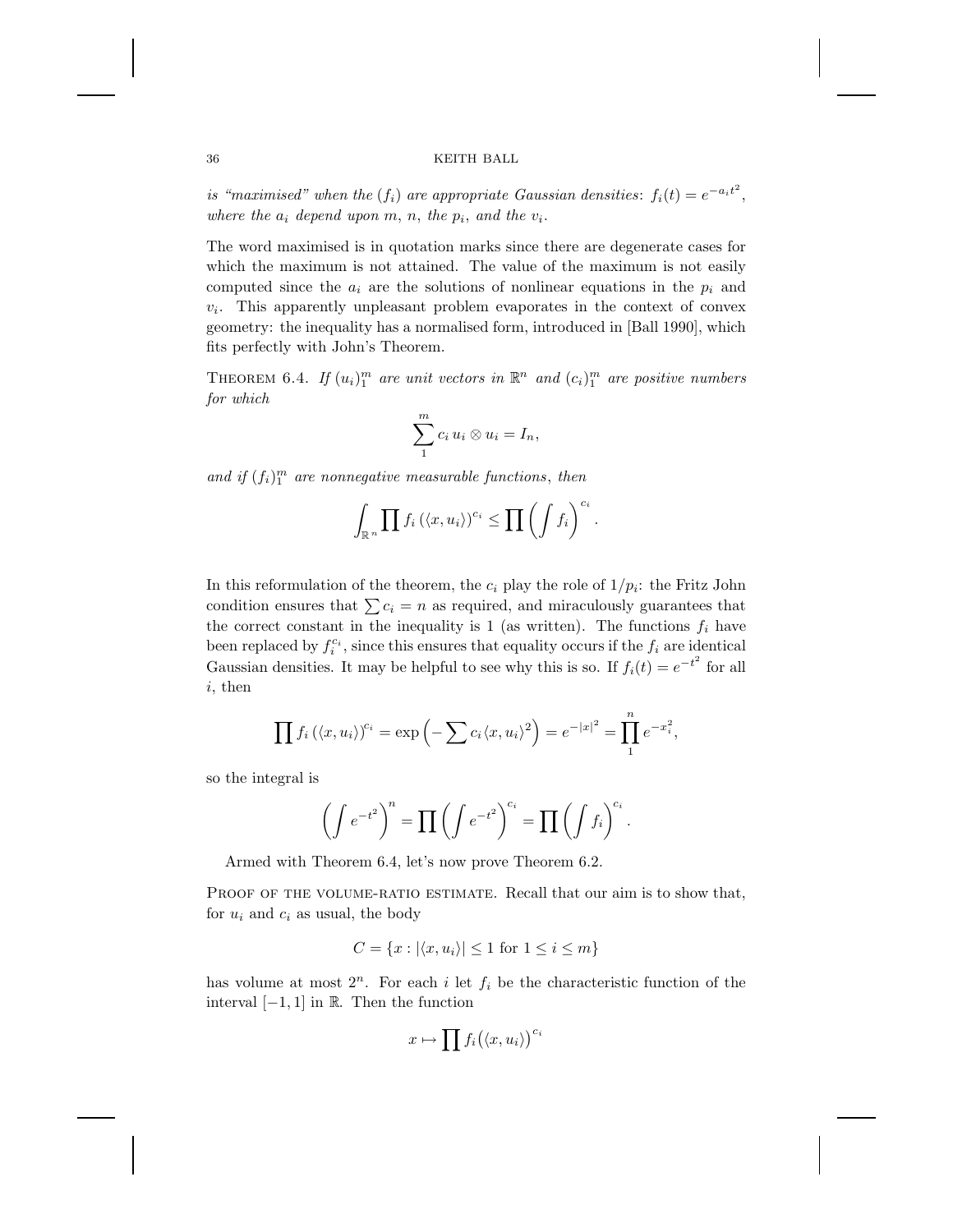is exactly the characteristic function of  $C$ . Integrating and applying Theorem 6.4 we have

$$
\text{vol}(C) \le \prod \left( \int f_i \right)^{c_i} = \prod 2^{c_i} = 2^n. \qquad \qquad \Box
$$

The theorems of Brascamp and Lieb and Beckner have been greatly extended over the last twenty years. The main result in Beckner's paper solved the old problem of determining the norm of the Fourier transform between  $L_p$  spaces. There are many classical inequalities in harmonic analysis for which the best constants are now known. The paper [Lieb 1990] contains some of the most up-to-date discoveries and gives a survey of the history of these developments.

The methods described here have many other applications to convex geometry. There is also a reverse form of the Brascamp–Lieb inequality appropriate for analysing, for example, the ratio of the volume of a body to that of the minimal ellipsoid containing it.

# **Lecture 7. The Central Limit Theorem and Large Deviation Inequalities**

The material in this short lecture is not really convex geometry, but is intended to provide a context for what follows. For the sake of readers who may not be familiar with probability theory, we also include a few words about independent random variables.

To begin with, a *probability measure*  $\mu$  on a set  $\Omega$  is just a measure of total mass  $\mu(\Omega) = 1$ . Real-valued functions on  $\Omega$  are called random variables and the integral of such a function  $X : \Omega \to \mathbb{R}$ , its mean, is written EX and called the expectation of X. The variance of X is  $E(X - EX)^2$ . It is customary to suppress the reference to  $\Omega$  when writing the measures of sets defined by random variables. Thus

$$
\mu(\{\omega \in \Omega : X(\omega) < 1\})
$$

is written  $\mu(X < 1)$ : the probability that X is less than 1.

Two crucial, and closely related, ideas distinguish probability theory from general measure theory. The first is independence. Two random variables  $X$ and Y are said to be independent if, for any functions  $f$  and  $g$ ,

$$
Ef(X)g(Y) = Ef(X)Eg(Y).
$$

Independence can always be viewed in a canonical way. Let  $(\Omega, \mu)$  be a product space  $(\Omega_1 \times \Omega_2, \mu_1 \otimes \mu_2)$ , where  $\mu_1$  and  $\mu_2$  are probabilities. Suppose X and Y are random variables on  $\Omega$  for which the value  $X(\omega_1, \omega_2)$  depends only upon  $\omega_1$  while  $Y(\omega_1, \omega_2)$  depends only upon  $\omega_2$ . Then any integral (that converges appropriately)

$$
Ef(X)g(Y) = \int f(X(s))g(Y(t)) d\mu_1 \otimes \mu_2(s,t)
$$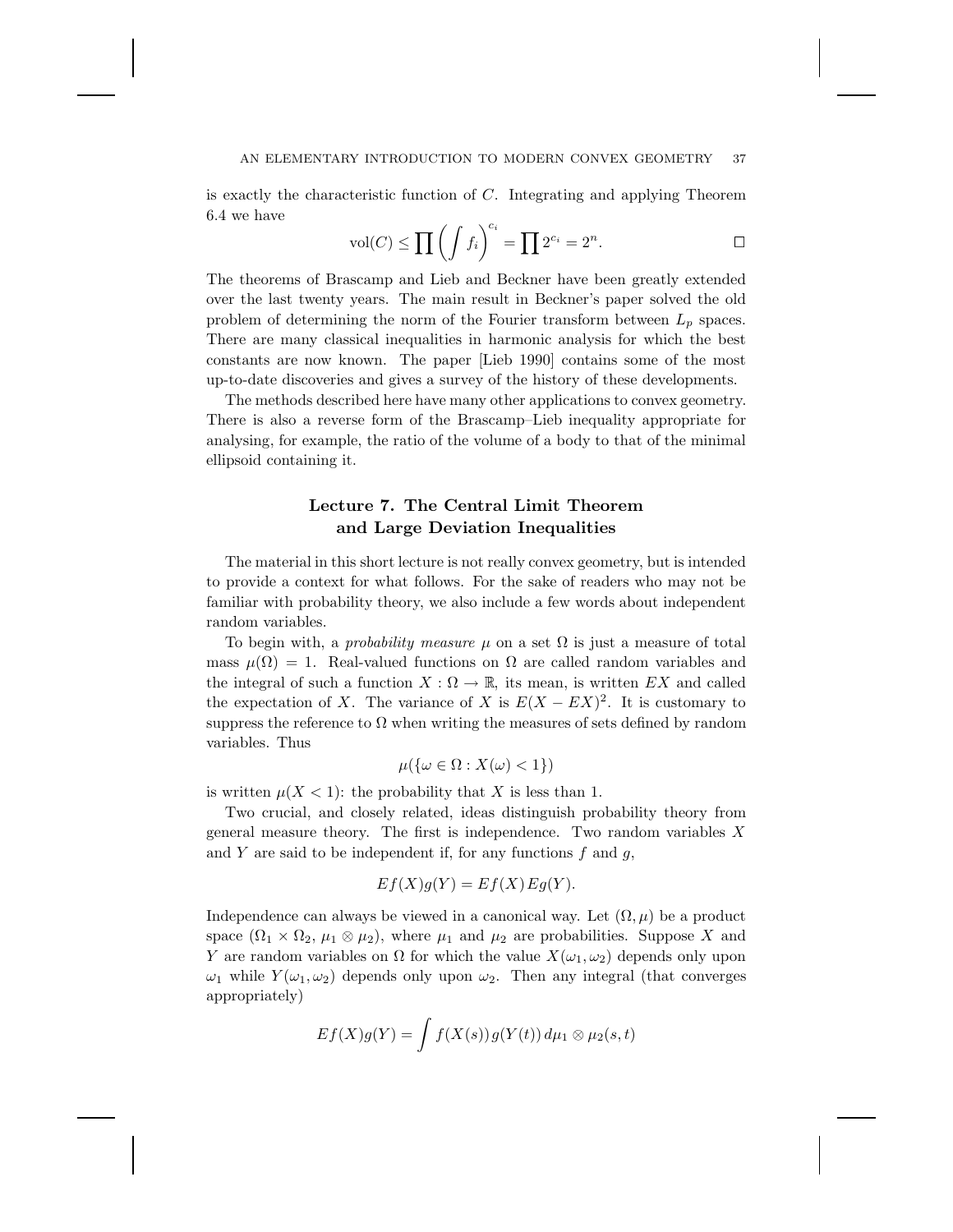

**Figure 23.** Independence and product spaces

can be written as the product of integrals

$$
\int f(X(s)) d\mu_1(s) \int g(Y(t)) d\mu_2(t) = E f(X) E g(Y)
$$

by Fubini's Theorem. Putting it another way, on each line  $\{(s_0, t) : t \in \Omega_2\}$ ,  $X$  is fixed, while  $Y$  exhibits its full range of behaviour in the correct proportions. This is illustrated in Figure 23.

In a similar way, a sequence  $X_1, X_2, \ldots, X_n$  of independent random variables arises if each variable is defined on the product space  $\Omega_1 \times \Omega_2 \times \ldots \times \Omega_n$  and  $X_i$ depends only upon the i-th coordinate.

The second crucial idea, which we will not discuss in any depth, is the use of many different  $\sigma$ -fields on the same space. The simplest example has already been touched upon. The product space  $\Omega_1 \times \Omega_2$  carries two  $\sigma$ -fields, much smaller than the product field, which it inherits from  $\Omega_1$  and  $\Omega_2$  respectively. If  $\mathcal{F}_1$  and  $\mathcal{F}_2$  are the  $\sigma$ -fields on  $\Omega_1$  and  $\Omega_2$ , the sets of the form  $A \times \Omega_2 \subset \Omega_1 \times \Omega_2$  for  $A \in \mathcal{F}_1$  form a  $\sigma$ -field on  $\Omega_1 \times \Omega_2$ ; let's call it  $\tilde{\mathcal{F}}_1$ . Similarly,

$$
\tilde{\mathcal{F}}_2 = \{ \Omega_1 \times B : B \in \mathcal{F}_2 \}.
$$

"Typical" members of these  $\sigma$ -fields are shown in Figure 24.



**Figure 24.** Members of the "small"  $\sigma$ -fields  $\tilde{\mathcal{F}}_1$  and  $\tilde{\mathcal{F}}_2$  on  $\Omega_1 \times \Omega_2$ .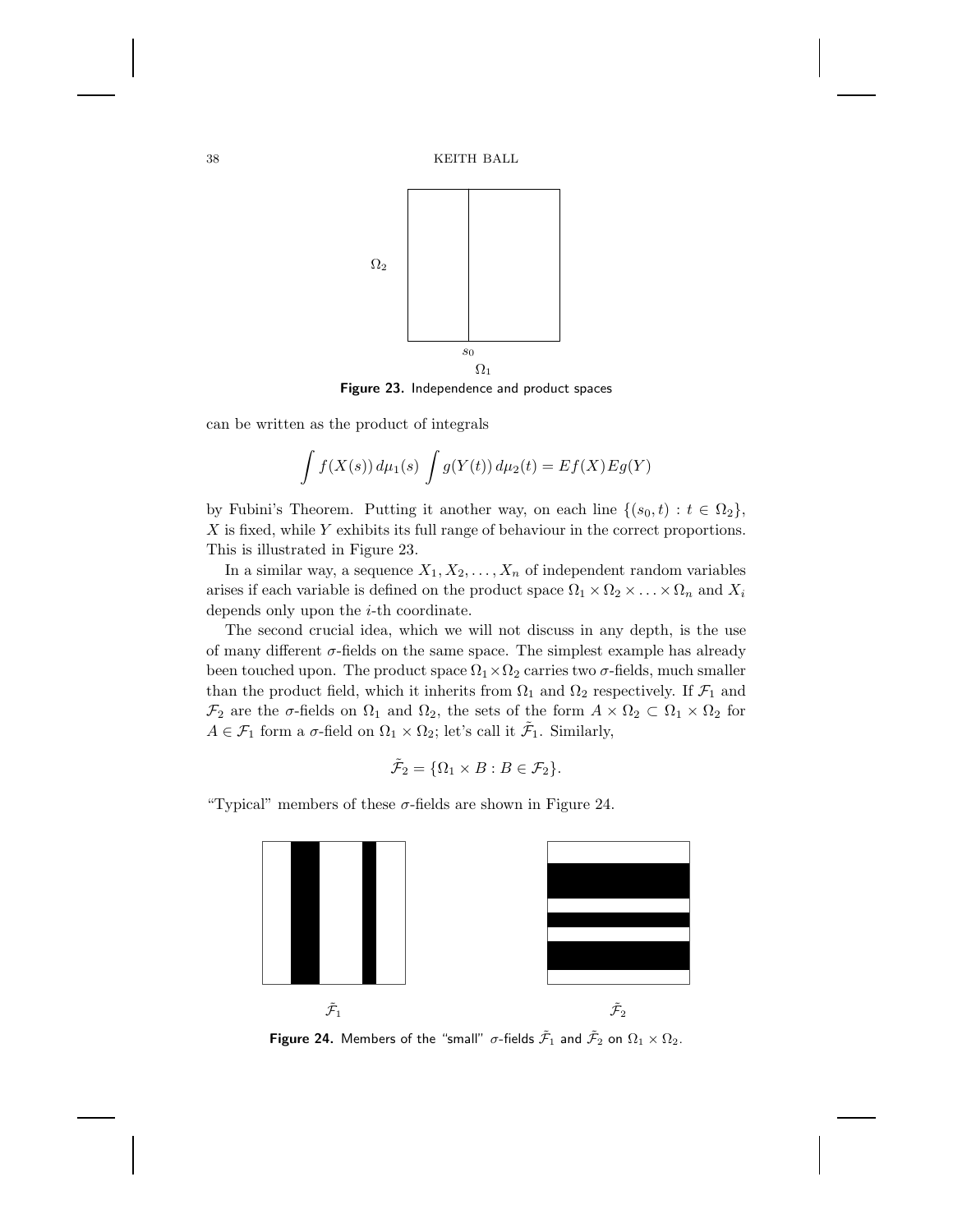One of the most beautiful and significant principles in mathematics is the central limit theorem: any random quantity that arises as the sum of many small independent contributions is distributed very much like a Gaussian random variable. The most familiar example is coin tossing. We use a coin whose decoration is a bit austere: it has +1 on one side and  $-1$  on the other. Let  $\varepsilon_1, \varepsilon_2, \ldots, \varepsilon_n$ be the outcomes of n independent tosses. Thus the  $\varepsilon_i$  are independent random variables, each of which takes the values  $+1$  and  $-1$  each with probability  $\frac{1}{2}$ . (Such random variables are said to have a *Bernoulli distribution*.) Then the normalised sum

$$
S_n = \frac{1}{\sqrt{n}} \sum_{1}^{n} \varepsilon_i
$$

belongs to an interval  $I$  of the real line with probability very close to

$$
\frac{1}{\sqrt{2\pi}} \int_I e^{-t^2/2} dt.
$$

The normalisation  $1/\sqrt{n}$ , ensures that the variance of  $S_n$  is 1: so there is some hope that the  $S_n$  will all be similarly distributed.

The standard proof of the central limit theorem shows that much more is true. Any sum of the form

$$
\sum_1^n a_i\varepsilon_i
$$

with real coefficients  $a_i$  will have a roughly Gaussian distribution as long as each  $a_i$  is fairly small compared with  $\sum a_i^2$ . Some such smallness condition is clearly needed since if

$$
a_1 = 1
$$
 and  $a_2 = a_3 = \cdots = a_n = 0$ ,

the sum is just  $\varepsilon_1$ , which is not much like a Gaussian. However, in many instances, what one really wants is not that the sum is distributed like a Gaussian, but merely that the sum cannot be large (or far from average) much more often than an appropriate Gaussian variable. The example above clearly satisfies such a condition:  $\varepsilon_1$  never deviates from its mean, 0, by more than 1.

The following inequality provides a deviation estimate for any sequence of coefficients. In keeping with the custom among functional analysts, I shall refer to the inequality as Bernstein's inequality. (It is not related to the Bernstein inequality for polynomials on the circle.) However, probabilists know the result as Hoeffding's inequality, and the earliest reference known to me is [Hoeffding 1963]. A stronger and more general result goes by the name of the Azuma– Hoeffding inequality; see [Williams 1991], for example.

THEOREM 7.1 (BERNSTEIN'S INEQUALITY). If  $\varepsilon_1, \varepsilon_2, \ldots, \varepsilon_n$  are independent *Bernoulli random variables and if*  $a_1, a_2, \ldots, a_n$  *satisfy*  $\sum a_i^2 = 1$ *, then for each positive* t *we have*

$$
\text{Prob}\bigg(\bigg|\sum_{i=1}^n a_i \varepsilon_i\bigg| > t\bigg) \le 2e^{-t^2/2}.
$$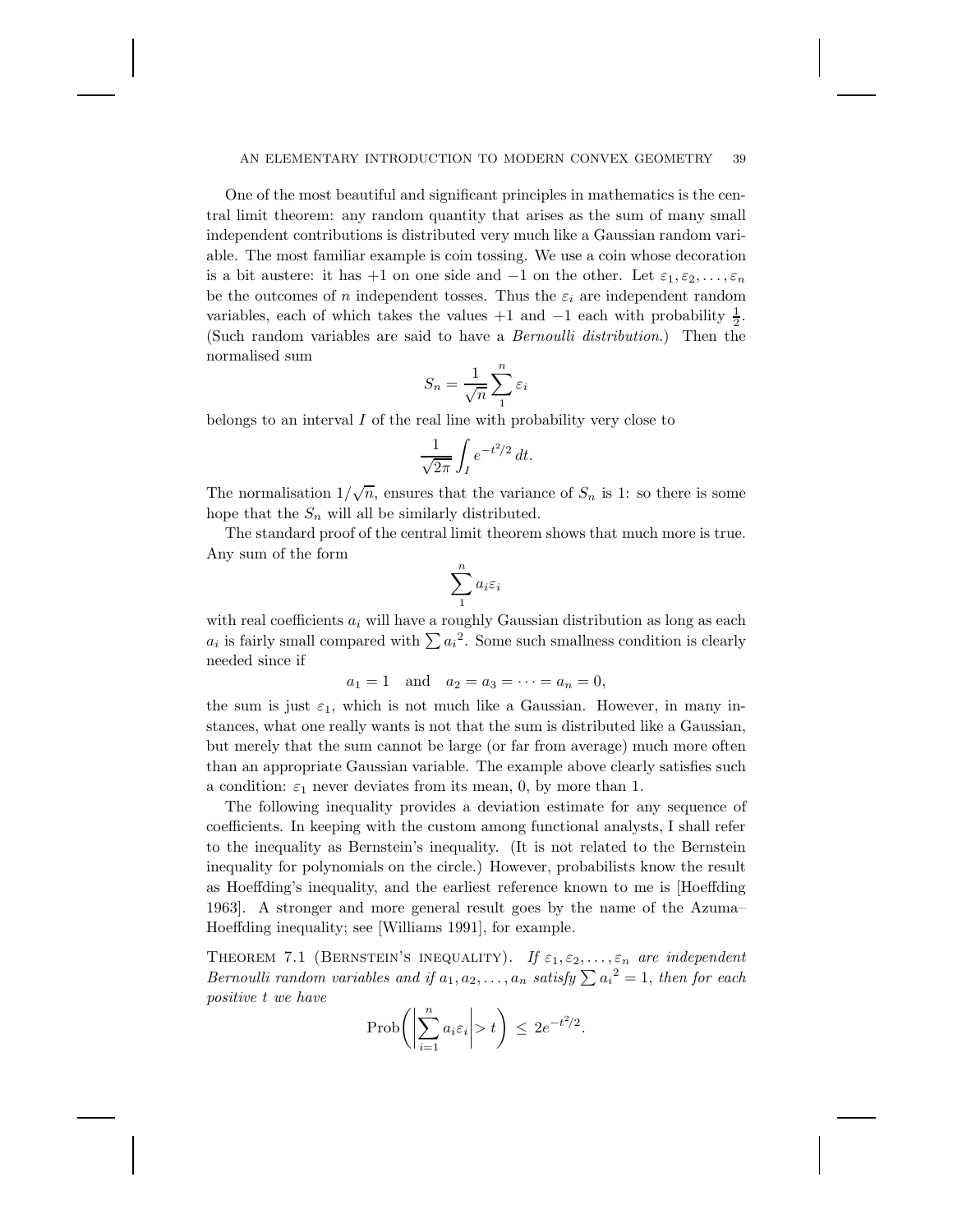This estimate compares well with the probability of finding a standard Gaussian outside the interval  $[-t, t]$ ,

$$
\frac{2}{\sqrt{2\pi}}\int_t^\infty e^{-s^2/2}\,ds.
$$

The method by which Bernstein's inequality is proved has become an industry standard.

PROOF. We start by showing that, for each real  $\lambda$ ,

$$
E e^{\lambda \sum a_i \varepsilon_i} \le e^{\lambda^2/2}.\tag{7.1}
$$

The idea will then be that  $\sum a_i \varepsilon_i$  cannot be large too often, since, whenever it is large, its exponential is enormous.

To prove (7.1), we write

$$
E e^{\lambda \sum a_i \varepsilon_i} = E \prod_1^n e^{\lambda a_i \varepsilon_i}
$$

and use independence to deduce that this equals

$$
\prod_{1}^{n} E e^{\lambda a_i \varepsilon_i}.
$$

For each  $i$  the expectation is

$$
E e^{\lambda a_i \varepsilon_i} = \frac{e^{\lambda a_i} + e^{-\lambda a_i}}{2} = \cosh \lambda a_i.
$$

Now,  $\cosh x \le e^{x^2/2}$  for any real x, so, for each i,

$$
E e^{\lambda a_i \varepsilon_i} \le e^{\lambda^2 a_i^2/2}.
$$

Hence

$$
E e^{\lambda \sum a_i \varepsilon_i} \le \prod_1^n e^{\lambda^2 a_i^2/2} = e^{\lambda^2/2},
$$

since  $\sum a_i^2 = 1$ .

To pass from (7.1) to a probability estimate, we use the inequality variously known as Markov's or Chebyshev's inequality: if  $X$  is a nonnegative random variable and  $R$  is positive, then

$$
R \operatorname{Prob}(X \ge R) \le EX
$$

(because the integral includes a bit where a function whose value is at least  $R$  is integrated over a set of measure  $Prob(X \geq R)$ .

Suppose  $t \geq 0$ . Whenever  $\sum a_i \varepsilon_i \geq t$ , we will have  $e^{t\sum a_i \varepsilon_i} \geq e^{t^2}$ . Hence

$$
e^{t^2} \operatorname{Prob}\left(\sum a_i \varepsilon_i \ge t\right) \le E e^{t \sum a_i \varepsilon_i} \le e^{t^2/2}
$$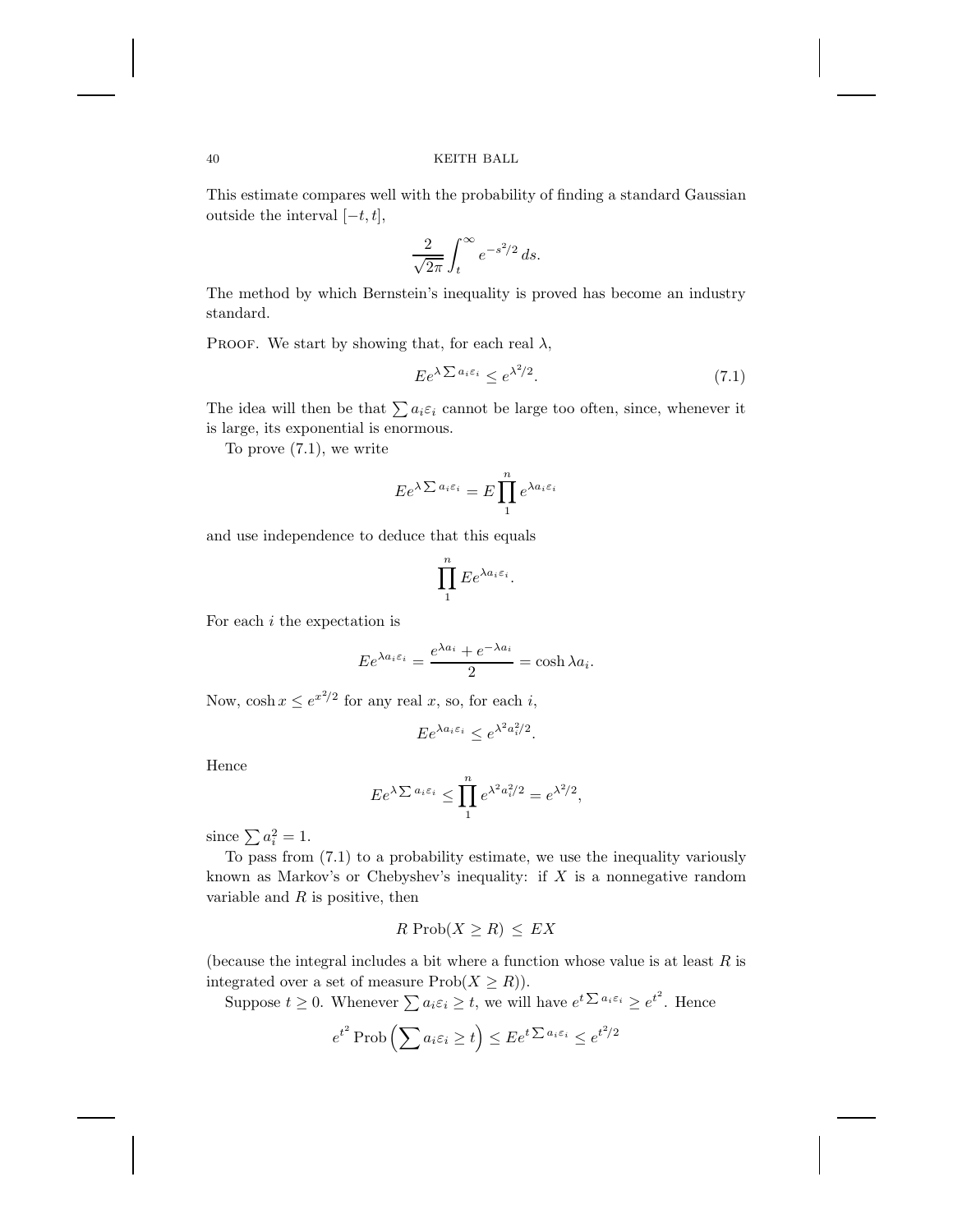#### AN ELEMENTARY INTRODUCTION TO MODERN CONVEX GEOMETRY 41

by (7.1). So

$$
\operatorname{Prob}\left(\sum a_i \varepsilon_i \ge t\right) \ \le \ e^{-t^2/2},
$$

and in a similar way we get

$$
\operatorname{Prob}\left(\sum a_i \varepsilon_i \leq -t\right) \leq e^{-t^2/2}.
$$

Putting these inequalities together we get

$$
\text{Prob}\left(\left|\sum a_i \varepsilon_i\right| \ge t\right) \ \le \ 2e^{-t^2/2}.\tag{}
$$

In the next lecture we shall see that deviation estimates that look like Bernstein's inequality hold for a wide class of functions in several geometric settings. For the moment let's just remark that an estimate similar to Bernstein's inequality,

$$
\text{Prob}\left(\left|\sum a_i X_i\right| \ge t\right) \le 2e^{-6t^2},\tag{7.2}
$$

holds for  $\sum a_i^2 = 1$ , if the  $\pm 1$  valued random variables  $\varepsilon_i$  are replaced by independent random variables  $X_i$  each of which is uniformly distributed on the interval  $\left[-\frac{1}{2}, \frac{1}{2}\right]$ . This already has a more geometric flavour, since for these  $(X_i)$ the vector  $(X_1, X_2, \ldots, X_n)$  is distributed according to Lebesgue measure on the cube  $\left[-\frac{1}{2},\frac{1}{2}\right]^n \subset \mathbb{R}^n$ . If  $\sum a_i^2 = 1$ , then  $\sum a_i X_i$  is the distance of the point  $(X_1, X_2, \ldots, X_n)$  from the subspace of  $\mathbb{R}^n$  orthogonal to  $(a_1, a_2, \ldots, a_n)$ . So (7.2) says that most of the mass of the cube lies close to any subspace of  $\mathbb{R}^n$ , which is reminiscent of the situation for the Euclidean ball described in Lecture 1.

# **Lecture 8. Concentration of Measure in Geometry**

The aim of this lecture is to describe geometric analogues of Bernstein's deviation inequality. These geometric deviation estimates are closely related to isoperimetric inequalities. The phenomenon of which they form a part was introduced into the field by V. Milman: its development, especially by Milman himself, led to a new, probabilistic, understanding of the structure of convex bodies in high dimensions. The phenomenon was aptly named the concentration of measure.

We explained in Lecture 5 how the Brunn–Minkowski inequality implies the classical isoperimetric inequality in  $\mathbb{R}^n$ : among bodies of a given volume, the Euclidean balls have least surface area. There are many other situations where isoperimetric inequalities are known; two of them will be described below. First let's recall that the argument from the Brunn–Minkowski inequality shows more than the isoperimetric inequality.

Let A be a compact subset of  $\mathbb{R}^n$ . For each point x of  $\mathbb{R}^n$ , let  $d(x, A)$  be the distance from  $x$  to  $A$ :

$$
d(x, A) = \min \{ |x - y| : y \in A \}.
$$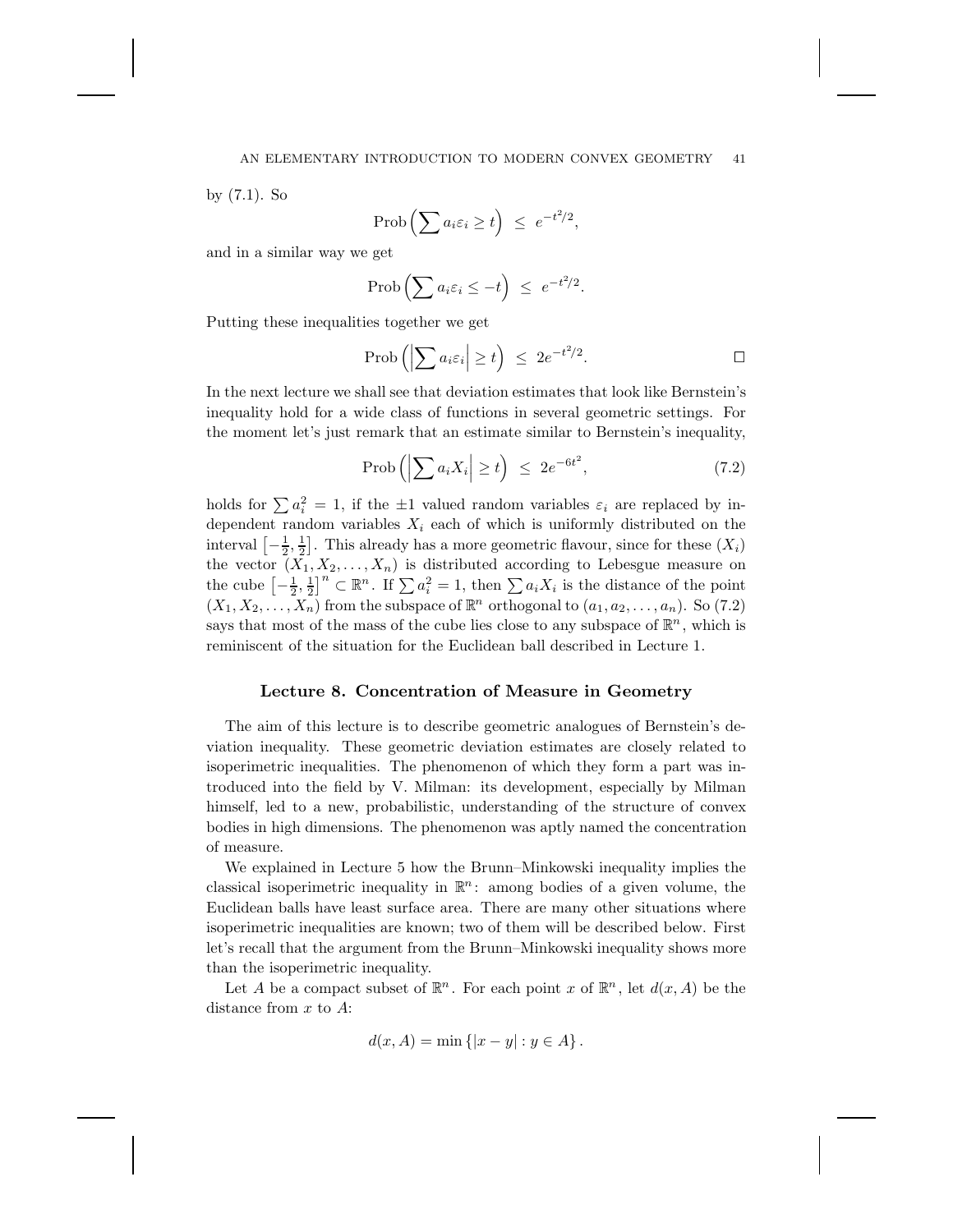

**Figure 25.** An <sup>ε</sup>-neighbourhood.

For each positive  $\varepsilon$ , the Minkowski sum  $A + \varepsilon B_2^n$  is exactly the set of points whose distance from A is at most  $\varepsilon$ . Let's denote such an  $\varepsilon$ -neighbourhood  $A_{\varepsilon}$ ; see Figure 25.

The Brunn–Minkowski inequality shows that, if  $B$  is an Euclidean ball of the same volume as A, we have

$$
\text{vol}(A_{\varepsilon}) \ge \text{vol}(B_{\varepsilon}) \quad \text{for any } \varepsilon > 0.
$$

This formulation of the isoperimetric inequality makes much clearer the fact that it relates the measure and the metric on  $\mathbb{R}^n$ . If we blow up a set in  $\mathbb{R}^n$  using the metric, we increase the measure by at least as much as we would for a ball.

This idea of comparing the volumes of a set and its neighbourhoods makes sense in any space that has both a measure and a metric, regardless of whether there is an analogue of Minkowski addition. For any metric space  $(\Omega, d)$  equipped with a Borel measure  $\mu$ , and any positive  $\alpha$  and  $\varepsilon$ , it makes sense to ask: For which sets A of measure  $\alpha$  do the blow-ups  $A_{\varepsilon}$  have smallest measure? This general isoperimetric problem has been solved in a variety of different situations. We shall consider two closely related geometric examples. In each case the measure  $\mu$  will be a probability measure: as we shall see, in this case, isoperimetric inequalities may have totally unexpected consequences.

In the first example,  $\Omega$  will be the sphere  $S^{n-1}$  in  $\mathbb{R}^n$ , equipped with either the geodesic distance or, more simply, the Euclidean distance inherited from  $\mathbb{R}^n$  as shown in Figure 26. (This is also called the *chordal metric*; it was used in Lecture 2 when we discussed spherical caps of given radii.) The measure will be  $\sigma = \sigma_{n-1}$ , the rotation-invariant probability on  $S^{n-1}$ . The solutions of the isoperimetric problem on the sphere are known exactly: they are spherical caps (Figure 26, right) or, equivalently, they are balls in the metric on  $S^{n-1}$ . Thus, if a subset A of the sphere has the same measure as a cap of radius  $r$ , its neighbourhood  $A_{\varepsilon}$  has measure at least that of a cap of radius  $r + \varepsilon$ .

This statement is a good deal more difficult to prove than the classical isoperimetric inequality on  $\mathbb{R}^n$ : it was discovered by P. Lévy, quite some time after the isoperimetric inequality in  $\mathbb{R}^n$ . At first sight, the statement looks innocuous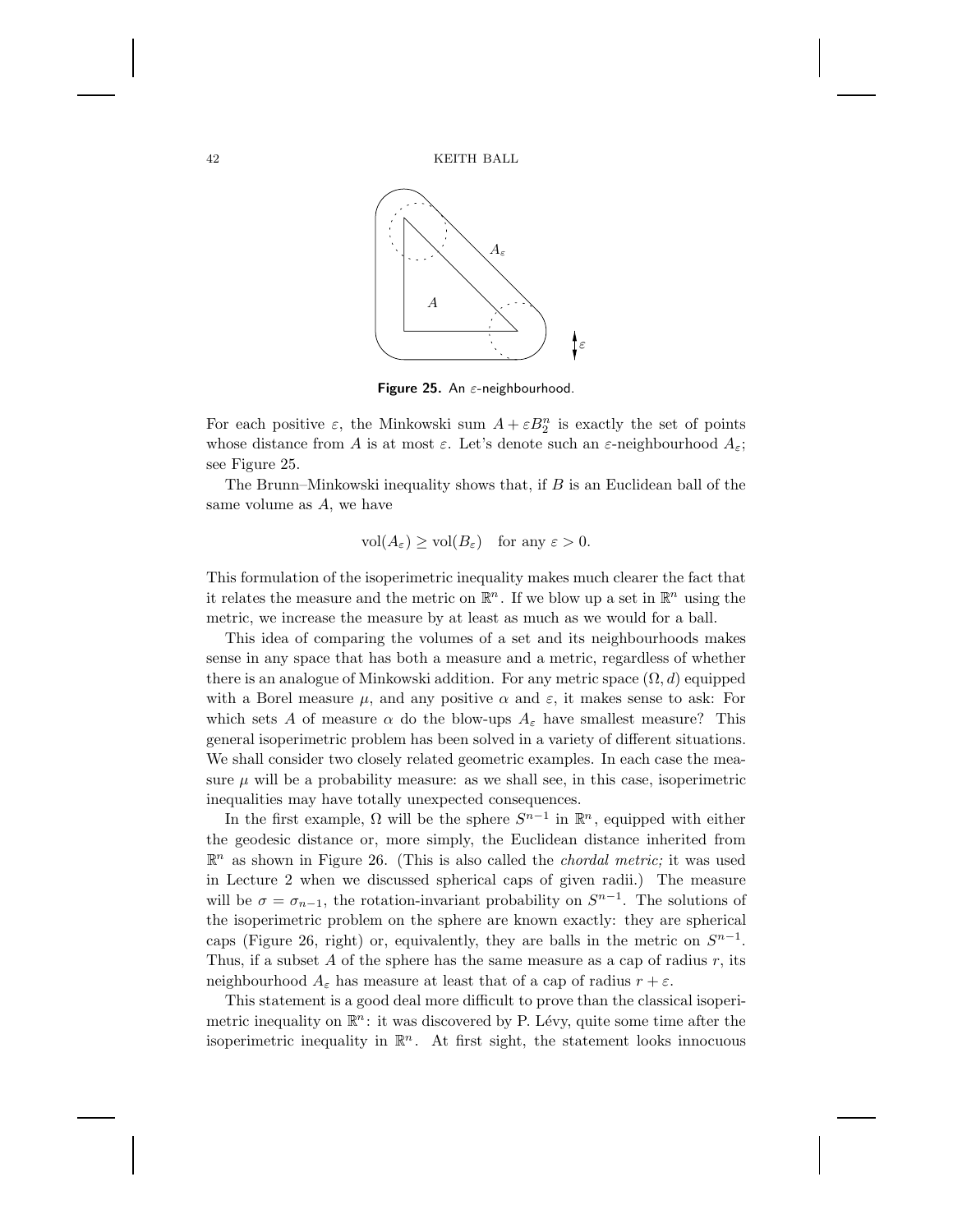#### AN ELEMENTARY INTRODUCTION TO MODERN CONVEX GEOMETRY 43



**Figure 26.** The Euclidean metric on the sphere. A spherical cap (right) is a ball for this metric.

enough (despite its difficulty): but it has a startling consequence. Suppose  $\alpha = \frac{1}{2}$ , so that A has the measure of a hemisphere H. Then, for each positive  $\varepsilon$ , the set  $A_{\varepsilon}$  has measure at least that of the set  $H_{\varepsilon}$ , illustrated in Figure 27. The complement of  $H_{\varepsilon}$  is a spherical cap that, as we saw in Lecture 2, has measure about  $e^{-n\varepsilon^2/2}$ . Hence  $\sigma(A_{\varepsilon}) \geq 1 - e^{-n\varepsilon^2/2}$ , so almost the entire sphere lies within distance  $\varepsilon$  of A, even though there may be points rather far from A. The measure and the metric on the sphere "don't match": the mass of  $\sigma$  concentrates very close to any set of measure  $\frac{1}{2}$ . This is clearly related to the situation described in Lecture 1, in which we found most of the mass of the ball concentrated near each hyperplane: but now the phenomenon occurs for any set of measure  $\frac{1}{2}$ .

The phenomenon just described becomes even more striking when reinterpreted in terms of Lipschitz functions. Suppose  $f : S^{n-1} \to \mathbb{R}$  is a function on the sphere that is 1-Lipschitz: that is, for any pair of points  $\theta$  and  $\phi$  on the sphere,

$$
|f(\theta) - f(\phi)| \leq |\theta - \phi|.
$$

There is at least one number M, the median of f, for which both the sets ( $f \leq M$ ) and  $(f \geq M)$  have measure at least  $\frac{1}{2}$ . If a point x has distance at most  $\varepsilon$  from



**Figure 27.** An  $\varepsilon$ -neighbourhood of a hemisphere.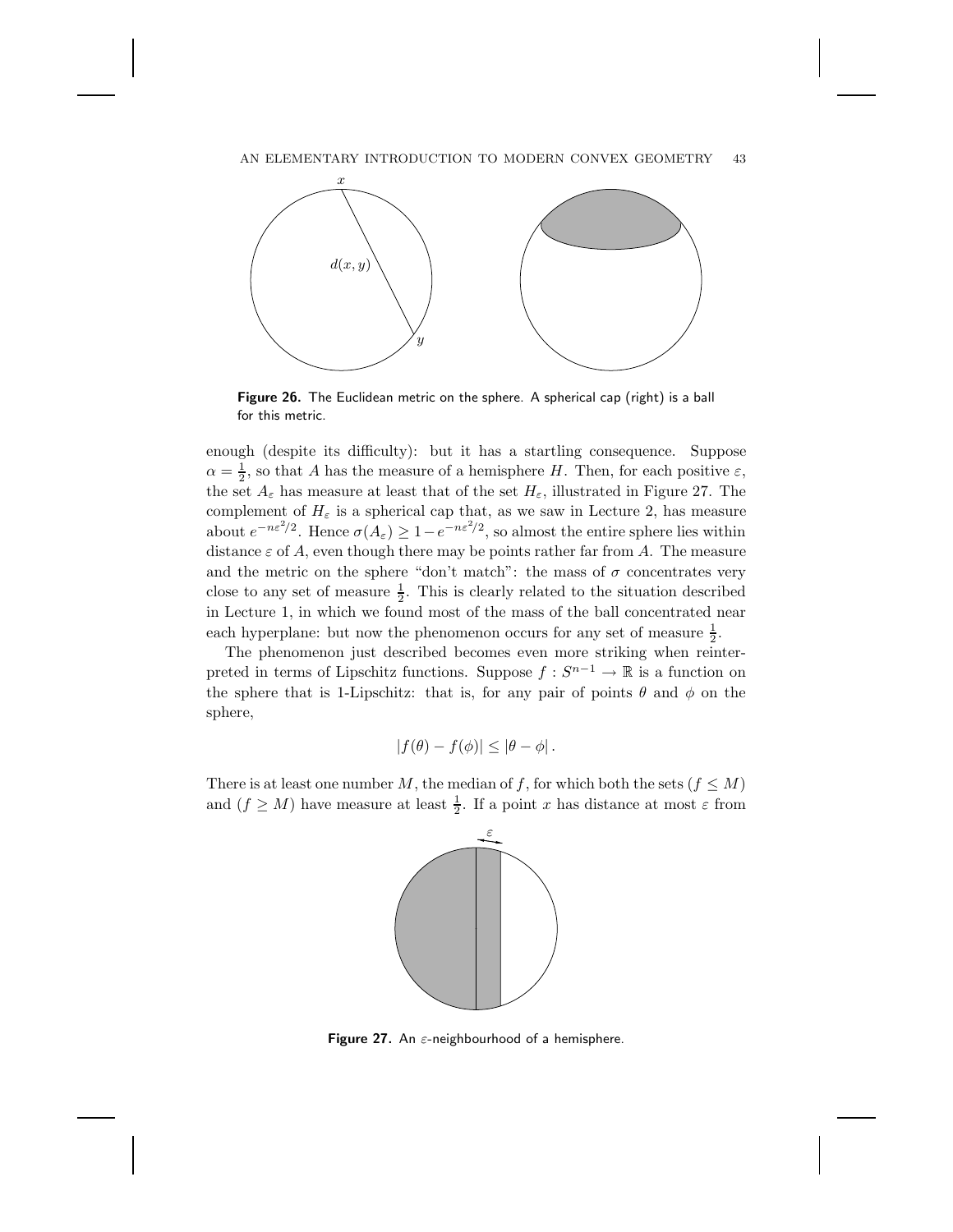$(f \leq M)$ , then (since f is 1-Lipschitz)

$$
f(x) \le M + \varepsilon.
$$

By the isoperimetric inequality all but a tiny fraction of the points on the sphere have this property:

$$
\sigma(f > M + \varepsilon) \le e^{-n\varepsilon^2/2}.
$$

Similarly, f is larger than  $M - \varepsilon$  on all but a fraction of the sphere. Putting these statements together we get

$$
\sigma(|f - M| > \varepsilon) \le 2e^{-n\varepsilon^2/2}.
$$

So, although f may vary by as much as 2 between a point of the sphere and its opposite, the function is nearly equal to  $M$  on almost the entire sphere:  $f$  is practically constant.

In the case of the sphere we thus have the following pair of properties.

- (i) If  $A \subset \Omega$  with  $\mu(A) = \frac{1}{2}$  then  $\mu(A_{\varepsilon}) \geq 1 e^{-n\varepsilon^2/2}$ .
- (ii) If  $f : \Omega \to \mathbb{R}$  is 1-Lipschitz there is a number M for which

$$
\mu(|f - M| > \varepsilon) \le 2e^{-n\varepsilon^2/2}.
$$

Each of these statements may be called an approximate isoperimetric inequality. We have seen how the second can be deduced from the first. The reverse implication also holds (apart from the precise constants involved). (To see why, apply the second property to the function given by  $f(x) = d(x, A)$ .)

In many applications, exact solutions of the isoperimetric problem are not as important as deviation estimates of the kind we are discussing. In some cases where the exact solutions are known, the two properties above are a good deal easier to prove than the solutions: and in a great many situations, an exact isoperimetric inequality is not known, but the two properties are. The formal similarity between property 2 and Bernstein's inequality of the last lecture is readily apparent. There are ways to make this similarity much more than merely formal: there are deviation inequalities that have implications for Lipschitz functions and imply Bernstein's inequality, but we shall not go into them here.

In our second example, the space  $\Omega$  will be  $\mathbb{R}^n$  equipped with the ordinary Euclidean distance. The measure will be the standard Gaussian probability measure on  $\mathbb{R}^n$  with density

$$
\gamma(x) = (2\pi)^{-n/2} e^{-|x|^2/2}.
$$

The solutions of the isoperimetric problem in Gauss space were found by Borell [1975]. They are half-spaces. So, in particular, if  $A \subset \mathbb{R}^n$  and  $\mu(A) = \frac{1}{2}$ , then  $\mu(A_{\varepsilon})$  is at least as large as  $\mu(H_{\varepsilon})$ , where H is the half-space  $\{x \in \mathbb{R}^n : x_1 \leq 0\}$ and so  $H_{\varepsilon} = \{x : x_1 \leq \varepsilon\}$ : see Figure 28.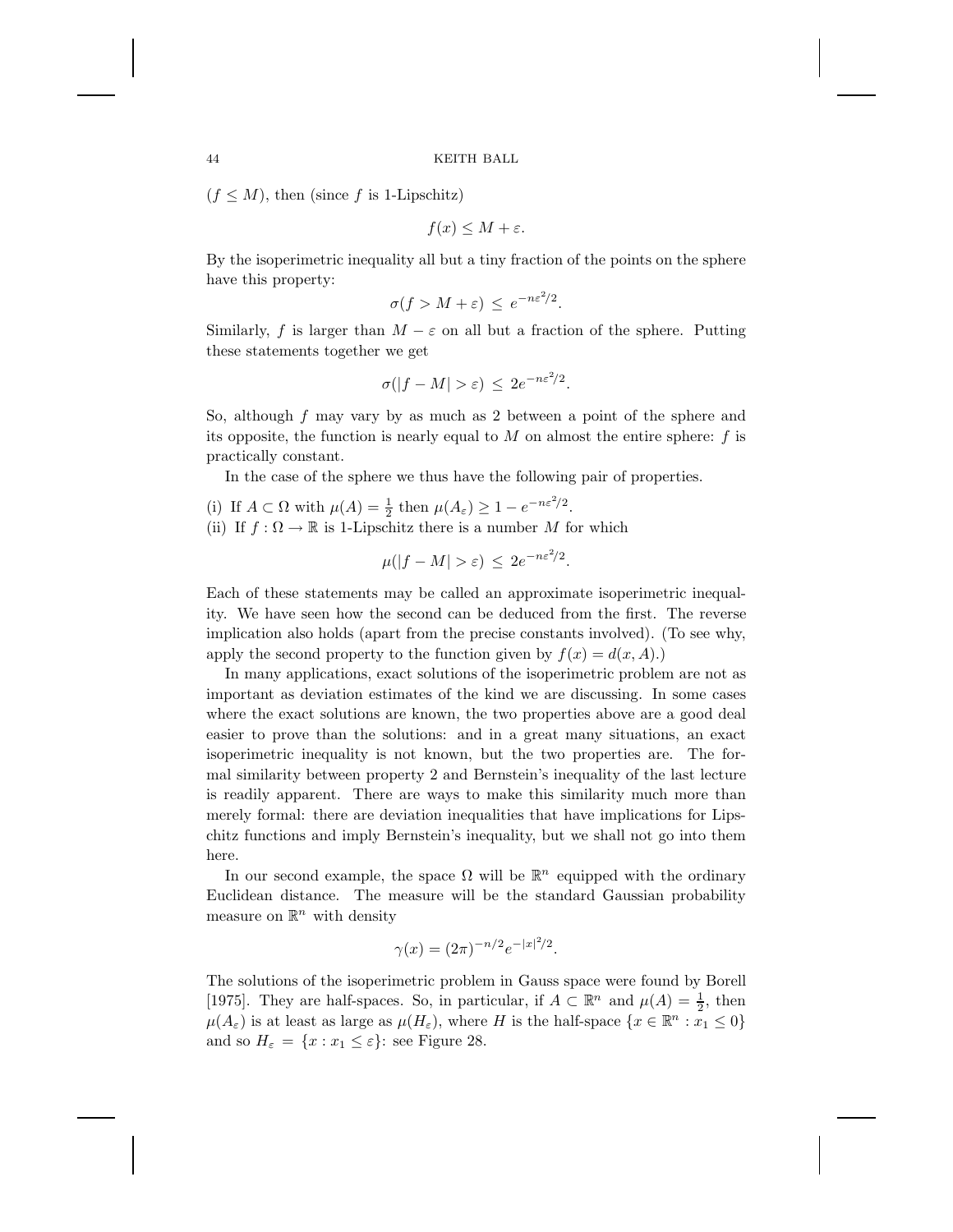

**Figure 28.** An <sup>ε</sup>-neighbourhood of a half-space.

The complement of  $H_{\varepsilon}$  has measure

$$
\frac{1}{\sqrt{2\pi}}\int_{\varepsilon}^{\infty}e^{-t^2/2}\,dt\leq e^{-\varepsilon^2/2}.
$$

Hence,

$$
\mu(A_{\varepsilon}) \ge 1 - e^{-\varepsilon^2/2}.
$$

Since  $n$  does not appear in the exponent, this looks much weaker than the statement for the sphere, but we shall see that the two are more or less equivalent.

Borell proved his inequality by using the isoperimetric inequality on the sphere. A more direct proof of a deviation estimate like the one just derived was found by Maurey and Pisier, and their argument gives a slightly stronger, Sobolev-type inequality [Pisier 1989, Chapter 4]. We too shall aim directly for a deviation estimate, but a little background to the proof may be useful.

There was an enormous growth in understanding of approximate isoperimetric inequalities during the late 1980s, associated most especially with the name of Talagrand. The reader whose interest has been piqued should certainly look at Talagrand's gorgeous articles [1988; 1991a], in which he describes an approach to deviation inequalities in product spaces that involves astonishingly few structural hypotheses. In a somewhat different vein (but prompted by his earlier work), Talagrand [1991b] also found a general principle, strengthening the approximate isoperimetric inequality in Gauss space. A simplification of this argument was found by Maurey [1991]. The upshot is that a deviation inequality for Gauss space can be proved with an extremely short argument that fits naturally into these notes.

Theorem 8.1 (Approximate isoperimetric inequality for Gauss space). Let  $A \subset \mathbb{R}^n$  be measurable and let  $\mu$  be the standard Gaussian measure on  $\mathbb{R}^n$ . *Then*

$$
\int e^{d(x,A)^2/4} \, d\mu \le \frac{1}{\mu(A)}
$$

.

*Consequently, if*  $\mu(A) = \frac{1}{2}$ ,

$$
\mu(A_{\varepsilon}) \geq 1 - 2e^{-\varepsilon^2/4}.
$$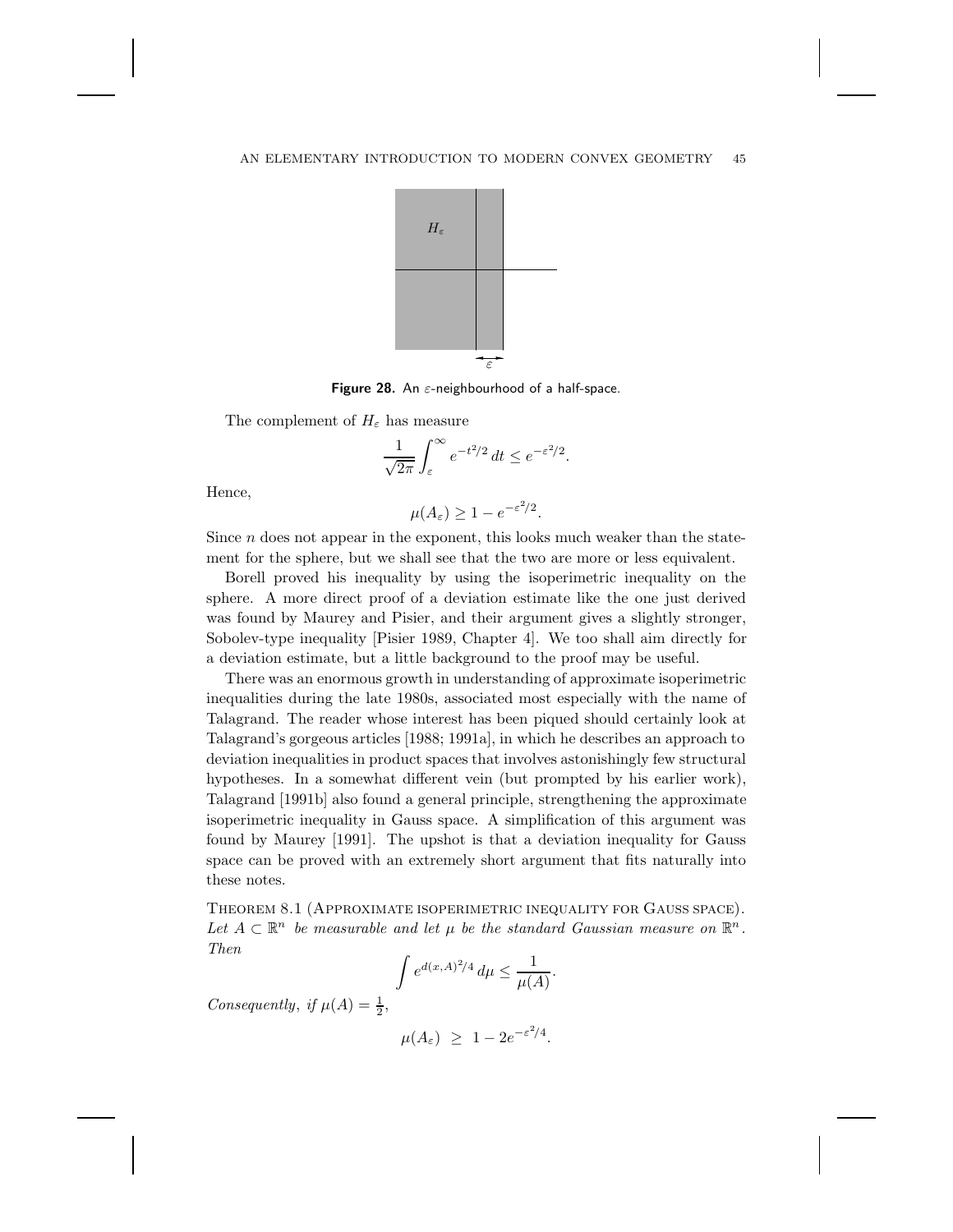PROOF. We shall deduce the first assertion directly from the Prékopa–Leindler inequality (with  $\lambda = \frac{1}{2}$ ) of Lecture 5. To this end, define functions f, g, and m on  $\mathbb{R}^n$  , as follows:

$$
f(x) = e^{d(x,A)^{2}/4} \gamma(x),
$$
  
\n
$$
g(x) = \chi_A(x) \gamma(x),
$$
  
\n
$$
m(x) = \gamma(x),
$$

where  $\gamma$  is the Gaussian density. The assertion to be proved is that

$$
\left(\int e^{d(x,A)^2/4} \, d\mu\right) \mu(A) \le 1,
$$

which translates directly into the inequality

$$
\left(\int_{\mathbb{R}^n} f\right) \left(\int_{\mathbb{R}^n} g\right) \leq \left(\int_{\mathbb{R}^n} m\right)^2.
$$

By the Prékopa–Leindler inequality it is enough to check that, for any  $x$  and  $y$ in  $\mathbb{R}^n$ ,

$$
f(x)g(y) \le m\left(\frac{x+y}{2}\right)^2.
$$

It suffices to check this for  $y \in A$ , since otherwise  $g(y) = 0$ . But, in this case,  $d(x, A) \leq |x - y|$ . Hence

$$
(2\pi)^n f(x)g(y) = e^{d(x,A)^2/4}e^{-x^2/2}e^{-y^2/2}
$$
  
\n
$$
\leq \exp\left(\frac{|x-y|^2}{4} - \frac{|x|^2}{2} - \frac{|y|^2}{2}\right) = \exp\left(-\frac{|x+y|^2}{4}\right)
$$
  
\n
$$
= \left(\exp\left(-\frac{1}{2}\left|\frac{x+y}{2}\right|^2\right)\right)^2 = (2\pi)^n m\left(\frac{x+y}{2}\right)^2,
$$

which is what we need.

To deduce the second assertion from the first, we use Markov's inequality, very much as in the proof of Bernstein's inequality of the last lecture. If  $\mu(A) = \frac{1}{2}$ , then

$$
\int e^{d(x,A)^2/4} \, d\mu \le 2.
$$

The integral is at least

$$
e^{\varepsilon^2/4}\mu\big(d(x,A)\ge\varepsilon\big).
$$

So

$$
\mu(d(x, A) \ge \varepsilon) \le 2e^{-\varepsilon^2/4},
$$

and the assertion follows.  $\hfill \square$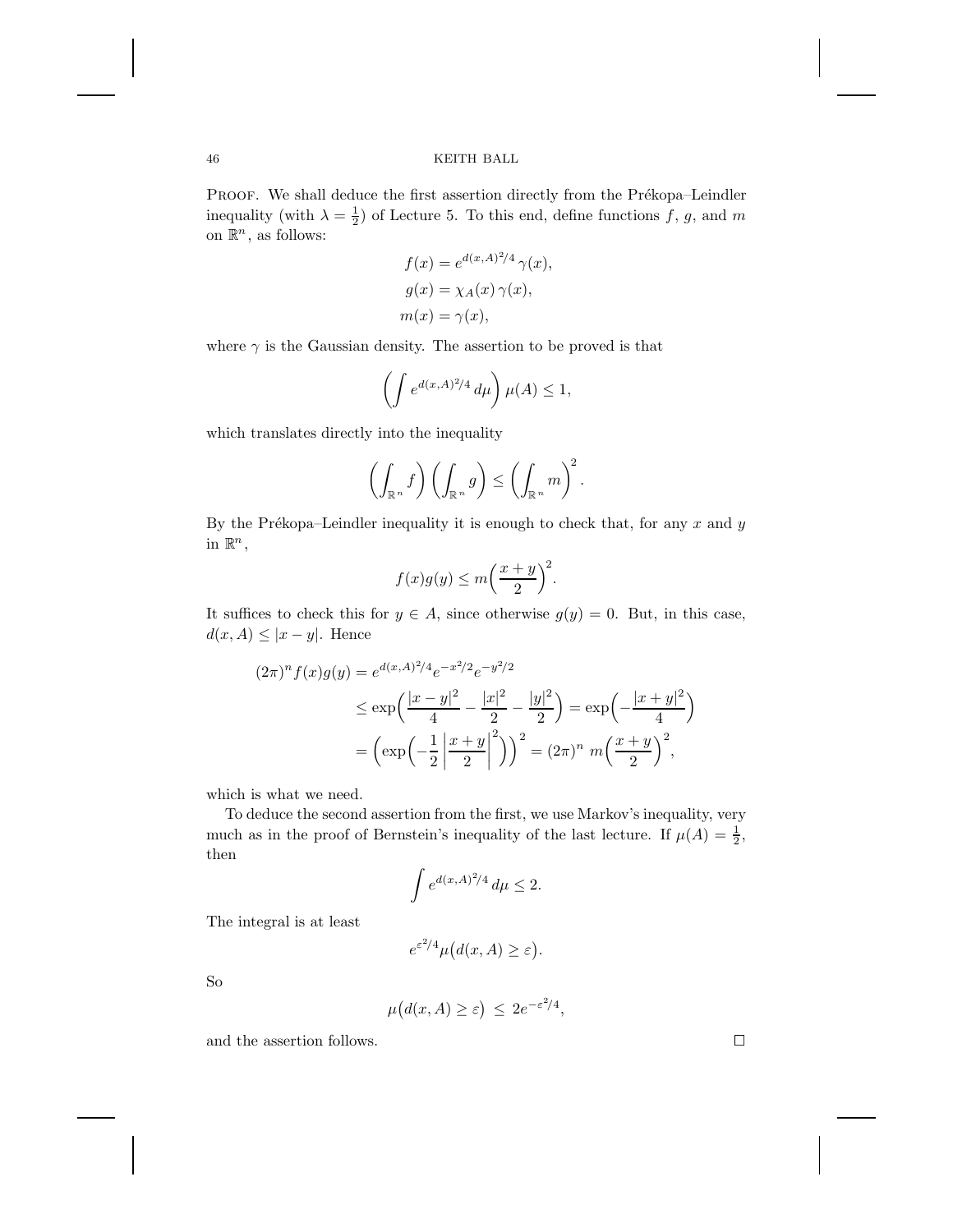It was mentioned earlier that the Gaussian deviation estimate above is essentially equivalent to the concentration of measure on  $S^{n-1}$ . This equivalence depends upon the fact that the Gaussian measure in  $\mathbb{R}^n$  is concentrated in a spherical shell of thickness approximately 1, and radius approximately  $\sqrt{n}$ . (Recall that the Euclidean ball of volume 1 has radius approximately  $\sqrt{n}$ .) This concentration is easily checked by direct computation using integration in spherical polars: but the inequality we just proved will do the job instead. There is an Euclidean ball of some radius R whose Gaussian measure is  $\frac{1}{2}$ . According to the theorem above, Gaussian measure concentrates near the boundary of this ball. It is not hard to check that R is about  $\sqrt{n}$ . This makes it quite easy to show that the deviation estimate for Gaussian measure guarantees a deviation estimate on the sphere of radius  $\sqrt{n}$  with a decay rate of about  $e^{-\epsilon^2/4}$ . If everything is scaled down by a factor of  $\sqrt{n}$ , onto the sphere of radius 1, we get a deviation estimate that decays like  $e^{-n\varepsilon^2/4}$  and n now appears in the exponent. The details are left to the reader.

The reader will probably have noticed that these estimates for Gauss space and the sphere are not quite as strong as those advertised earlier, because in each case the exponent is  $\ldots \varepsilon^2/4 \ldots$  instead of  $\ldots \varepsilon^2/2 \ldots$  In some applications, the sharper results are important, but for our purposes the difference will be irrelevant. It was pointed out to me by Talagrand that one can get as close as one wishes to the correct exponent  $\ldots \varepsilon^2/2 \ldots$  by using the Prékopa–Leindler inequality with  $\lambda$  close to 1 instead of  $\frac{1}{2}$  and applying it to slightly different  $f$ and g.

For the purposes of the next lecture we shall assume an estimate of  $e^{-\varepsilon^2/2}$ , even though we proved a weaker estimate.

### **Lecture 9. Dvoretzky's Theorem**

Although this is the ninth lecture, its subject, Dvoretzky's Theorem, was really the start of the modern theory of convex geometry in high dimensions. The phrase "Dvoretzky's Theorem" has become a generic term for statements to the effect that high-dimensional bodies have almost ellipsoidal slices. Dvoretzky's original proof shows that any symmetric convex body in  $\mathbb{R}^n$  has almost ellipsoidal sections of dimension about  $\sqrt{\log n}$ . A few years after the publication of Dvoretzky's work, Milman [Milman 1971] found a very different proof, based upon the concentration of measure, which gave slices of dimension  $\log n$ . As we saw in Lecture 2 this is the best one can get in general. Milman's argument gives the following.

**THEOREM** 9.1. *There is a positive number* c *such that, for every*  $\varepsilon > 0$  *and every natural number* n, *every symmetric convex body of dimension* n *has a slice of dimension*

$$
k \ge \frac{c\varepsilon^2}{\log(1 + \varepsilon^{-1})} \log n
$$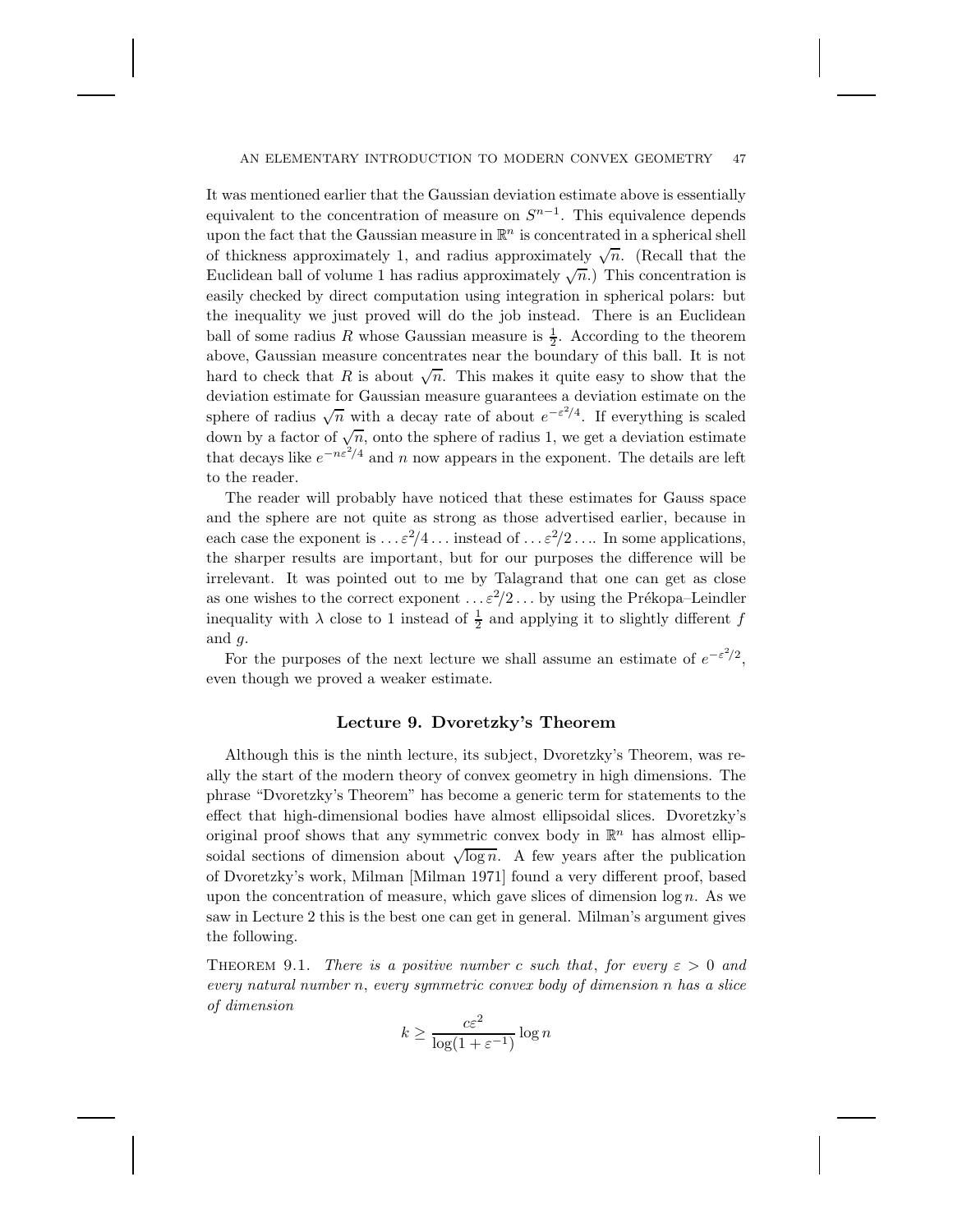*that is within distance*  $1 + \varepsilon$  *of the k-dimensional Euclidean ball.* 

There have been many other proofs of similar results over the years. A particularly elegant one [Gordon 1985] gives the estimate  $k \geq c\epsilon^2 \log n$  (removing the logarithmic factor in  $\varepsilon^{-1}$ ), and this estimate is essentially best possible. We chose to describe Milman's proof because it is conceptually easier to motivate and because the concentration of measure has many other uses. A few years ago, Schechtman found a way to eliminate the log factor within this approach, but we shall not introduce this subtlety here. We shall also not make any effort to be precise about the dependence upon  $\varepsilon$ .

With the material of Lecture 8 at our disposal, the plan of proof of Theorem 9.1 is easy to describe. We start with a symmetric convex body and we consider a linear image  $K$  whose maximal volume ellipsoid is the Euclidean ball. For this K we will try to find almost spherical sections, rather than merely ellipsoidal ones. Let  $\|\cdot\|$  be the norm on  $\mathbb{R}^n$  whose unit ball is K. We are looking for a  $k$ -dimensional space  $H$  with the property that the function

$$
\theta \mapsto \|\theta\|
$$

is almost constant on the Euclidean sphere of  $H, H \cap S^{n-1}$ . Since K contains  $B_2^n$ , we have  $||x|| \leq |x|$  for all  $x \in \mathbb{R}^n$ , so for any  $\theta$  and  $\phi$  in  $S^{n-1}$ ,

$$
||\|\theta|| - ||\phi||| \le ||\theta - \phi|| \le |\theta - \phi|.
$$

Thus  $\|\cdot\|$  is a Lipschitz function on the sphere in  $\mathbb{R}^n$ , (indeed on all of  $\mathbb{R}^n$ ). (We used the same idea in Lecture 4.) From Lecture 8 we conclude that the value of  $\|\theta\|$  is almost constant on a very large proportion of  $S^{n-1}$ : it is almost equal to its average

$$
M = \int_{S^{n-1}} \|\theta\| \, d\sigma,
$$

on most of  $S^{n-1}$ .

We now choose our  $k$ -dimensional subspace at random. (The exact way to do this will be described below.) We can view this as a random embedding

$$
T:\mathbb{R}^k\to\mathbb{R}^n\,.
$$

For any particular unit vector  $\psi \in \mathbb{R}^k$ , there is a very high probability that its image  $T\psi$  will have norm  $||T\psi||$  close to M. This means that even if we select quite a number of vectors  $\psi_1, \psi_2, \ldots, \psi_m$  in  $S^{k-1}$  we can guarantee that there will be some choice of T for which *all* the norms  $||T \psi_i||$  will be close to M. We will thus have managed to pin down the radius of our slice in many different directions. If we are careful to distribute these directions well over the sphere in  $\mathbb{R}^k$ , we may hope that the radius will be almost constant on the entire sphere. For these purposes, "well distributed" will mean that all points of the sphere in  $\mathbb{R}^k$  are close to one of our chosen directions. As in Lecture 2 we say that a set  $\{\psi_1, \psi_2, \dots, \psi_m\}$  in  $S^{k-1}$  is a  $\delta$ -net for the sphere if every point of  $S^{k-1}$  is within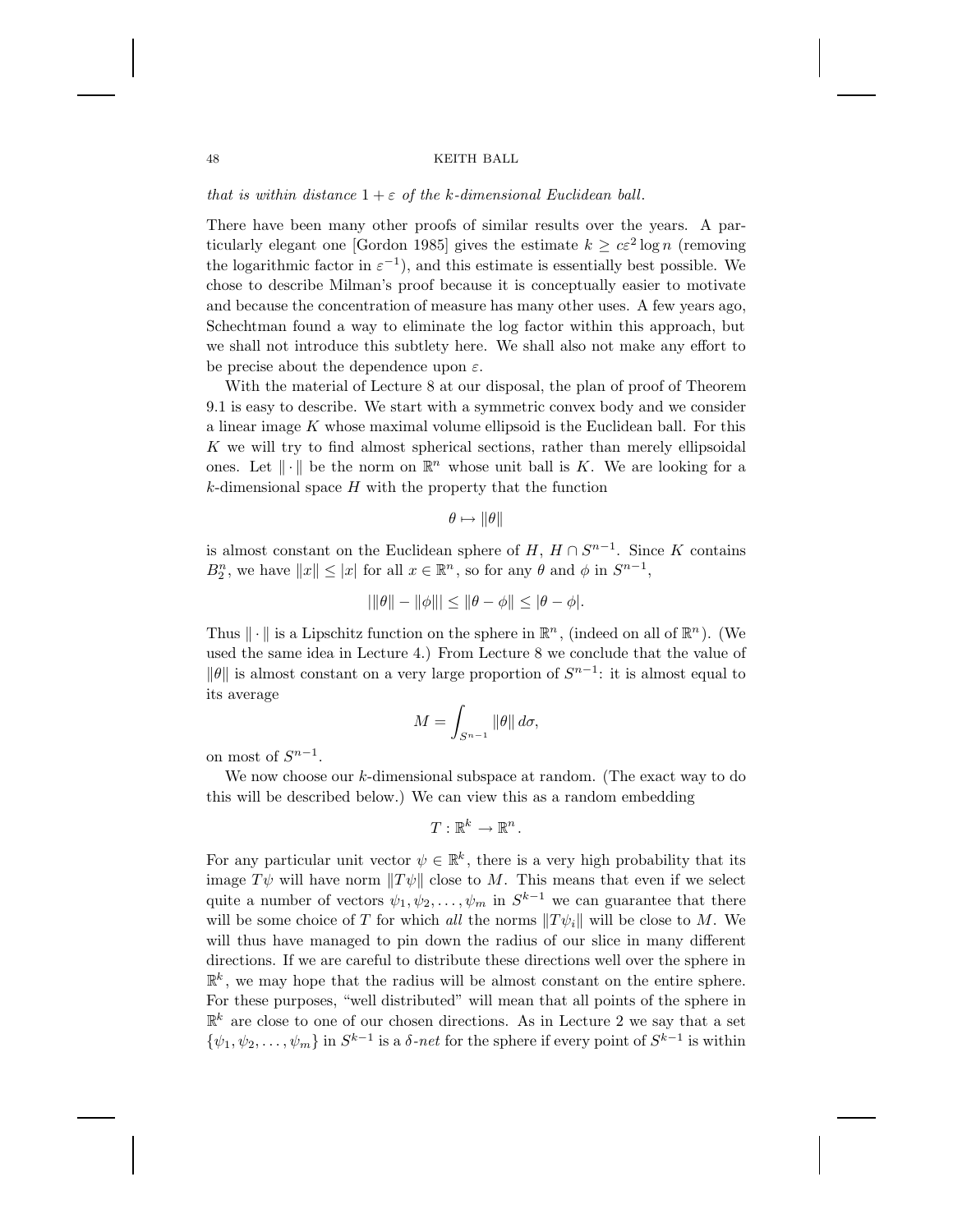(Euclidean) distance  $\delta$  of at least one  $\psi_i$ . The arguments in Lecture 2 show that  $S^{k-1}$  has a  $\delta$ -net with no more than

$$
m=\left(\frac{4}{\delta}\right)^{\!k}
$$

elements. The following lemma states that, indeed, pinning down the norm on a very fine net, pins it down everywhere.

LEMMA 9.2. Let  $\|\cdot\|$  be a norm on  $\mathbb{R}^k$  and suppose that for each point  $\psi$  of *some* δ*-net on* S<sup>k</sup>−<sup>1</sup>, *we have*

$$
M(1-\gamma) \le \|\psi\| \le M(1+\gamma)
$$

*for some*  $\gamma > 0$ *. Then, for* every  $\theta \in S^{k-1}$ ,

$$
\frac{M(1-\gamma-2\delta)}{1-\delta} \le \|\theta\| \le \frac{M(1+\gamma)}{1-\delta}.
$$

PROOF. Clearly the value of  $M$  plays no real role here so assume it is 1. We start with the upper bound. Let C be the maximum possible ratio  $||x||/|x|$  for nonzero x and let  $\theta$  be a point of  $S^{k-1}$  with  $\|\theta\| = C$ . Choose  $\psi$  in the δ-net with  $|\theta - \psi| \le \delta$ . Then  $\|\theta - \psi\| \le C|\theta - \psi| \le C\delta$ , so

$$
C = \|\theta\| \le \|\psi\| + \|\theta - \psi\| \le (1 + \gamma) + C\delta.
$$

Hence

$$
C \le \frac{(1+\gamma)}{1-\delta}.
$$

To get the lower bound, pick some  $\theta$  in the sphere and some  $\psi$  in the  $\delta$ -net with  $|\psi - \theta| \leq \delta$ . Then

$$
(1 - \gamma) \le ||\psi|| \le ||\theta|| + ||\psi - \theta|| \le ||\theta|| + \frac{(1 + \gamma)}{1 - \delta}|\psi - \theta| \le ||\theta|| + \frac{(1 + \gamma)\delta}{1 - \delta}.
$$

Hence

$$
\|\theta\| \ge \left(1-\gamma - \frac{\delta(1+\gamma)}{1-\delta}\right) = \frac{(1-\gamma-2\delta)}{1-\delta}.
$$

According to the lemma, our approach will give us a slice that is within distance

$$
\frac{1+\gamma}{1-\gamma-2\delta}
$$

of the Euclidean ball (provided we satisfy the hypotheses), and this distance can be made as close as we wish to 1 if  $\gamma$  and  $\delta$  are small enough.

We are now in a position to prove the basic estimate.

THEOREM 9.3. Let  $K$  be a symmetric convex body in  $\mathbb{R}^n$  whose ellipsoid of *maximal volume is*  $B_2^n$  *and put* 

$$
M = \int_{S^{n-1}} \|\theta\| \, d\sigma
$$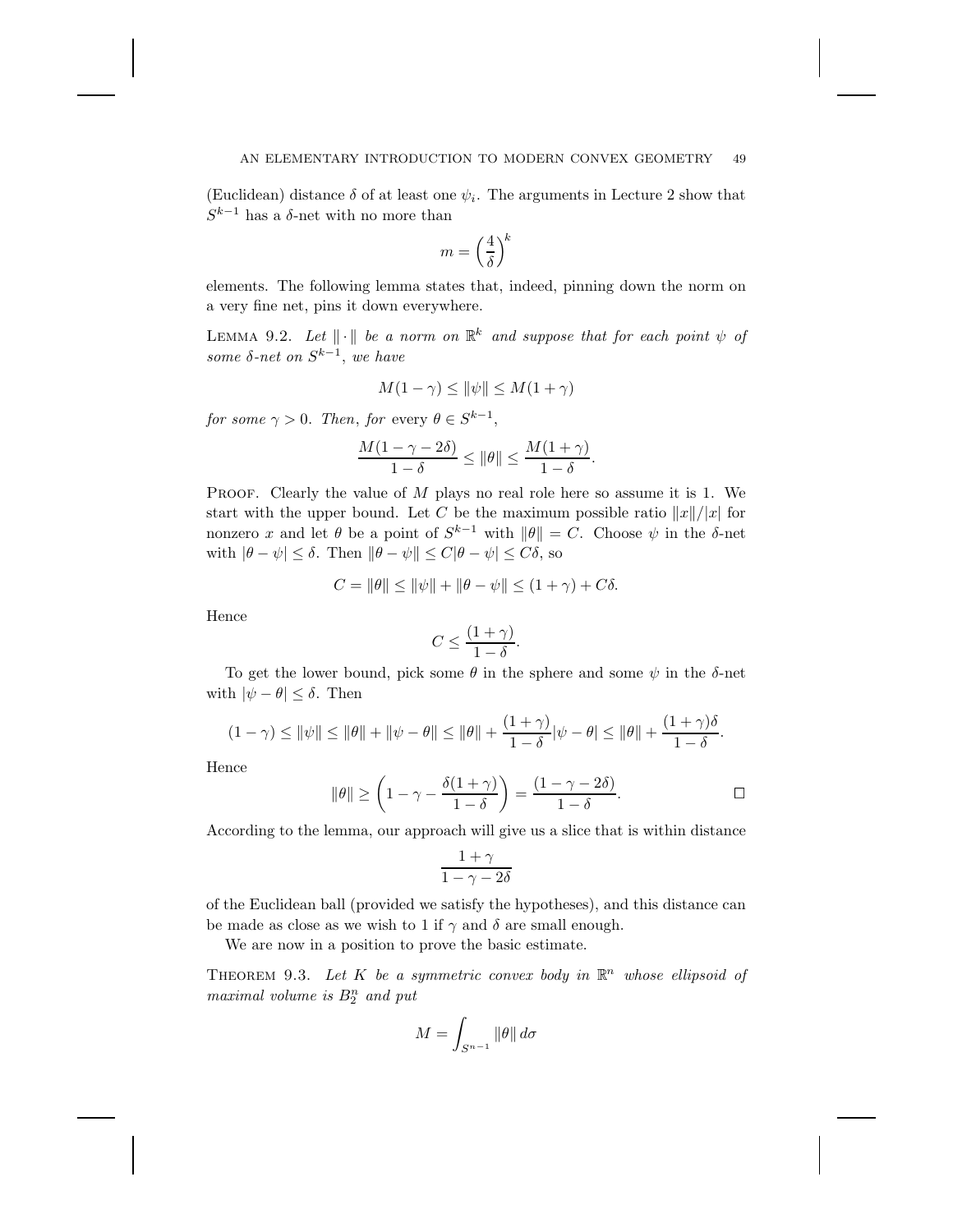*as above*. *Then* K *has almost spherical slices whose dimension is of the order of*  $nM^2$ .

PROOF. Choose  $\gamma$  and  $\delta$  small enough to give the desired accuracy, in accordance with the lemma.

Since the function  $\theta \mapsto \|\theta\|$  is Lipschitz (with constant 1) on  $S^{n-1}$ , we know from Lecture 8 that, for any  $t \geq 0$ ,

$$
\sigma\big(\big|\|\theta\| - M\big| > t\big) \le 2e^{-nt^2/2}.
$$

In particular,

$$
\sigma(|\|\theta\| - M| > M\gamma) \le 2e^{-nM^2\gamma^2/2}.
$$

So

$$
M(1 - \gamma) \le \|\theta\| \le M(1 + \gamma)
$$

on all but a proportion  $2e^{-nM^2\gamma^2/2}$  of the sphere.

Let A be a  $\delta$ -net on the sphere in  $\mathbb{R}^k$  with at most  $(4/\delta)^k$  elements. Choose a random embedding of  $\mathbb{R}^k$  in  $\mathbb{R}^n$ : more precisely, fix a particular copy of  $\mathbb{R}^k$ in  $\mathbb{R}^n$  and consider its images under orthogonal transformations U of  $\mathbb{R}^n$  as a random subspace with respect to the invariant probability on the group of orthogonal transformations. For each fixed  $\psi$  in the sphere of  $\mathbb{R}^k$ , its images U $\psi$ , are uniformly distributed on the sphere in  $\mathbb{R}^n$ . So for each  $\psi \in \mathcal{A}$ , the inequality

$$
M(1 - \gamma) \le ||U\psi|| \le M(1 + \gamma)
$$

holds for U outside a set of measure at most  $2e^{-nM^2\gamma^2/2}$ . So there will be at least one U for which this inequality holds for all  $\psi$  in A, as long as the sum of the probabilities of the bad sets is at most 1. This is guaranteed if

$$
\left(\frac{4}{\delta}\right)^k 2e^{-nM^2\gamma^2/2} < 1.
$$

This inequality is satisfied by  $k$  of the order of

$$
nM^2 \frac{\gamma^2}{2\log(4/\delta)}.
$$

Theorem 9.3 guarantees the existence of spherical slices of  $K$  of large dimension, provided the average

$$
M = \int_{S^{n-1}} \|\theta\| \, d\sigma
$$

is not too small. Notice that we certainly have  $M \leq 1$  since  $||x|| \leq |x|$  for all x. In order to get Theorem 9.1 from Theorem 9.3 we need to get a lower estimate for M of the order of

$$
\frac{\sqrt{\log n}}{\sqrt{n}}.
$$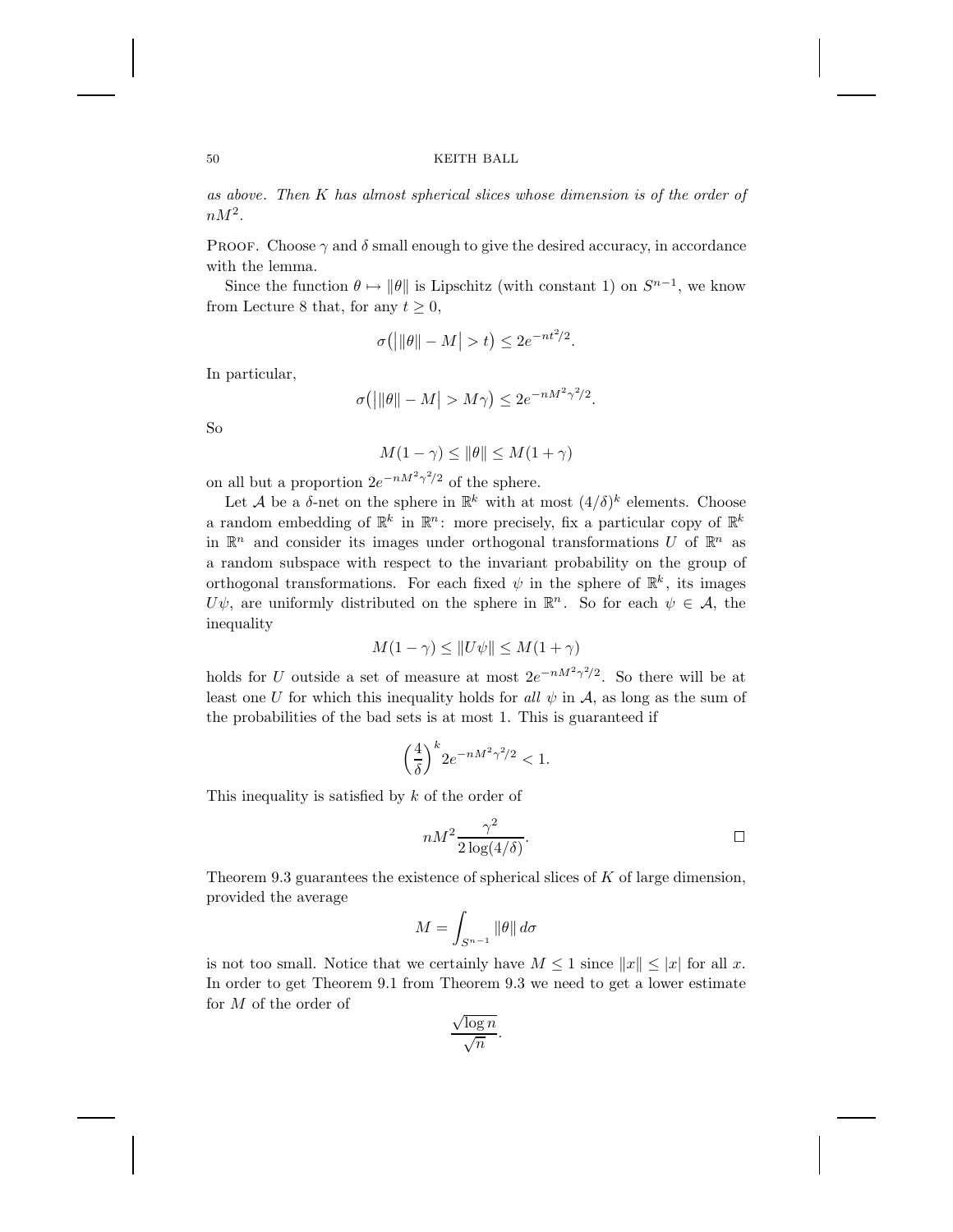This is where we must use the fact that  $B_2^n$  is the *maximal* volume ellipsoid in K. We saw in Lecture 3 that in this situation  $K \subset \sqrt{n}B_2^n$ , so  $||x|| \ge |x|/\sqrt{n}$  for all  $x$ , and hence

$$
M \ge \frac{1}{\sqrt{n}}.
$$

But this estimate is useless, since it would not give slices of dimension bigger than 1. It is vital that we use the more detailed information provided by John's Theorem.

Before we explain how this works, let's look at our favourite examples. For specific norms it is usually much easier to compute the mean  $M$  by writing it as an integral with respect to Gaussian measure on  $\mathbb{R}^n$ . As in Lecture 8 let  $\mu$  be the standard Gaussian measure on  $\mathbb{R}^n$ , with density

$$
(2\pi)^{-n/2}e^{-|x|^2/2}.
$$

By using polar coordinates we can write

$$
\int_{S^{n-1}} \|\theta\| d\sigma = \frac{\Gamma(n/2)}{\sqrt{2}\Gamma((n+1)/2)} \int_{\mathbb{R}^n} \|x\| d\mu(x) > \frac{1}{\sqrt{n}} \int_{\mathbb{R}^n} \|x\| d\mu(x).
$$

The simplest norm for which to calculate is the  $\ell_1$  norm. Since the body we The simplest norm for which to calculate is the  $\epsilon_1$  norm. Since the body we consider is supposed to have  $B_2^n$  as its maximal ellipsoid we must use  $\sqrt{n}B_1^n$ , for which the corresponding norm is

$$
||x|| = \frac{1}{\sqrt{n}} \sum_{1}^{n} |x_i|.
$$

Since the integral of this sum is just  $n$  times the integral of any one coordinate it is easy to check that

$$
\frac{1}{\sqrt{n}}\int_{\mathbb{R}^n}||x||\,d\mu(x)=\sqrt{\frac{2}{\pi}}.
$$

So for the scaled copies of  $B_1^n$ , we have M bounded below by a fixed number, and Theorem 9.3 guarantees almost spherical sections of dimension proportional to n. This was first proved, using exactly the method described here, in [Figiel et al. 1977], which had a tremendous influence on subsequent developments. Notice that this result and Kašin's Theorem from Lecture 4 are very much in the same spirit, but neither implies the other. The method used here does not achieve dimensions as high as  $n/2$  even if we are prepared to allow quite a large distance from the Euclidean ball. On the other hand, the volume-ratio argument does not give sections that are very close to Euclidean: the volume ratio is the closest one gets this way. Some time after Kašin's article appeared, the gap between these results was completely filled by Garnaev and Gluskin [Garnaev and Gluskin 1984]. An analogous gap in the general setting of Theorem 9.1, namely that the existing proofs could not give a dimension larger than some fixed multiple of  $log n$ , was recently filled by Milman and Schechtman.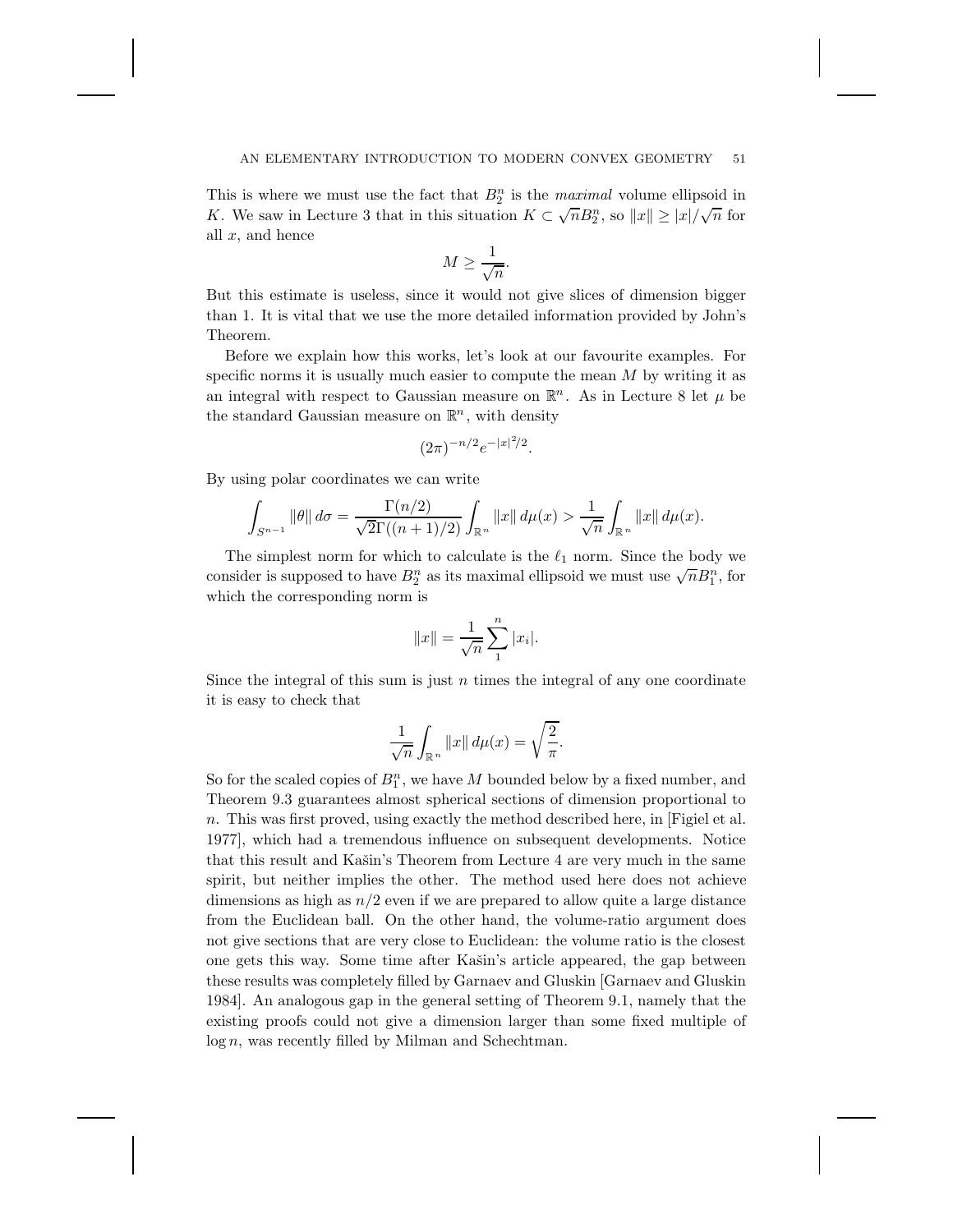What about the cube? This body *has*  $B_2^n$  as its maximal ellipsoid, so our job is to estimate

$$
\frac{1}{\sqrt{n}} \int_{\mathbb{R}^n} \max |x_i| \, d\mu(x).
$$

At first sight this looks much more complicated than the calculation for  $B_1^n$ , since we cannot simplify the integral of a maximum. But, instead of estimating the mean of the function  $\max |x_i|$ , we can estimate its median (and from Lecture 8 we know that they are not far apart). So let  $R$  be the number for which

$$
\mu \left( \max |x_i| \le R \right) = \mu \left( \max |x_i| \ge R \right) = \frac{1}{2}.
$$

From the second identity we get

$$
\frac{1}{\sqrt{n}} \int_{\mathbb{R}^n} \max |x_i| \, d\mu(x) \ge \frac{R}{2\sqrt{n}}.
$$

We estimate R from the first identity. It says that the cube  $[-R, R]^n$  has Gaussian measure  $\frac{1}{2}$ . But the cube is a "product" so

$$
\mu\left([-R,R]^n\right) = \left(\frac{1}{\sqrt{2\pi}} \int_{-R}^R e^{-t^2/2} dt\right)^n.
$$

In order for this to be equal to  $\frac{1}{2}$  we need the expression

$$
\frac{1}{\sqrt{2\pi}}\int_{-R}^R e^{-t^2/2}\,dt
$$

to be about  $1 - (\log 2)/n$ . Since the expression approaches 1 roughly like

$$
1-e^{-R^2/2},
$$

we get an estimate for R of the order of  $\sqrt{\log n}$ . From Theorem 9.3 we then recover the simple result of Lecture 2 that the cube has almost spherical sections of dimension about  $\log n$ .

There are many other bodies and classes of bodies for which M can be efficiently estimated. For example, the correct order of the largest dimension of Euclidean slice of the  $\ell_p^n$  balls, was also computed in the paper [Figiel et al. 1977] mentioned earlier.

We would like to know that for a *general* body with maximal ellipsoid  $B_2^n$  we have

$$
\int_{\mathbb{R}^n} \|x\| \, d\mu(x) \ge (\text{constant}) \sqrt{\log n} \tag{9.1}
$$

just as we do for the cube. The usual proof of this goes via the Dvoretzky–Rogers Lemma, which can be proved using John's Theorem. This is done for example in [Pisier 1989]. Roughly speaking, the Dvoretzky–Rogers Lemma builds something like a cube around K, at least in a subspace of dimension about  $\frac{n}{2}$ , to which we then apply the result for the cube. However, I cannot resist mentioning that the methods of Lecture 6, involving sharp convolution inequalities, can be used to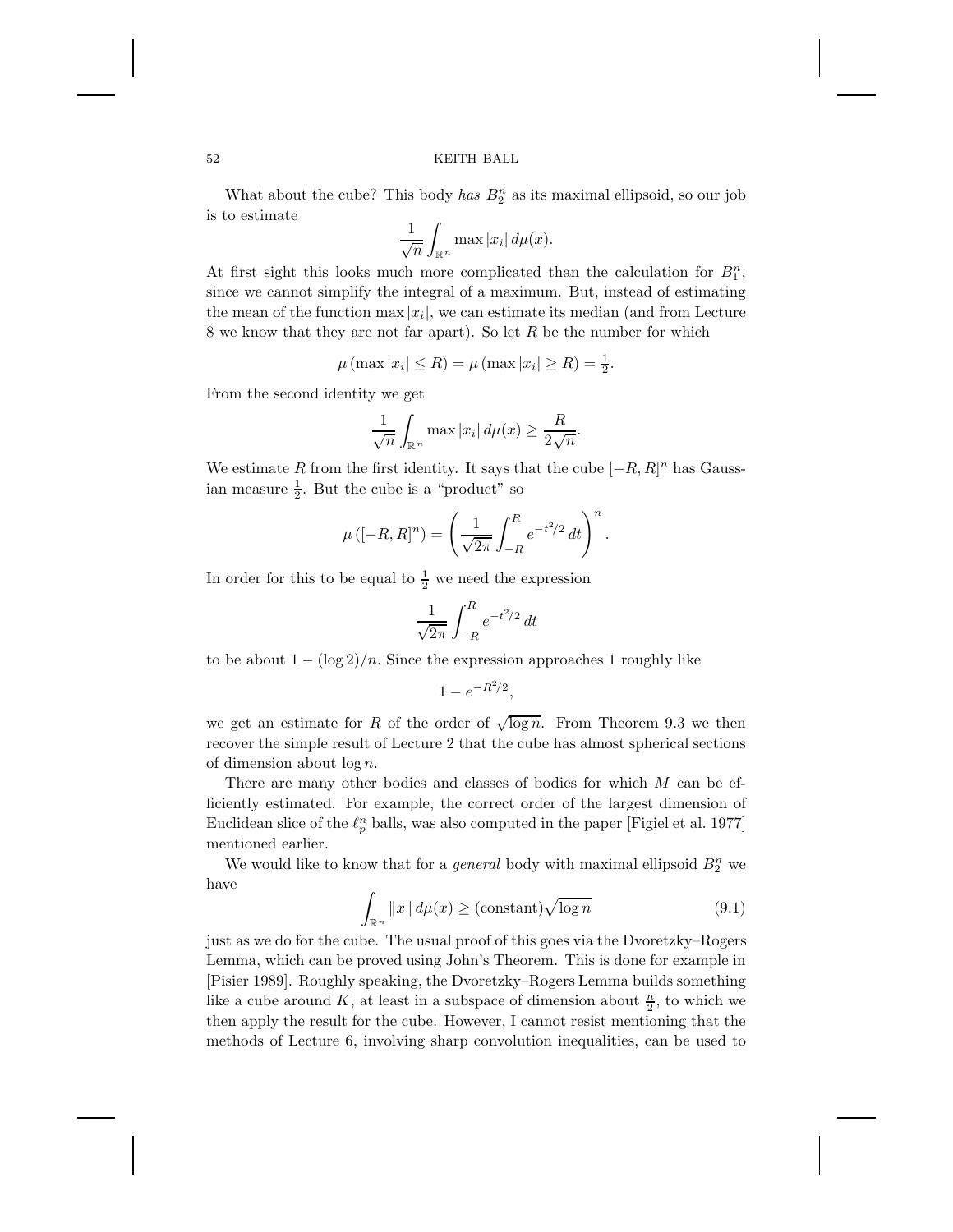show that among all symmetric bodies  $K$  with maximal ellipsoid  $B_2^n$  the cube is precisely the one for which the integral in (9.1) is smallest. This is proved by showing that for each r, the Gaussian measure of rK is at most that of  $[-r, r]^n$ . The details are left to the reader.

This last lecture has described work that dates back to the seventies. Although some of the material in earlier lectures is more recent (and some is much older), I have really only scratched the surface of what has been done in the last twenty years. The book of Pisier to which I have referred several times gives a more comprehensive account of many of the developments. I hope that readers of these notes may feel motivated to discover more.

### **Acknowledgements**

I would like to thank Silvio Levy for his help in the preparation of these notes, and one of the workshop participants, John Mount, for proofreading the notes and suggesting several improvements. Finally, a very big thank you to my wife Sachiko Kusukawa for her great patience and constant love.

# **References**

- [Ball 1990] K. M. Ball, "Volumes of sections of cubes and related problems", pp. 251– 260 in Geometric aspects of functional analysis (Israel Seminar, 1987–1988), edited by J. Lindenstrauss and V. D. Milman, Lecture Notes in Math. **1376**, Springer, 1990.
- [Ball 1991] K. M. Ball, "Volume ratios and a reverse isoperimetric inequality", J. London Math. Soc. **44** (1991), 351–359.
- [Beckner 1975] W. Beckner, "Inequalities in Fourier analysis", Ann. of Math. **102** (1975), 159–182.
- [Borell 1975] C. Borell, "The Brunn–Minkowski inequality in Gauss space", Inventiones Math. **30** (1975), 205–216.
- [Bourgain and Milman 1987] J. Bourgain and V. Milman, "New volume ratio properties for convex symmetric bodies in  $\mathbb{R}^n$ ", *Invent. Math.* **88** (1987), 319-340.
- [Bourgain et al. 1989] J. Bourgain, J. Lindenstrauss, and V. Milman, "Approximation of zonoids by zonotopes", Acta Math. **162** (1989), 73–141.
- [Brascamp and Lieb 1976a] H. J. Brascamp and E. H. Lieb, "Best constants in Young's inequality, its converse and its generalization to more than three functions", Advances in Math. **20** (1976), 151–173.
- [Brascamp and Lieb 1976b] H. J. Brascamp and E. H. Lieb, "On extensions of the Brunn–Minkowski and Prékopa–Leindler theorems, including inequalities for log concave functions, and with an application to the diffusion equation", J. Funct. Anal. **22** (1976), 366–389.
- [Brøndsted 1983] A. Brøndsted, An introduction to convex polytopes, Graduate Texts in Math. **90**, Springer, New York, 1983.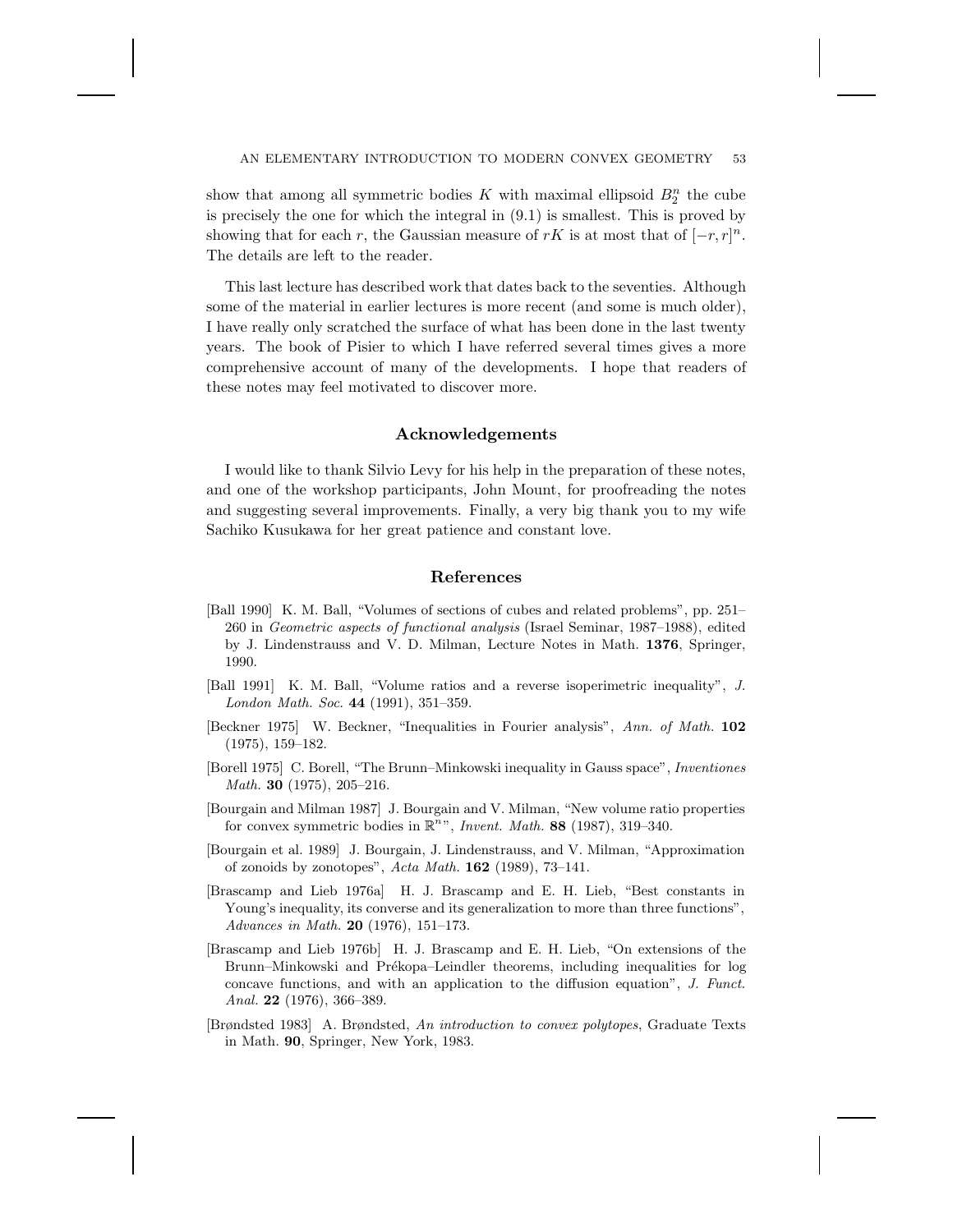- [Busemann 1949] H. Busemann, "A theorem on convex bodies of the Brunn–Minkowski type", Proc. Nat. Acad. Sci. USA **35** (1949), 27–31.
- [Figiel et al. 1977] T. Figiel, J. Lindenstrauss, and V. Milman, "The dimension of almost spherical sections of convex bodies", Acta Math. **139** (1977), 53–94.
- [Garnaev and Gluskin 1984] A. Garnaev and E. Gluskin, "The widths of a Euclidean ball", Dokl. A. N. USSR **277** (1984), 1048–1052. In Russian.
- [Gordon 1985] Y. Gordon, "Some inequalities for Gaussian processes and applications", Israel J. Math. **50** (1985), 265–289.
- [Hoeffding 1963] W. Hoeffding, "Probability inequalities for sums of bounded random variables", J. Amer. Statist. Assoc. **58** (1963), 13–30.
- [John 1948] F. John, "Extremum problems with inequalities as subsidiary conditions", pp. 187–204 in Studies and essays presented to R. Courant on his 60th birthday (Jan. 8, 1948), Interscience, New York, 1948.
- [Johnson and Schechtman 1982] W. B. Johnson and G. Schechtman, "Embedding  $\ell_p^m$ into  $\ell_1^{n}$ ", Acta Math. **149** (1982), 71–85.
- [Kašin 1977] B. S. Kašin, "The widths of certain finite-dimensional sets and classes of smooth functions", Izv. Akad. Nauk SSSR Ser. Mat. **41**:2 (1977), 334–351, 478. In Russian.
- [Lieb 1990] E. H. Lieb, "Gaussian kernels have only Gaussian maximizers", Invent. Math. **102** (1990), 179–208.
- [Liusternik 1935] L. A. Liusternik, "Die Brunn–Minkowskische Ungleichung für beliebige messbare Mengen", C. R. Acad. Sci. URSS **8** (1935), 55–58.
- [Maurey 1991] B. Maurey, "Some deviation inequalities", Geom. Funct. Anal. **1**:2 (1991), 188–197.
- [Milman 1971] V. Milman, "A new proof of A. Dvoretzky's theorem on cross-sections of convex bodies", Funkcional. Anal. i Priloˇzen **5** (1971), 28–37. In Russian.
- [Milman 1985] V. Milman, "Almost Euclidean quotient spaces of subspaces of finite dimensional normed spaces", Proc. Amer. Math. Soc. **94** (1985), 445–449.
- [Pisier 1989] G. Pisier, The volume of convex bodies and Banach space geometry, Tracts in Math. **94**, Cambridge U. Press, Cambridge, 1989.
- [Rogers 1964] C. A. Rogers, Packing and covering, Cambridge U. Press, Cambridge, 1964.
- [Schneider 1993] R. Schneider, Convex bodies: the Brunn–Minkowski theory, Encyclopedia of Math. and its Applications **44**, Cambridge U. Press, 1993.
- [Szarek 1978] S. J. Szarek, "On Kashin's almost Euclidean orthogonal decomposition of  $\ell_1^{n}$ , Bull. Acad. Polon. Sci. Sér. Sci. Math. Astronom. Phys. **26** (1978), 691–694.
- [Talagrand 1988] M. Talagrand, "An isoperimetric inequality on the cube and the Khintchine-Kahane inequalities", Proc. Amer. Math. Soc. **104** (1988), 905–909.
- [Talagrand 1990] M. Talagrand, "Embedding subspaces of  $L_1$  into  $\ell_1^{N}$ ", Proc. Amer. Math. Soc. **108** (1990), 363–369.
- [Talagrand 1991a] M. Talagrand, "A new isoperimetric inequality", Geom. Funct. Anal. **1**:2 (1991), 211–223.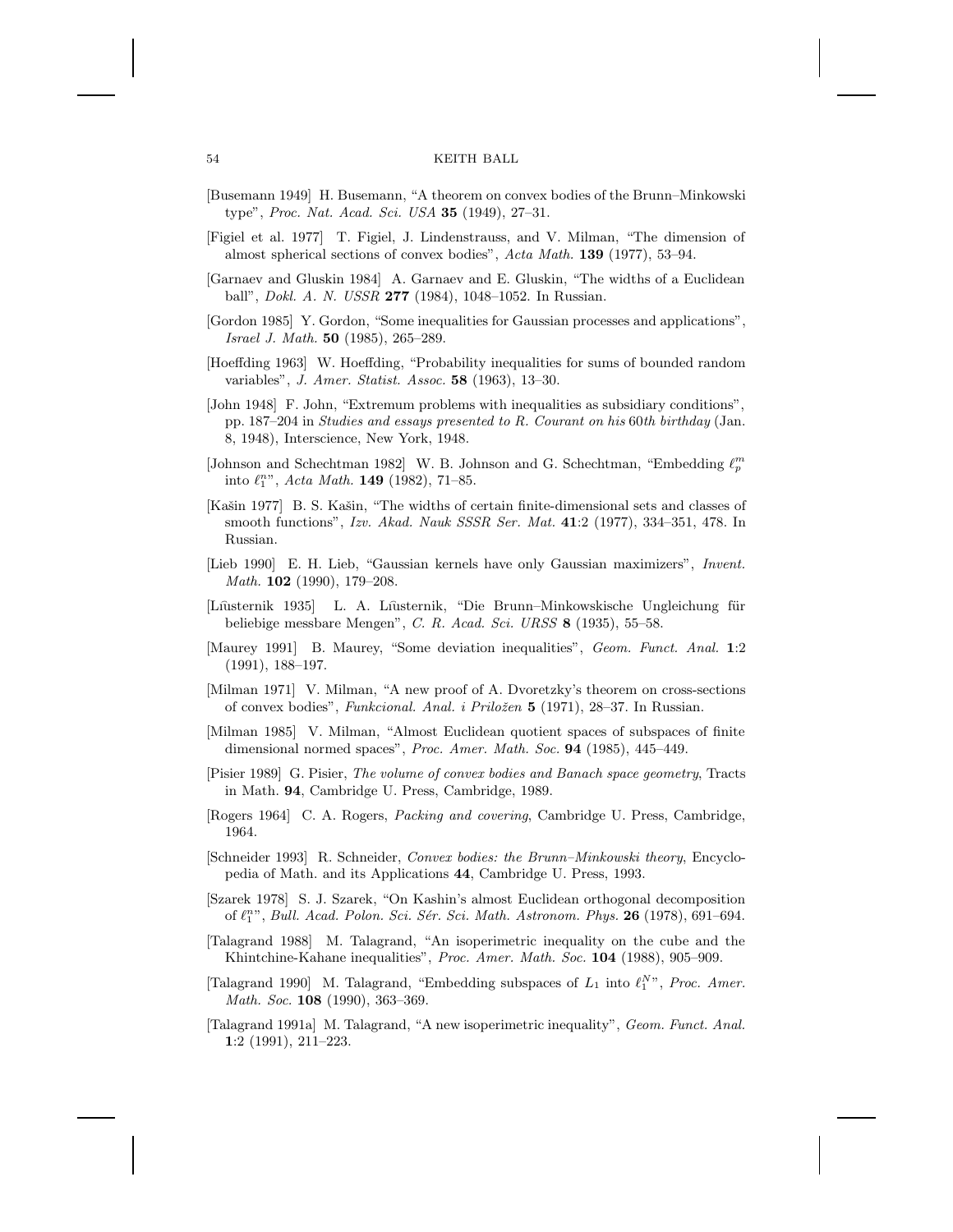### AN ELEMENTARY INTRODUCTION TO MODERN CONVEX GEOMETRY 55

- [Talagrand 1991b] M. Talagrand, "A new isoperimetric inequality and the concentration of measure phenomenon", pp. 94–124 in Geometric aspects of functional analysis (Israel Seminar, 1989–1990), edited by J. Lindenstrauss and V. D. Milman, Lecture Notes in Math. **1469**, Springer, 1991.
- [Tomczak-Jaegermann 1988] N. Tomczak-Jaegermann, Banach–Mazur distances and finite-dimensional operator ideals, Pitman Monographs and Surveys in Pure and Applied Math. **38**, Longman, Harlow, 1988.
- [Williams 1991] D. Williams, Probability with martingales, Cambridge Mathematical Textbooks, Cambridge University Press, Cambridge, 1991.

### **Index**

affine transformation, 8, 13, 32 almost, see approximate AM/GM inequality, 17, 19, 29, 31 approximate ball, 8, 20 intersection, 20 section, 8, 9, 19, 24, 49 ellipsoid, see approximate ball isoperimetric inequality, 44, 45 area, see also volume arithmetic mean, see AM/GM inequality average radius, 7 Azuma, Kazuoki, 39 Azuma–Hoeffding inequality, 39

# $B_1^n, 3$

 $B_2^n$ , 4 ball, see also approximate ball and cube, 2, 8, 9, 19 and octahedron, 3 and simplex, 2 central section, 6 circumscribed, 2, 3, 8 distribution of volume, 6 Euclidean, 4 for arbitrary norm, 8 inscribed, 2, 3, 8 near polytope, 9 section, 6 similarities to convex body, 2 volume, 4 Ball, Keith M., 25, 33, 36 Beckner, William, 34, 37 Bernoulli distribution, 39 Bernstein's inequality, 39, 41, 44, 46 Bernstein, Sergei N., 39 Bollobás, Béla, 1

bootstrapping of probabilities, 24 Borell, Christer, 44 bound, see inequality Bourgain, Jean, 25 Brascamp, Herm Jan, 30, 34, 35, 37 Brascamp–Lieb reverse inequality, 37 Brunn's Theorem, 26, 28, 29 Brunn, Hermann, 25, 26 Brunn–Minkowski inequality, 25, 28, 32, 41 functional, 29 multiplicative, 29 theory, 2 Brøndsted, Arne, 2 Busemann's Theorem, 32 Busemann, Herbert, 32 cap, 10, 22 radius, 11 volume, 10, 11 Cauchy–Schwarz inequality, 24 central limit theorem, 37, 39 section, 6 centrally symmetric, see symmetric characteristic function, 29 Chebyshev's inequality, 40 chordal metric, 42 circumscribed ball, 2, 8 classical convex geometry, 2 coin toss, 39 combinatorial theory of polytopes, 2 combinatorics, 32 concave function, 25, 27, 29 concentration, see also distribution of measure, 7, 41, 47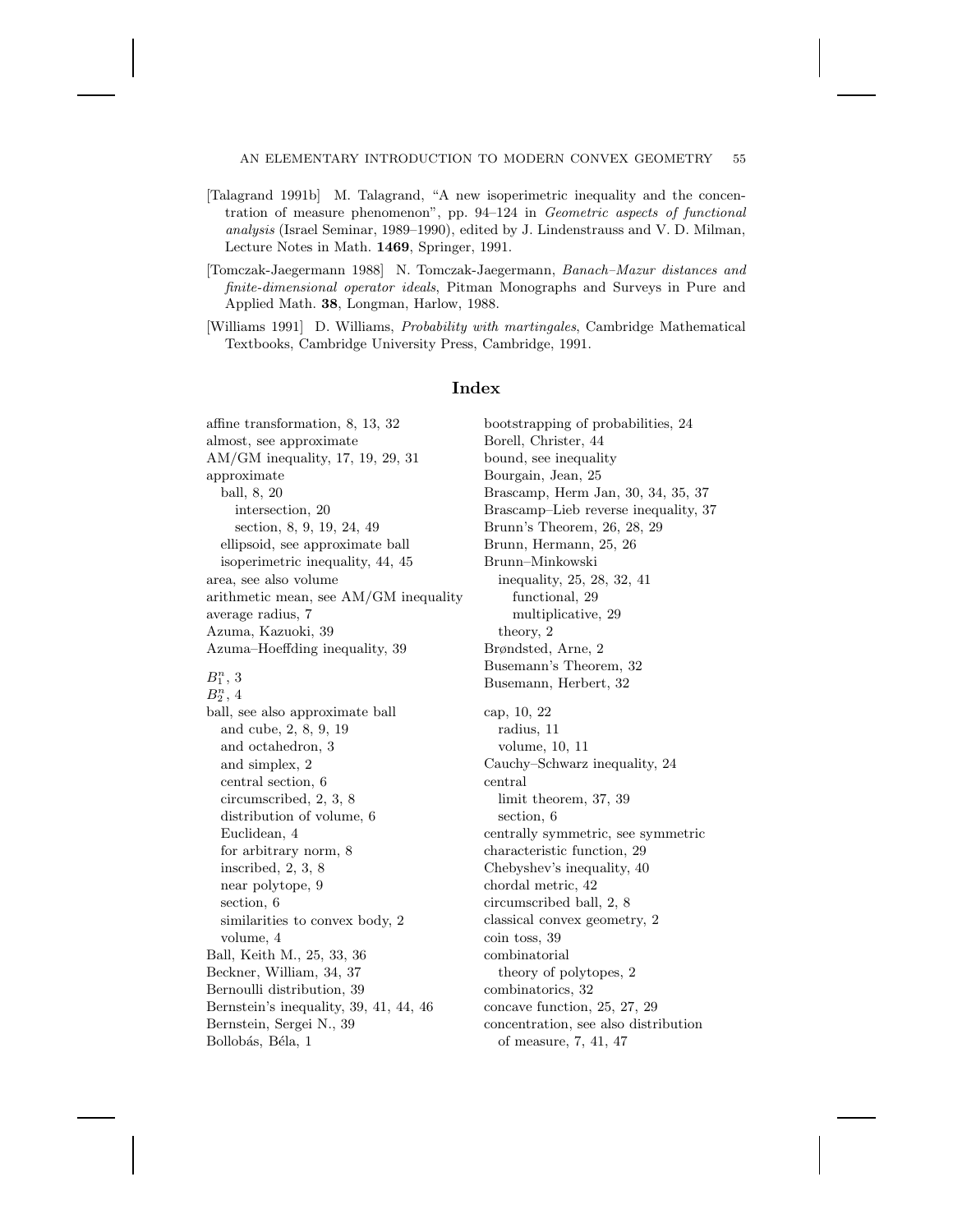cone, 3, 26 spherical, 12 volume, 3 contact point, 13 convex body definition, 2 ellipsoids inside, 13 similarities to ball, 2 symmetric, 8 hull, 2, 3 convolution generalised, 34 inequalities, 52 cotype-2 property, 25 cross-polytope, 3, 8 and ball, 13 volume, 3 ratio, 19, 21 cube, 2, 7, 33, 52, 53 and ball, 8, 9, 13, 19 distribution of volume, 41 maximal ellipsoid, 15 sections of, 8 volume, 7 distribution, 7 ratio, 19, 21 deck of cards, 25 density, see distribution determinant maximization, 19 deviation estimate, 24, 39 geometric, 41 in Gauss space, 45 differential equations, 2 dimension-independent constant, 6, 20, 25, 47 distance between convex bodies, 8 distribution, see also concentration, see also volume distribution Gaussian, 6, 12 normal, 6 of volume, 12 duality, 17, 19 Dvoretzky's Theorem, 47 Dvoretzky, Aryeh, 47, 52 Dvoretzky–Rogers Lemma, 52 ellipsoid, 13

maximal, see maximal ellipsoid

minimal, 37 polar, 17 Euclidean metric, 11 on sphere, 42 norm, 2, 14 expectation, 37 Figiel, Tadeusz, 51, 52 Fourier transform, 37 Fubini's Theorem, 31, 38 functional, 2, 18 analysis, 2 Brunn–Minkowski inequality, 29 Garnaev, Andreĭ, 51 Gaussian distribution, 6, 12, 34, 36, 39, 44, 46, 47, 51, 53 measure, see Gaussian distribution generalized convolution, 34 geometric mean, see AM/GM inequality geometry of numbers, 2 Gluskin, E. D., 51 Gordon, Yehoram, 48 Hölder inequality, 30 Hadamard matrix, 24 Hahn–Banach separation theorem, 2 harmonic analysis, 34, 37 Hoeffding, Wassily, 39 homogeneity, 30 identity resolution of, 14, 19 independence from dimension, see dimension-independent constant independent variables, 37 inequality AM/GM, 17, 19, 29, 31 Bernstein's, 39, 41, 44, 46 Brunn–Minkowski, 25, 28, 32, 41 functional, 29 multiplicative, 29 Cauchy–Schwarz, 24 Chebyshev's, 40 convolution, 52 deviation, see deviation estimate for cap volume, 11 for norms of convolutions, 34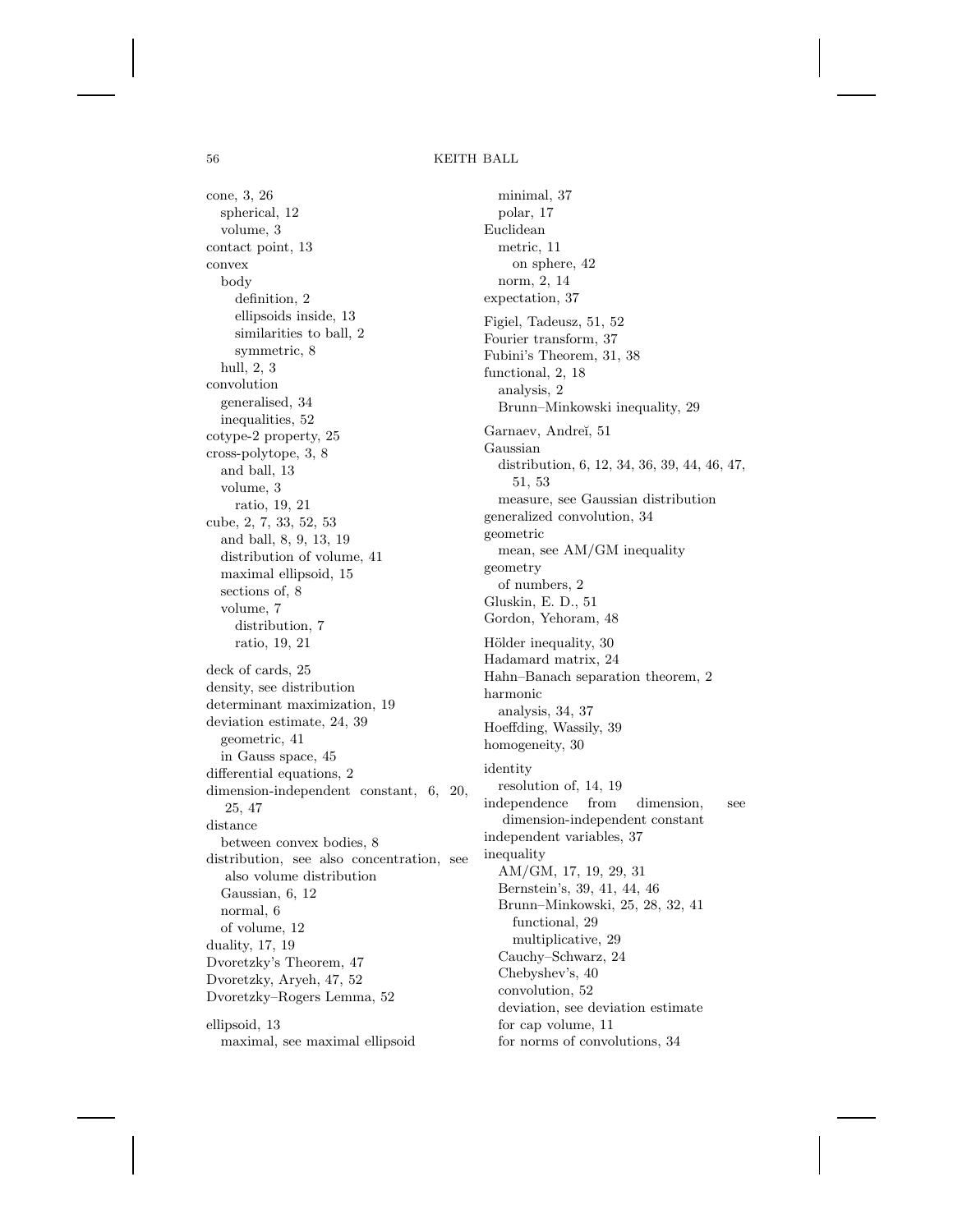### AN ELEMENTARY INTRODUCTION TO MODERN CONVEX GEOMETRY 57

Hölder, 30 isoperimetric, 28, 32, 41, 44, 45 Markov's, 40, 46 Prékopa–Leindler, 30, 46, 47 Young's, 34 inertia tensor, 14 information theory, 2, 32 inscribed ball, 2, 8 intersection of convex bodies, 20 invariant measure on  $O(n)$ , 22, 50 isoperimetric inequality, 28, 32, 41 approximate, 44, 45 in Gauss space, 45 on sphere, 42 problem in Gauss space, 44 John's Theorem, 13, 33, 36, 51, 52 extensions, 19 proof of, 16 John, Fritz, 13 Johnson, William B., 25 Kašin's Theorem, 20, 51 Kašin, B. S., 20 Kusukawa, Sachiko, 53  $L_p$  norm, 34  $\ell_1$  norm, 3, 8, 24, 51 Lévy, Paul, 42 large deviation inequalities, see deviation estimate Leindler, László,  $30\,$ Levy, Silvio, 53 Lieb, Elliott H., 30, 34, 35, 37 Lindenstrauss, Joram, 1, 25, 51, 52 linear programming, 2 Lipschitz function, 43, 50 Lyusternik, Lazar A., 28 Markov's inequality, 40, 46 mass, see also volume distribution on contact points, 14 Maurey, Bernard, 45 maximal ellipsoid, 13, 21, 34, 48, 49, 51, 53 for cube, 15 mean, see AM/GM inequality metric

and measure, 42 on space of convex bodies, 8 on sphere, 11 Milman, Vitali D., 25, 41, 47, 51, 52 minimal ellipsoid, 19, 37 Minkowski addition, 28, 42 Minkowski, Hermann, 27 Mount, John, 53 MSRI, 1 multiplicative Brunn–Minkowski inequality, 29  $N(x)$ , 22 net, 11, 48 nonsymmetric convex body, 13, 15 norm  $\ell_1$ , 3, 8, 24, 51 and radius, 8 Euclidean, 2, 14, 21 of convolution, 34 with given ball, 8, 21, 48 normal distribution, 6 normalisation of integral, 5, 39 octahedron, see cross-polytope omissions, 2 orthant, 3 orthogonal group, 22, 50 projection, 14 orthonormal basis, 13, 14 partial differential equations, 2 Pisier, Gilles, 20, 45, 52 polar coordinates, 4, 7, 47, 51 ellipsoid, 17 polytope, 8 as section of cube, 9 combinatorial theory of –s, 2 near ball, 9 Prékopa, András, 30 Prékopa–Leindler inequality, 30, 46, 47 probability bootstrapping of, 24 measure, 37, 42 that. . . , 37 theory, 2, 24, 37 projection orthogonal, 14 QS-Theorem, 25